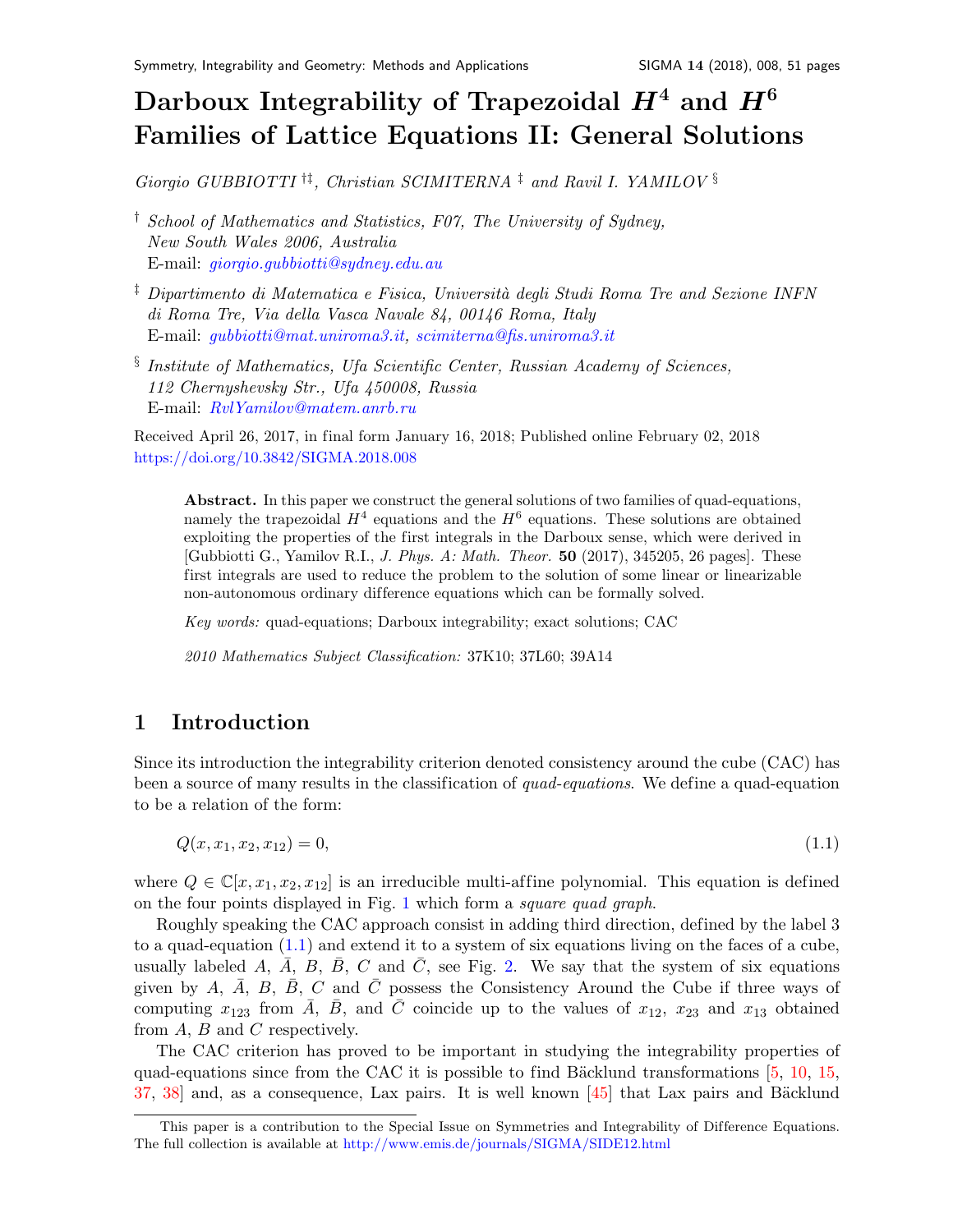

<span id="page-1-0"></span>Figure 1. Quad-equation on a square.

transforms are associated with both linearizable and integrable equations. We point out that to be *bona fide* a Lax pair has to give rise to a genuine spectral problem [\[13\]](#page-49-3), otherwise the Lax pair is called *fake Lax pair*  $\left[11, 12, 14, 28, 29\right]$  $\left[11, 12, 14, 28, 29\right]$  $\left[11, 12, 14, 28, 29\right]$  $\left[11, 12, 14, 28, 29\right]$  $\left[11, 12, 14, 28, 29\right]$  $\left[11, 12, 14, 28, 29\right]$  $\left[11, 12, 14, 28, 29\right]$  $\left[11, 12, 14, 28, 29\right]$  $\left[11, 12, 14, 28, 29\right]$ . A fake Lax pair is useless in proving (or disproving) the integrability, since it can be equally found for integrable and non-integrable equations. In the linearizable case Lax pairs must be then fake ones, even though proving this statement is usually a nontrivial task [\[22\]](#page-50-5). For a complete, pedagogical explanation of the CAC method we refer to [\[6,](#page-49-7) [32,](#page-50-6) [33\]](#page-50-7).



<span id="page-1-1"></span>Figure 2. Equations on a cube.

Being algorithmically applicable the CAC criterion proved to be a well suited method to find and classify integrable quad-equations. The first attempt to classify, with some additional assumptions, all the quad-equations possessing CAC was carried out in [\[1\]](#page-49-8). The result was the existence of three classes of discrete autonomous equations with this property: the  $H$  equations, the  $Q$  equations and the  $A$ . The  $A$  equations can be transformed in particular cases of the  $Q$ equations through non-autonomous Möbius transformation, therefore they are usually removed from the general classification. Releasing one of the technical hypothesis of [\[1\]](#page-49-8), i.e., that face of the cube (Fig. [2\)](#page-1-1) carries the same equation, the same authors in [\[2\]](#page-49-9) presented some new equations without classification purposes. A complete classification in this extended setting was then accomplished by R. Boll in a series of papers culminating in his Ph.D. Thesis [\[7,](#page-49-10) [8,](#page-49-11) [9\]](#page-49-12). In these papers the classification of all the consistent sextuples of quad-equations. The only technical assumption used in  $[7, 8, 9]$  $[7, 8, 9]$  $[7, 8, 9]$  $[7, 8, 9]$  $[7, 8, 9]$  is the tetrahedron property, i.e., the requirement that  $x_{123}$ is independent from  $x$ . The obtained equations may fall into three disjoint families depending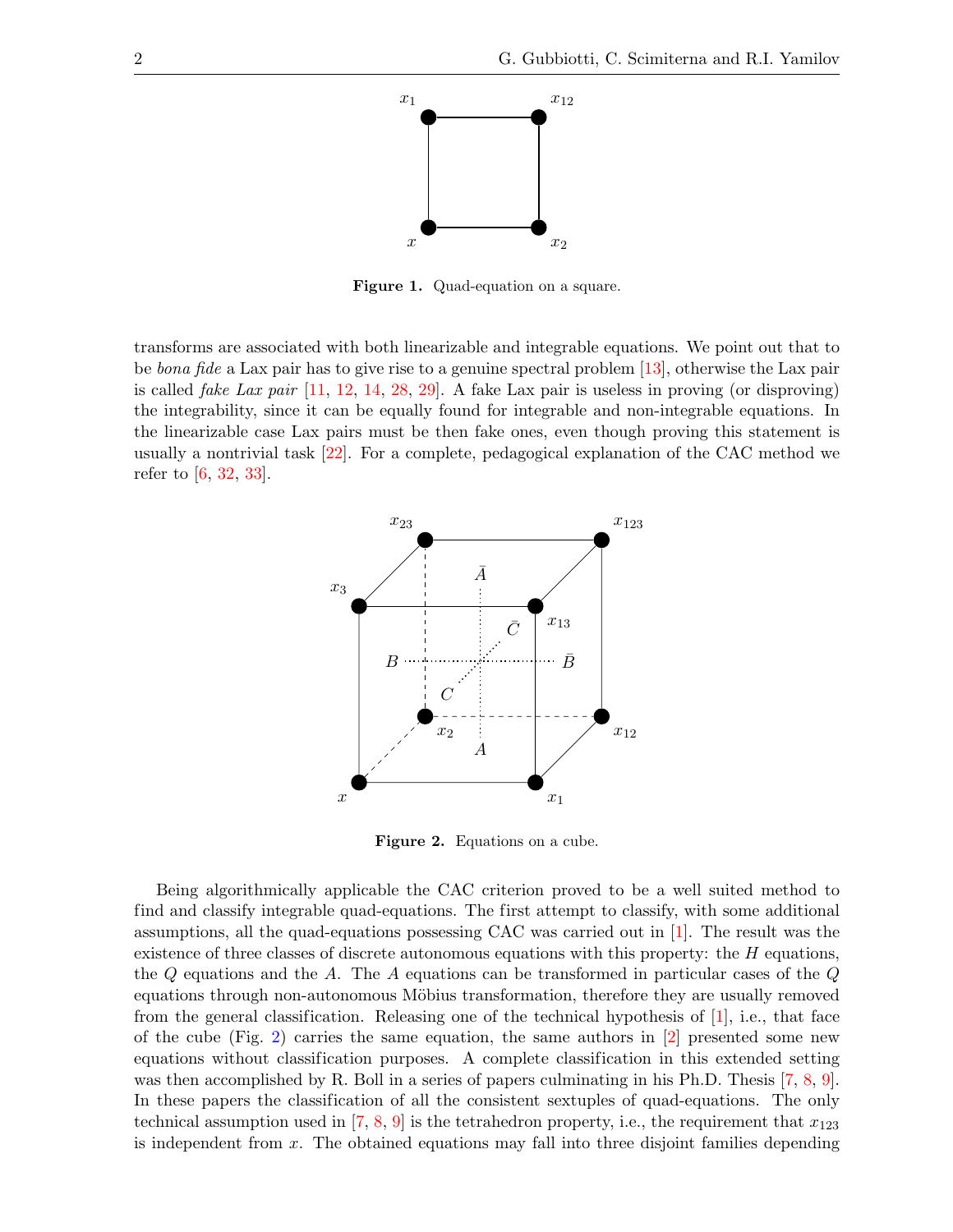on their bi-quadratics

$$
h_{ij} = \frac{\partial Q}{\partial y_k} \frac{\partial Q}{\partial y_l} - Q \frac{\partial^2 Q}{\partial y_k \partial y_l}, \qquad Q = Q(y_1, y_2, y_3, y_4),
$$

where we use a special notation for variables of  $Q$ , and the pair  $\{k, l\}$  is the complement of the pair  $\{i, j\}$  in  $\{1, 2, 3, 4\}$ . A bi-quadratic is called *degenerate* if it contains linear factors of the form  $y_i - c$ , where c is a constant, otherwise a bi-quadratic is called non-degenerate. The three families are classified depending on how many bi-quadratics are degenerate:

- Q-type equations: all the bi-quadratics are non-degenerate,
- $H^4$ -type equations: four bi-quadratics are degenerate,
- $H<sup>6</sup>$ -type equations: all of the six bi-quadratics are degenerate.

Let us notice that the Q family is the same as the one introduced in [\[1\]](#page-49-8). The  $H^4$  equations are divided into two subclasses: *rhombic* and *trapezoidal*, depending on their discrete symmetries. We remark that all classification results hold locally in the sense that they relate to a single quadrilateral cell or a single cube. The extension on the whole lattice  $\mathbb{Z}^2$  is obtained through reflection considering an elementary cell of size  $2 \times 2$ . This implies that the  $H^4$  and  $H^6$  equations as lattice equations are non-autonomous equations with two-periodic coefficients. For more details on the construction of equations on the lattice from the single cell equations, we refer to [\[7,](#page-49-10) [8,](#page-49-11) [9,](#page-49-12) [44\]](#page-50-8) and to the Appendix in [\[21\]](#page-49-13).

A detailed study of all the lattice equations derived from the *rhombic*  $H^4$  family, including the construction of their three-leg forms, Lax pairs, Bäcklund transformations and infinite hierarchies of generalized symmetries, has been presented in [\[44\]](#page-50-8). So there was plenty of results about the Q and the rhombic  $H^4$  equations. On the contrary, besides the CAC property little was known about the integrability features of the *trapezoidal*  $H^4$  equations and of the  $H^6$  equations. Therefore these equations where thoroughly studied in a series of papers [\[21,](#page-49-13) [22,](#page-50-5) [23,](#page-50-9) [24,](#page-50-10) [25\]](#page-50-11) with some unexpected results. First in [\[21\]](#page-49-13) was presented their explicit non-autonomous form. Indeed it was shown that on the  $\mathbb{Z}^2$  lattice with independent variables  $(n, m)$  and dependent variable  $u_{n,m}$  the trapezoidal  $H^4$  equations had the following expression

<span id="page-2-2"></span><span id="page-2-0"></span>
$$
{}_{t}H_{1}^{\varepsilon} \colon (u_{n,m} - u_{n+1,m})(u_{n,m+1} - u_{n+1,m+1})
$$
  
\t
$$
- \alpha_{2}\varepsilon^{2} (F_{m}^{(+)}u_{n,m+1}u_{n+1,m+1} + F_{m}^{(-)}u_{n,m}u_{n+1,m}) - \alpha_{2} = 0,
$$
\t(1.2a)  
\t
$$
{}_{t}H_{2}^{\varepsilon} \colon (u_{n,m} - u_{n+1,m})(u_{n,m+1} - u_{n+1,m+1}) + \alpha_{2}(u_{n,m} + u_{n+1,m} + u_{n,m+1} + u_{n+1,m+1})
$$
  
\t
$$
+ \frac{\varepsilon\alpha_{2}}{2} (2F_{m}^{(+)}u_{n,m+1} + 2\alpha_{3} + \alpha_{2}) (2F_{m}^{(+)}u_{n+1,m+1} + 2\alpha_{3} + \alpha_{2})
$$
  
\t
$$
+ \frac{\varepsilon\alpha_{2}}{2} (2F_{m}^{(-)}u_{n,m} + 2\alpha_{3} + \alpha_{2}) (2F_{m}^{(-)}u_{n+1,m} + 2\alpha_{3} + \alpha_{2})
$$
  
\t
$$
+ (\alpha_{3} + \alpha_{2})^{2} - \alpha_{3}^{2} - 2\varepsilon\alpha_{2}\alpha_{3}(\alpha_{3} + \alpha_{2}) = 0,
$$
\t(1.2b)

<span id="page-2-4"></span><span id="page-2-3"></span>
$$
{}_{t}H_{3}^{\varepsilon} : \alpha_{2}(u_{n,m}u_{n+1,m+1} + u_{n+1,m}u_{n,m+1})
$$
  
-(u\_{n,m}u\_{n,m+1} + u\_{n+1,m}u\_{n+1,m+1}) - \alpha\_{3}(\alpha\_{2}^{2} - 1)\delta^{2}  
-\frac{\varepsilon^{2}(\alpha\_{2}^{2} - 1)}{\alpha\_{3}\alpha\_{2}}(F\_{m}^{(+)}u\_{n,m+1}u\_{n+1,m+1} + F\_{m}^{(-)}u\_{n,m}u\_{n+1,m}) = 0, (1.2c)

and the  $H^6$  equations had the following expression

<span id="page-2-1"></span>
$$
{}_{1}D_{2}: \ \ (F_{n+m}^{(-)}-\delta_{1}F_{n}^{(+)}F_{m}^{(-)}+\delta_{2}F_{n}^{(+)}F_{m}^{(+)})u_{n,m}+\ \ (F_{n+m}^{(+)}-\delta_{1}F_{n}^{(-)}F_{m}^{(-)}+\delta_{2}F_{n}^{(-)}F_{m}^{(+)})u_{n+1,m}+\ \ (F_{n+m}^{(+)}-\delta_{1}F_{n}^{(+)}F_{m}^{(+)}+\delta_{2}F_{n}^{(+)}F_{m}^{(-)})u_{n,m+1}
$$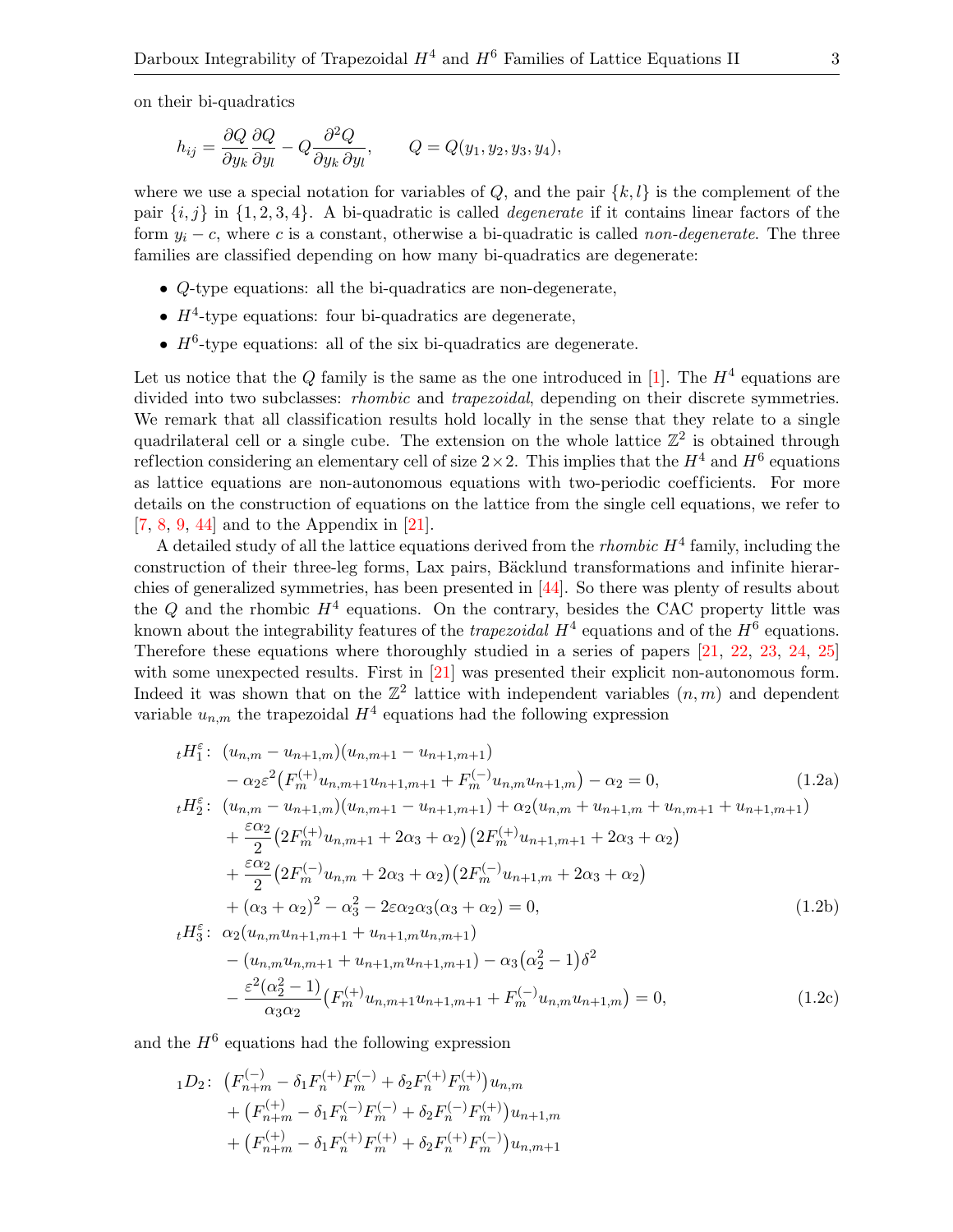<span id="page-3-5"></span><span id="page-3-1"></span>+ 
$$
(F_{n+m}^{(-)} - \delta_1 F_n^{(-)} F_m^{(+)} + \delta_2 F_n^{(-)} F_m^{(-)} ) u_{n+1,m+1}
$$
  
+  $\delta_1 (F_n^{(-)} u_{n,m} u_{n+1,m} + F_n^{(+)} u_{n,m+1} u_{n+1,m+1})$   
+  $F_{n+m}^{(-)} u_{n,m} u_{n+1,m+1} + F_{n+m}^{(-)} u_{n,m+1,m+1} = 0,$  (1.3a)  
2D:  $(F_m^{(-)} - \delta_1 F_n^{(-)} F_m^{(-)} + \delta_2 F_n^{(+)} F_m^{(+)} - \delta_1 \lambda F_n^{(-)} F_m^{(+)} ) u_{n,m}$   
+  $(F_m^{(-)} - \delta_1 F_n^{(-)} F_m^{(-)} + \delta_2 F_n^{(-)} F_m^{(+)} - \delta_1 \lambda F_n^{(-)} F_m^{(+)} ) u_{n+1,m}$   
+  $(F_m^{(+)} - \delta_1 F_n^{(-)} F_m^{(+)} + \delta_2 F_n^{(-)} F_m^{(-)} - \delta_1 \lambda F_n^{(-)} F_m^{(-)} ) u_{n,m+1}$   
+  $(F_m^{(+)} - \delta_1 F_n^{(-)} F_m^{(+)} + \delta_2 F_n^{(-)} F_m^{(-)} - \delta_1 \lambda F_n^{(+)} F_m^{(-)} ) u_{n+1,m+1}$   
+  $\delta_1 (F_{n-m}^{(-)} u_{n,m} u_{n+1,m+1} + F_{n+m}^{(+)} u_{n+1,m+1} u_{n+1})$   
+  $F_n^{(+)} u_{n,m} u_{n+1,m} + F_n^{(-)} u_{n,m+1} u_{n+1,m+1} - \delta_1 \delta_2 \lambda = 0,$  (1.3b)  
3D<sub>2</sub>:  $(F_m^{(-)} - \delta_1 F_n^{(-)} F_m^{(-)} + \delta_2 F_n^{(+)} F_m^{(+)} - \delta_1 \lambda F_n^{(-)} F_m^{(+)} ) u_{n,m}$   
+  $(F_m^{(-)} - \delta_1 F_n^{(-)} F_m^{(-)} + \delta_2 F_n^{(-)} F_m^{(-)} - \delta_1 \lambda F_n^{(-)} F_m^{(-)} ) u_{n,m}$   
+  $(F_m^{(+)} - \delta_1 F_n^{(-)} F_m^{(+)} + \delta_2 F_n^{(-)} F_m^{(-)} - \delta_1 \lambda F_n^{(-)} F_m^{(-)} ) u_{n,m+1}$   
+

<span id="page-3-6"></span><span id="page-3-4"></span><span id="page-3-3"></span><span id="page-3-2"></span><span id="page-3-0"></span>
$$
+ u_{n,m}u_{n+1,m} + u_{n,m+1}u_{n+1,m+1} + \delta_3 = 0,
$$
\n(1.3f)

where the coefficients  $F_k^{(\pm)}$  $k^{(\pm)}$  are given by

$$
F_k^{(\pm)} = \frac{1 \pm (-1)^k}{2}.\tag{1.4}
$$

Then in [\[21\]](#page-49-13) the algebraic entropy [\[4,](#page-49-14) [34,](#page-50-12) [42,](#page-50-13) [43\]](#page-50-14) of the trapezoidal  $H^4$  and the  $H^6$  equations was computed. The result of this computation showed that the rate of growth of all the trapezoidal  $H^4$  [\(1.2\)](#page-2-0) and of all  $H^6$  equations [\(1.3\)](#page-2-1) is linear. This fact according to the algebraic entropy conjecture [\[16,](#page-49-15) [34\]](#page-50-12) implies linearizability. To support this result two explicit examples of linearization were given.

Remark 1.1. In [\[35\]](#page-50-15) it was shown that sometimes it is possible to construct different consistent embedding in the  $\mathbb{Z}^2$  and in  $\mathbb{Z}^3$  lattices. However, in the same paper it was shown that these different embedding need not to be integrable. In this paper we will consider equations  $(1.2)$ and  $(1.3)$  which are given by the embedding procedure of  $[2, 7, 8, 9]$  $[2, 7, 8, 9]$  $[2, 7, 8, 9]$  $[2, 7, 8, 9]$  $[2, 7, 8, 9]$  $[2, 7, 8, 9]$  $[2, 7, 8, 9]$ . As we underlined above this procedure gives equations which, in the sense of the algebraic entropy, are only integrable or linearizable [\[21,](#page-49-13) [41\]](#page-50-16). Clearly, it may exist a different embedding in the  $\mathbb{Z}^2$  for which the results presented in this paper do not hold. For an example where two dif ferent embedding give both rise to linearizable equations, but with different properties, see  $[20]$ .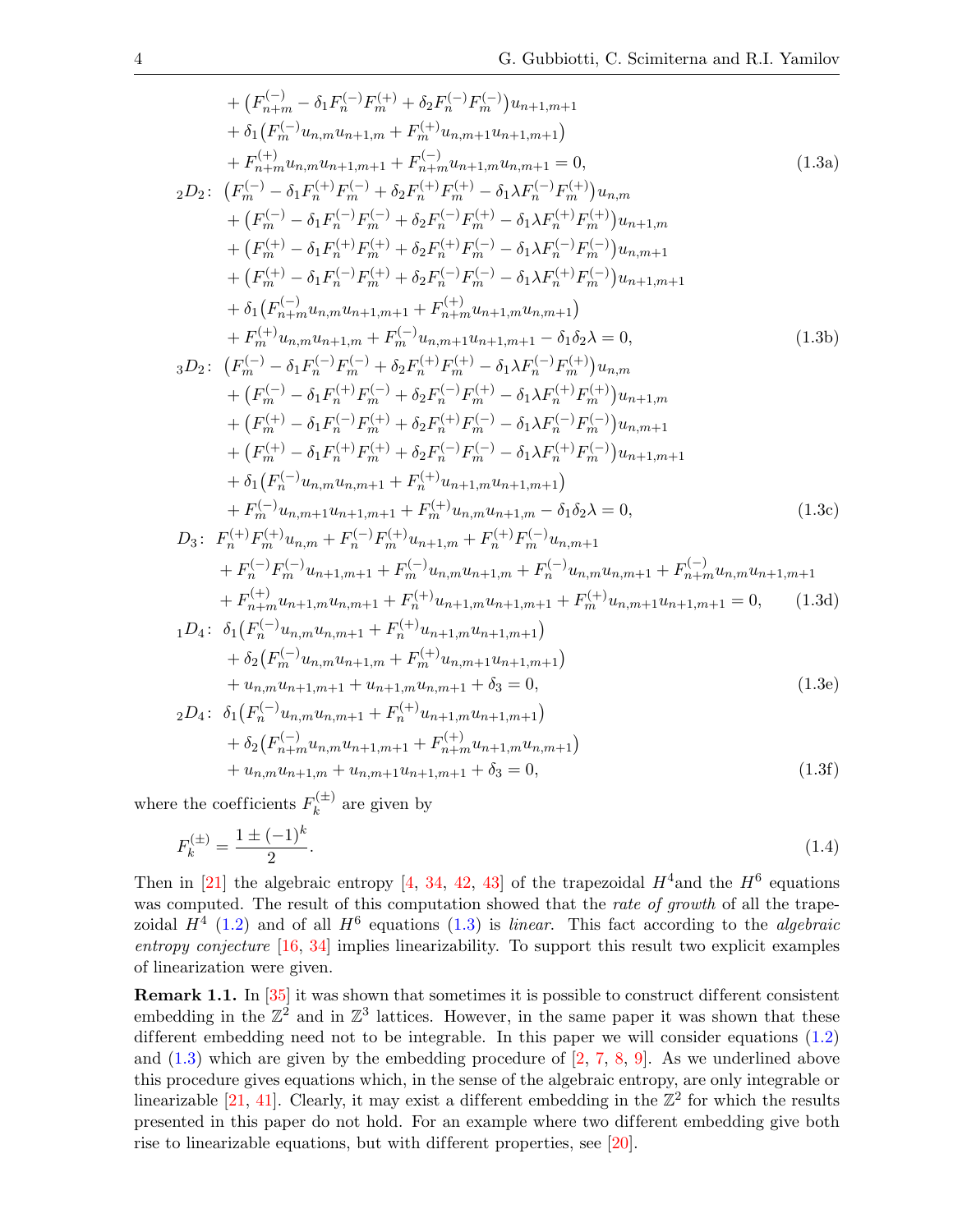In [\[22\]](#page-50-5) the  $_t H_1^{\varepsilon}$  equation [\(1.2a\)](#page-2-2) was studied and it was found that it possessed three-point generalized symmetries depending on arbitrary functions. This property was then linked in [\[23\]](#page-50-9) to the fact that the  ${}_{t}H_{1}^{\varepsilon}$  is *Darboux integrable* [\[3\]](#page-49-17). We say that a quad-equation on the  $\mathbb{Z}^{2}$  lattice, possibly non-autonomous:

<span id="page-4-0"></span>
$$
Q_{n,m}(u_{n,m},u_{n+1,m},u_{n,m+1},u_{n+1,m+1}) = 0,
$$
\n(1.5)

is Darboux integrable if there exist two independent first integrals, one containing only shifts in the first direction and the other containing only shifts in the second direction. This means that there exist two functions

$$
W_1 = W_{1,n,m}(u_{n+l_1,m}, u_{n+l_1+1,m}, \dots, u_{n+k_1,m}),
$$
  

$$
W_2 = W_{2,n,m}(u_{n,m+l_2}, u_{n,m+l_2+1}, \dots, u_{n,m+k_2}),
$$

where  $l_1 < k_1$  and  $l_2 < k_2$  are integers, such that the relations

<span id="page-4-6"></span><span id="page-4-1"></span>
$$
(T_n - \mathrm{Id})W_2 = 0,\tag{1.6a}
$$

$$
(T_m - \text{Id})W_1 = 0\tag{1.6b}
$$

hold true identically on the solutions of  $(1.5)$ . By  $T_n$ ,  $T_m$  we denote the shift operators in the first and second directions, i.e.,  $T_n h_{n,m} = h_{n+1,m}$ ,  $T_m h_{n,m} = h_{n,m+1}$ , and by Id we denote the identity operator Id  $h_{n,m} = h_{n,m}$ . The number  $k_i - l_i$ , where  $i = 1, 2$ , is called the *order* of the first integral  $W_i$ .

In addition to this result concerning the  $_t H_1^{\varepsilon}$  equation in [\[23\]](#page-50-9) it was proved that other quadequations consistent around the cube, which were known to be linearizable [\[30,](#page-50-17) [31\]](#page-50-18), were in fact Darboux integrable. These facts provide some evidence of an intimate connection between linearizable equations possessing CAC and Darboux integrability. Following these ideas in [\[26\]](#page-50-19) it was shown that all the trapezoidal  $H^4$  equations and all the  $H^6$  equations are Darboux integrable. This result was proved by explicitly constructing the first integrals with a new algorithm based on those proposed in [\[17,](#page-49-18) [18,](#page-49-19) [27\]](#page-50-20). This new algorithm relies on the fact that in the case of non-autonomous quad-equations  $(1.5)$  with two-periodic coefficients we can, in general, represent the first integrals in the form

$$
W_i = F_n^{(+)} F_m^{(+)} W_i^{(+,+)} + F_n^{(-)} F_m^{(+)} W_i^{(-,+)} + F_n^{(+)} F_m^{(-)} W_i^{(+,-)} + F_n^{(-)} F_m^{(-)} W_i^{(-,-)},
$$

where  $F_k^{(\pm)}$  $\mathbf{R}_k^{(\pm)}$  are given by [\(1.4\)](#page-3-0) and the  $W_i^{(\pm,\pm)}$  $i^{(\pm,\pm)}$  are functions. The existence of the first integrals provides a rigorous proof of the linearizability of the trapezoidal  $H^4$  equation [\(1.2\)](#page-2-0) and of the  $H^6$ equations  $(1.3)$ . Indeed equation  $(1.6)$  implies that the following two transformations

<span id="page-4-4"></span><span id="page-4-2"></span>
$$
u_{n,m} \to \tilde{u}_{n,m} = W_{1,n,m},\tag{1.7a}
$$

$$
u_{n,m} \to \hat{u}_{n,m} = W_{2,n,m},\tag{1.7b}
$$

bring the quad-equation  $(1.5)$  into two *trivial linear equations* 

$$
\tilde{u}_{n,m+1} - \tilde{u}_{n,m} = 0,\t\t(1.8a)
$$

<span id="page-4-5"></span><span id="page-4-3"></span>
$$
\hat{u}_{n+1,m} - \hat{u}_{n,m} = 0. \tag{1.8b}
$$

Therefore any Darboux integrable equation is *linearizable in two different ways*, i.e., using transformation  $(1.7a)$  bringing to  $(1.8a)$  or using the transformation  $(1.7b)$  bringing to  $(1.8b)$ .

In the final section of [\[26\]](#page-50-19) it was shown, in the case of the  $_t H_1^{\varepsilon}$  equation, how it is possible to find the general solution using the first integrals, applying a modification of the procedure presented in [\[17\]](#page-49-18). In particular we showed how it is possible to obtain a general solution using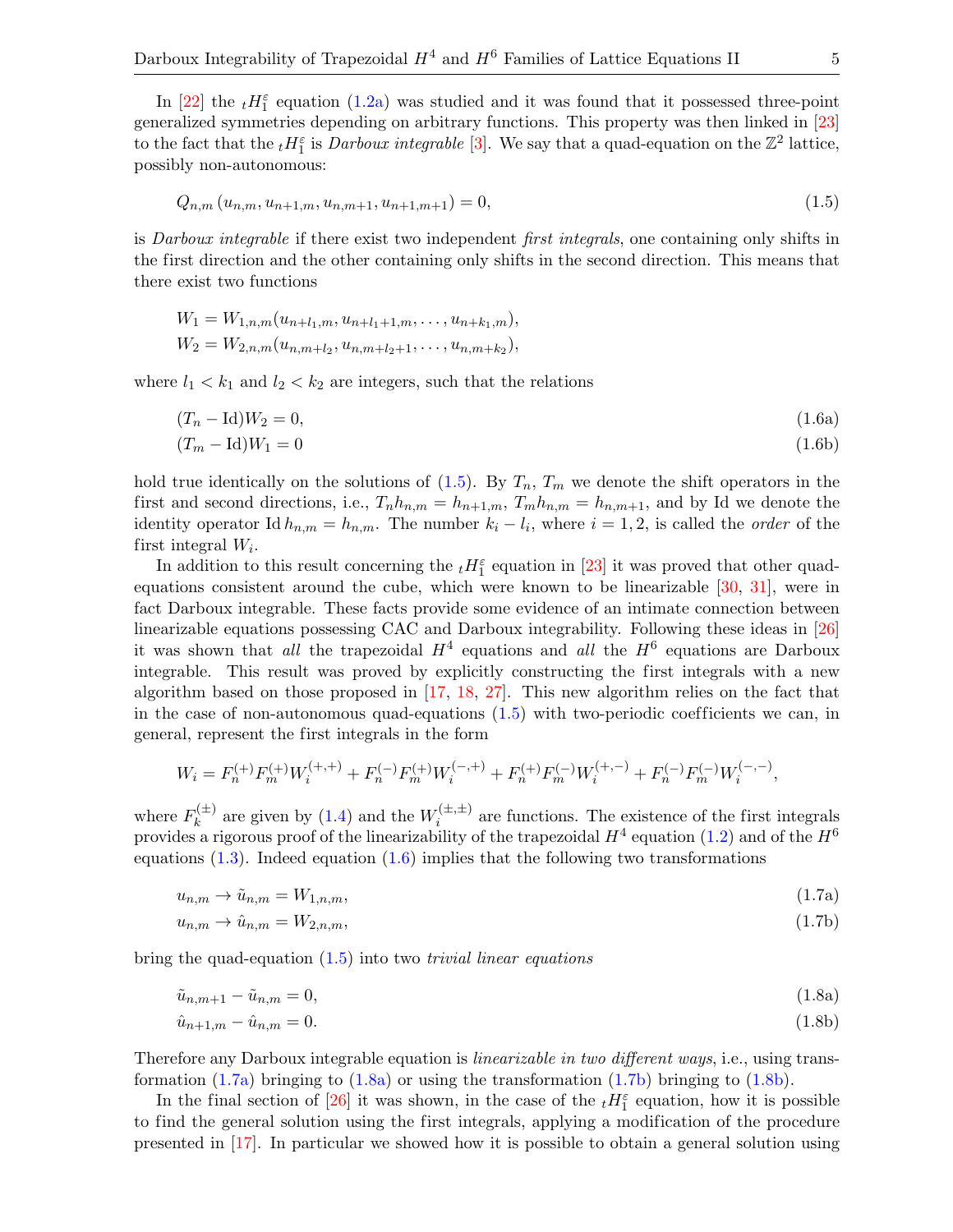first integrals of order greater than one. We note that equations with first integrals of first order one are trivial, since possessing a first integral of order one means that the equation itself is a first integral.

In this paper we show that from the knowledge of the first integrals and from the properties of the equations it is possible to construct, maybe after some complicate algebra, the general solutions of all the remaining trapezoidal  $H^4$  equations [\(1.2\)](#page-2-0) and of the  $H^6$  equations [\(1.3\)](#page-2-1). By general solution we mean a representation of the solution of any of the equations in [\(1.2\)](#page-2-0) and  $(1.3)$  in terms of the right number of arbitrary functions of one lattice variable n or m. Since the trapezoidal  $H^4$  equations [\(1.2\)](#page-2-0) and the  $H^6$  equations [\(1.3\)](#page-2-1) are quad-equations, i.e., the discrete analogue of second-order hyperbolic partial differential equations, the general solution must contain an arbitrary function in the *n* direction and another one in the *m* direction, i.e., a general solution is an expression of the form

<span id="page-5-0"></span>
$$
u_{n,m} = F_{n,m}(a_n, \alpha_m), \tag{1.9}
$$

where  $a_n$  and  $\alpha_m$  are arbitrary functions of their variable. Initial conditions are then imposed through substitution in equation [\(1.9\)](#page-5-0). Nonlinear equations usually possesses also other kinds of solutions, namely the singular solutions which satisfy only specific set of initial values. In this work we outlined when the existence of singular solutions is possible. Moreover we remark that general solutions, in the range of validity of their parameters, enclose also periodic solutions. Periodic initial values will reflect into periodic solution which will arise by fixing properly the arbitrary functions. Indeed let us consider as an example the  $(N, -M)$  reduction of a quad-equation [\(1.5\)](#page-4-0), with  $N, M \in \mathbb{N}^*$  coprime [\[39,](#page-50-21) [40\]](#page-50-22). This implies to make the following requirement

<span id="page-5-1"></span>
$$
u_{n+N,m-M} = u_{n,m}.\tag{1.10}
$$

If we possess the general solution of the quad-equation in the form  $(1.9)$  then the periodicity requirement  $(1.10)$  is equivalent to

<span id="page-5-2"></span>
$$
F_{n+N,m-M}(a_{n+N}, \alpha_{m-M}) = F_{n,m}(a_n, \alpha_m). \tag{1.11}
$$

The existence of the associated periodic solution is subject to the ability to invert formula [\(1.11\)](#page-5-2). When the integers N and M are not coprime a similar reasoning can be done: taking  $K =$  $gcd(N, M)$  we have just to decompose the reduction condition into K superimposed staircases and convert the scalar condition  $(1.10)$  to a vector condition for K fields. The associated reduction will be possible if the associated system possesses a solution.

To obtain the desired solution we will need only the  $W_1$  integrals derived in [\[26\]](#page-50-19) and the fact that the relation [\(1.6b\)](#page-4-6) implies  $W_1 = \xi_n$  with  $\xi_n$  an arbitrary function of n. The equation  $W_1 = \xi_n$  can be interpreted as an ordinary difference equation in the *n* direction depending parametrically on  $m$ . Then from every  $W_1$  integral we can derive two different ordinary difference equations, one corresponding to  $m$  even and one corresponding to  $m$  odd. In both the resulting equations we can get rid of the two-periodic terms by considering the cases n even and n odd and defining

<span id="page-5-5"></span><span id="page-5-4"></span><span id="page-5-3"></span>
$$
u_{2k,2l} = v_{k,l}, \t u_{2k+1,2l} = w_{k,l}, \t (1.12a)
$$

$$
u_{2k,2l+1} = y_{k,l}, \qquad u_{2k+1,2l+1} = z_{k,l}.\tag{1.12b}
$$

This transformation brings both equations to a system of coupled difference equations. This reduction to a system is the key ingredient in the construction of the general solutions for the trapezoidal  $H^4$  equations [\(1.2\)](#page-2-0) and for the  $H^6$  equations [\(1.3\)](#page-2-1).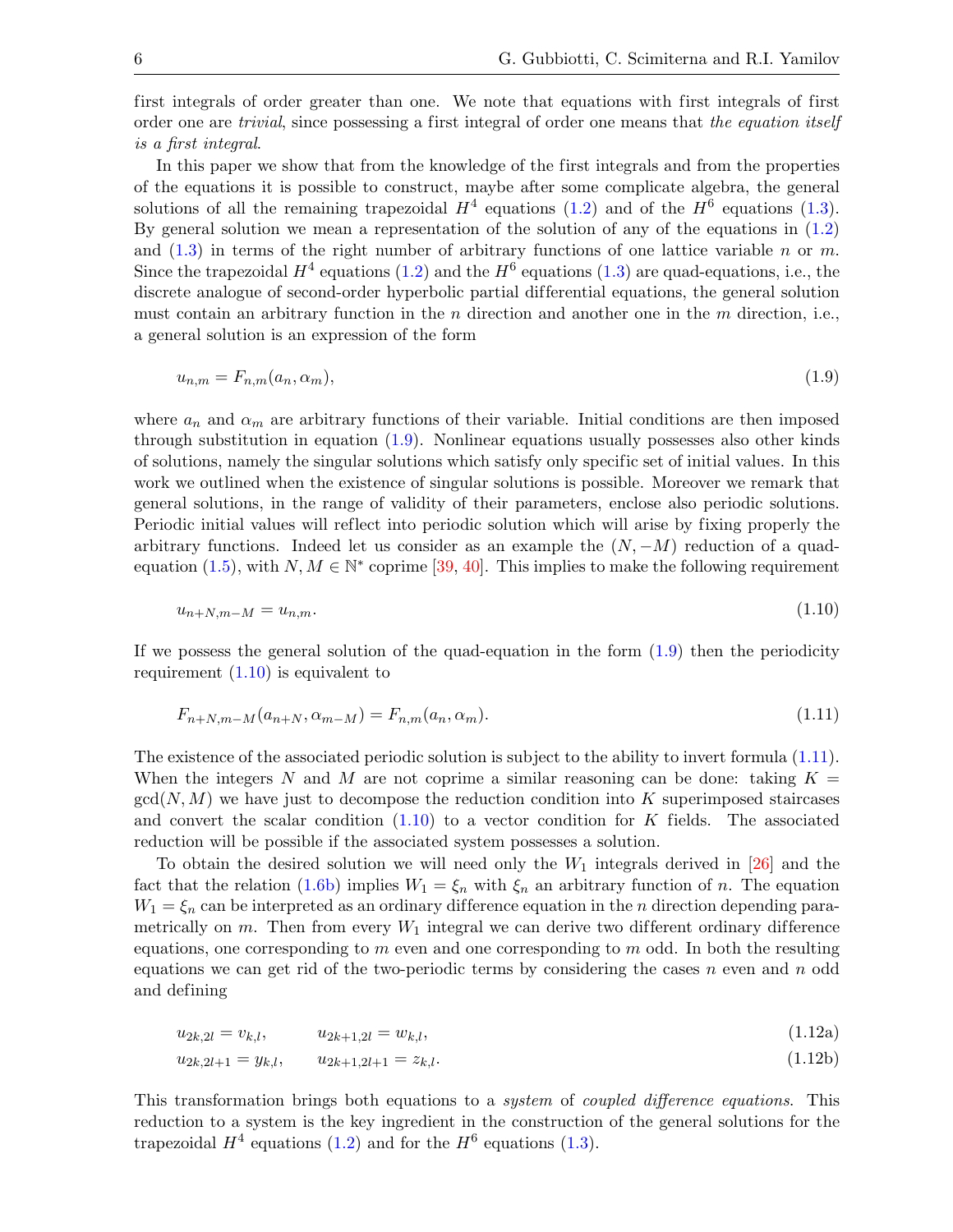We note that the transformation [\(1.12\)](#page-5-3) can be applied to the trapezoidal  $H^4$  equations<sup>[1](#page-6-0)</sup> and  $H^6$  equations themselves. This casts these non-autonomous equations with two-periodic coefficients into autonomous systems of four equations. We recall that in this way some examples of direct linearization (i.e., without the knowledge of the first integrals) were produced in [\[21\]](#page-49-13). Finally we note that if we apply the even/odd splitting of the lattice variables given by equation [\(1.12\)](#page-5-3) to describe a general solution we will need two arbitrary functions in both directions, i.e., we will need a total of four arbitrary functions.

In practice to construct these general solutions, we need to solve Riccati equations and nonautonomous linear equations which, in general, cannot be solved in closed form. Using the fact that these equations contain arbitrary functions we introduce new arbitrary functions so that we can solve these equations. This is usually done reducing to *total difference*, i.e., to ordinary difference equations which can be *trivially* solved. Let us assume we are given the difference equation

<span id="page-6-1"></span>
$$
u_{n+1,m} - u_{n,m} = f_n,\tag{1.13}
$$

depending parametrically on another discrete index  $m$ . Then if we can express the function  $f_n$ as a discrete derivative

$$
f_n = g_{n+1} - g_n,
$$

then the solution of equation  $(1.13)$  is simply

$$
u_{n,m}=g_n+\gamma_m,
$$

where  $\gamma_m$  is an arbitrary function of the discrete variable m. This is the simplest possible example of reduction to total difference. The general solutions will then be expressed in terms of these new arbitrary functions obtained reducing to total dif ferences and in terms of a finite number of *discrete integrations*, i.e., the solutions of the simple ordinary difference equation

<span id="page-6-2"></span>
$$
u_{n+1} - u_n = f_n,\tag{1.14}
$$

where  $u_n$  is the unknown and  $f_n$  is an assigned function. We note that the discrete integra-tion [\(1.14\)](#page-6-2) is the discrete analogue of the differential equation  $u'(x) = f(x)$ .

To give a very simple example of the method of solution we consider how it applies to the prototypical Darboux integrable equation: the discrete wave equation

<span id="page-6-4"></span><span id="page-6-3"></span>
$$
u_{n+1,m+1} + u_{n,m} = u_{n+1,m} + u_{n,m+1}.\tag{1.15}
$$

It is easy to check that the discrete wave equation [\(1.15\)](#page-6-3) is Darboux integrable with two firstorder first integrals

$$
W_1 = u_{n+1,m} - u_{n,m},\tag{1.16a}
$$

$$
W_2 = u_{n,m+1} - u_{n,m}.\tag{1.16b}
$$

From the first integrals [\(1.16\)](#page-6-4) it is possible to construct the well known discrete d'Alembert solution as follows. From the  $W_1$  first integral we can write  $W_1 = \xi_n$  with  $\xi_n$  arbitrary function of its argument. Then we have

<span id="page-6-5"></span>
$$
u_{n+1,m} - u_{n,m} = \xi_n. \tag{1.17}
$$

<span id="page-6-0"></span><sup>&</sup>lt;sup>1</sup>In fact, in the case of the trapezoidal  $H^4$  equations [\(1.2\)](#page-2-0), we use a simpler transformation instead of [\(1.12\)](#page-5-3), see Section [2.3.](#page-20-0)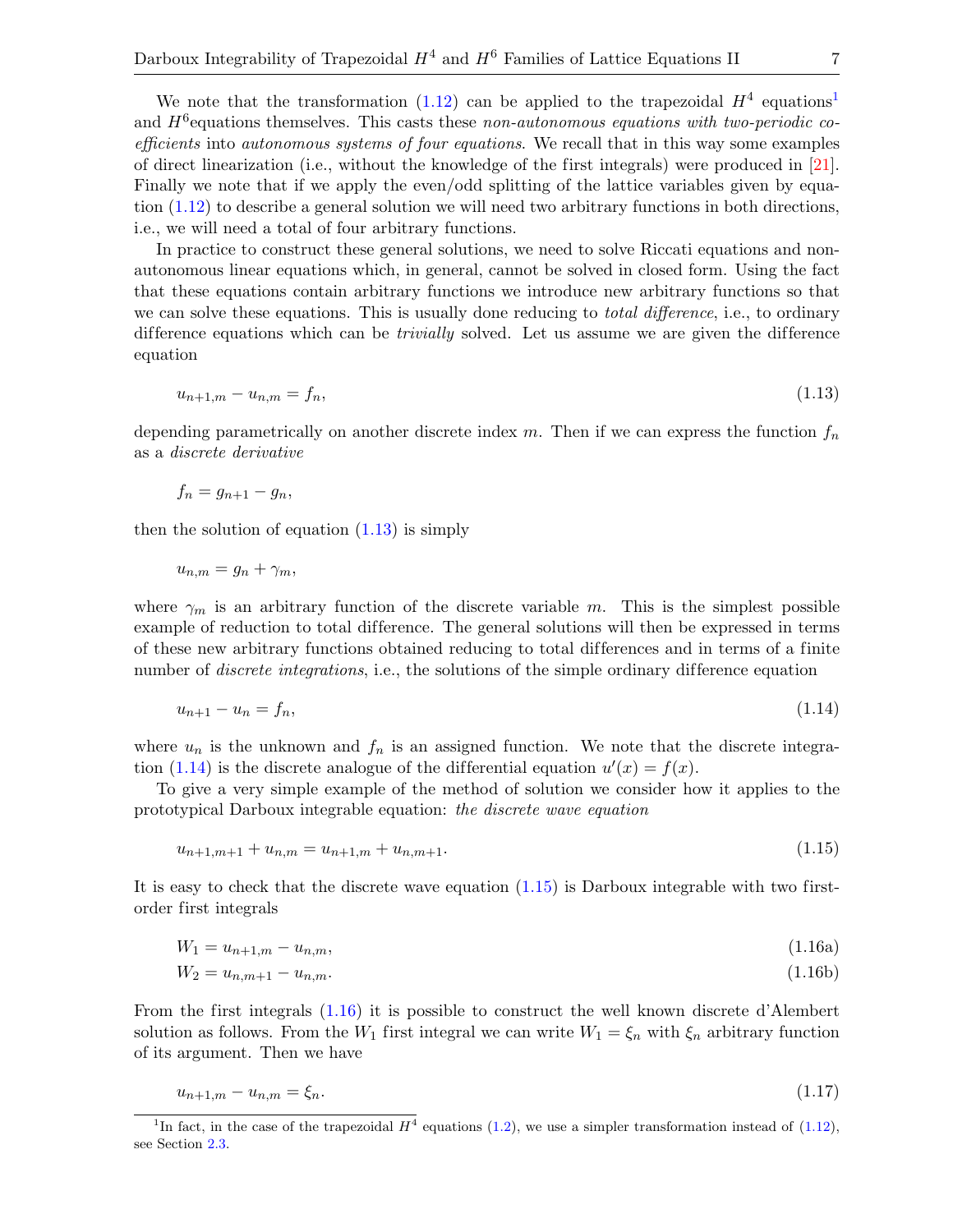This means that choosing the arbitrary function as  $\xi_n = a_{n+1} - a_n$ , with  $a_n$  arbitrary function of its argument, we transform  $(1.17)$  into the total difference

$$
u_{n+1,m} + a_{n+1} = u_{n,m} + a_n,
$$

which readily implies

$$
u_{n,m} = a_n + \alpha_m,
$$

where  $\alpha_m$  is an arbitrary function of its argument. This is of course the discrete analog of the d'Alembert solution of the wave equation and it is the simplest example of solution through the first integrals of a Darboux integrable equation.

Now to summarize, in this paper we prove the following result:

<span id="page-7-0"></span>**Theorem 1.2.** The trapezoidal  $H^4$  equations [\(1.2\)](#page-2-0) and  $H^6$  equations [\(1.3\)](#page-2-1) are exactly solvable and we can represent the solution in terms of a finite number of discrete integration  $(1.14)$ .

The rest of the paper is devoted to the proof of Theorem [1.2.](#page-7-0) In Section [2](#page-7-1) we present the general solutions of all the  $H^4$  and  $H^6$  equations, except the  $_tH_1^{\varepsilon}$  equation [\(1.2a\)](#page-2-2) which was treated in [\[26\]](#page-50-19). In particular in Section [2.1](#page-8-0) we treat the  $_1D_2$ ,  $_2D_2$  and  $_3D_2$  equations. In Section [2.2](#page-15-0) we treat the  $D_3$ ,  $_1D_4$  and  $_2D_4$  equations. In Section [2.3](#page-20-0) we treat the  $_tH_2^{\varepsilon}$  and the  $_tH_3^{\varepsilon}$ equations. The partition in subsection is dictated by the procedure used to obtain the general solution, as we will explain below. Due to the technical nature of the procedures we will present only one example per type. The interested reader will find the remaining procedures of solution in Appendix [A.](#page-29-0) In Section [3](#page-29-1) we give some conclusions.

**Remark 1.3.** We remark that the H equations of the ABS classification  $\begin{bmatrix} 1 \end{bmatrix}$  and their rhombic deformations [\[2,](#page-49-9) [7,](#page-49-10) [44\]](#page-50-8) should not be Darboux integrable. This can be confirmed directly excluding the existence of integrals up to a certain order as it was done in [\[17\]](#page-49-18) for some other equations. Moreover it was proved rigorously in  $[41]$  using the gcd-factorization method that all the equations of the ABS list [\[1\]](#page-49-8) possess quadratic growth of the degrees. At heuristic level a similar result was presented in [\[21\]](#page-49-13) for the rhombic  $H^4$  equations. According to the Algebraic entropy conjecture these result means that the ABS equations and the rhombic  $H^4$  equations are integrable, but not linearizable. Since we have recalled the fact that Darboux integrability for lattice equations implies linearizability we expect that these equations will not possess first integrals of any order. So the results obtained in [\[26\]](#page-50-19) and in this paper about the trapezoidal  $H<sup>4</sup>$ and  $H^6$  equations do not imply anything for H equations and their rhombic deformations.

# <span id="page-7-1"></span>2 General solutions of the  $H^4$  and  $H^6$  equations

In this section we present the general solutions of the  $H^4$  equations [\(1.2\)](#page-2-0) and of the  $H^6$  equations [\(1.3\)](#page-2-1). We choose to divide this section in three subsections since we have three main different kinds of procedures leading to three different representations of the solution.

First in Section [2.1](#page-8-0) we present the general solutions of the  $_1D_2$ ,  $_2D_2$  and  $_3D_2$  equations  $(1.3a)$ – $(1.3c)$ . In this case the construction of the general solution is carried out from the sole knowledge of the first integral and the equation acts only as a compatibility condition for the arbitrary functions obtained by solving the equations defined by the first integral. The solution therein obtained is completely explicit and no discrete integration is required.

The in Section [2.2](#page-15-0) we present the general solution of the  $D_3$ ,  $_1D_4$  and  $_2D_4$  equations [\(1.3d\)](#page-3-3)– [\(1.3f\)](#page-3-4). In this case the construction of the general solution is carried out through a series of manipulations in the equation itself and from the knowledge of the first integral. The key point will be that the equations defined by the first integrals can be reduced to a single linear equation.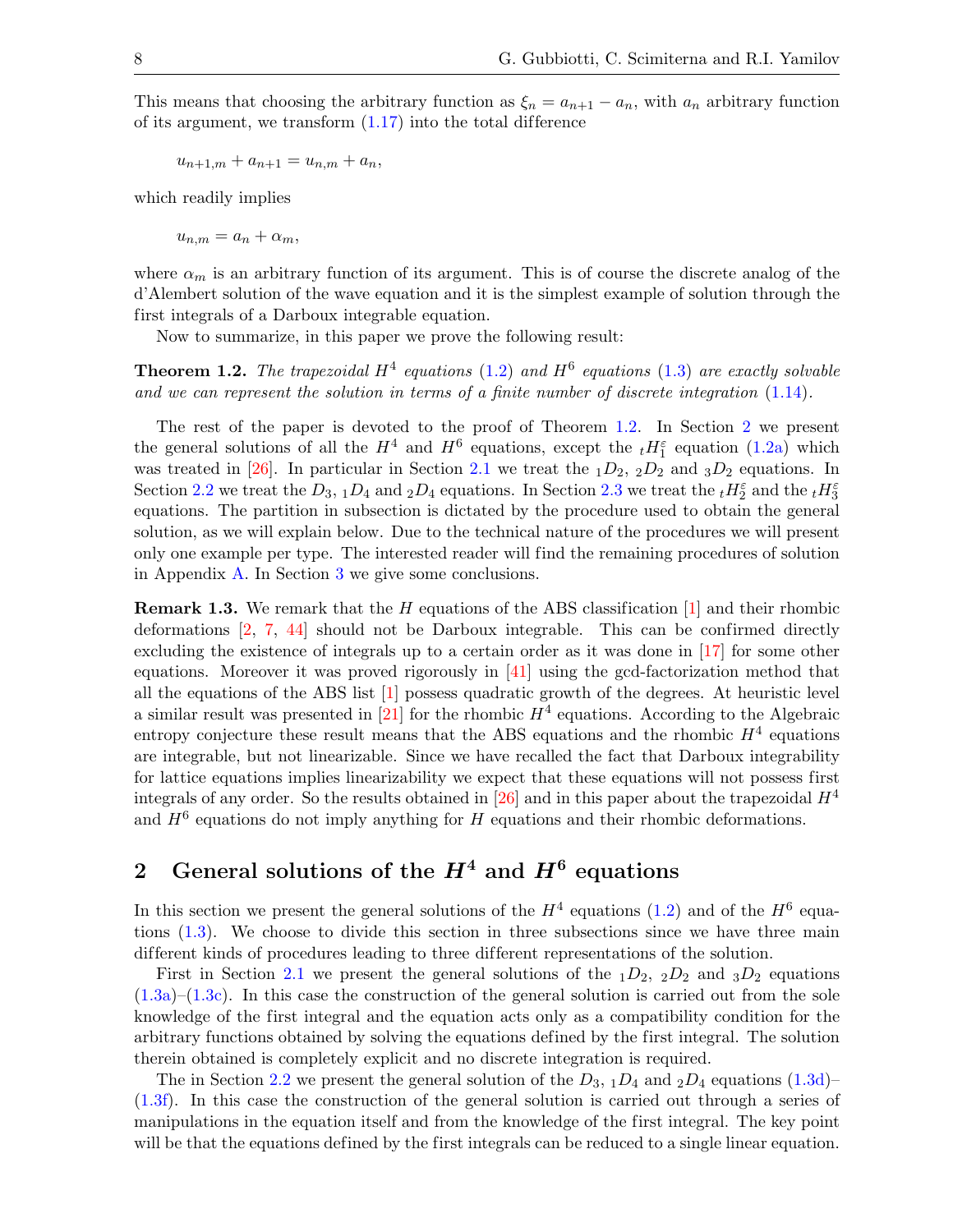The solution is no longer completely explicit since it is obtained up to two discrete integrations, one in every direction.

Finally in Section [2.3](#page-20-0) we present the general solutions of the  $_tH_2^{\varepsilon}$  equation [\(1.2b\)](#page-2-3) and of the  $_t H_3^{\varepsilon}$  equation [\(1.2c\)](#page-2-4). In this case the construction of the general solution is carried out reducing the equation to a partial difference equation defined on six points and then using the equations defined by the first integrals. The equations defined by the first integrals are reduced to discrete Riccati equations. The solution is then given in terms of four discrete integrations.

Summing up these results and the fact that the general solution of the  $_tH_1^{\varepsilon}$  equation [\(1.2a\)](#page-2-2) was presented in [\[26\]](#page-50-19) we prove Theorem [1.2.](#page-7-0)

#### <span id="page-8-0"></span>2.1 The  $_iD_2$  equations  $i = 1, 2, 3$

We have that the following propositions hold true:

<span id="page-8-5"></span>**Proposition 2.1.** The <sub>1</sub>D<sub>2</sub> equation [\(1.3a\)](#page-3-1) is exactly solvable. If  $\delta_1 \neq 0$  and  $\delta \neq 0$ , where  $\delta$  is defined by

<span id="page-8-1"></span>
$$
\delta = 1 - \delta_1 (1 + \delta_2) \tag{2.1}
$$

the general solution is given by

<span id="page-8-2"></span>
$$
v_{k,l} = \alpha_l - \frac{\delta_1}{\delta} \frac{b_k b_{k-1}}{b_k - b_{k-1}} (c_k - c_{k-1}),
$$
\n(2.2a)

$$
w_{k,l} = b_k(\beta_l + c_k) + \frac{\delta}{\delta_1} \alpha_l,
$$
\n(2.2b)

$$
z_{k,l} = 1 - \frac{1}{\delta_1} - b_k \frac{\beta_{l+1} - \beta_l}{\alpha_{l+1} - \alpha_l},
$$
\n(2.2c)

$$
y_{k,l} = \frac{1}{\delta_1} \frac{\beta_l \alpha_{l+1} - \beta_{l+1} \alpha_l}{\beta_{l+1} - \beta_l} + \frac{1}{\delta} \frac{b_k b_{k-1} (c_k - c_{k-1})}{b_k - b_{k-1}} + \left[ \frac{(c_k - c_{k-1}) b_{k-1}}{(b_k - b_{k-1}) \delta_1} + \frac{c_k}{\delta_1} \right] \frac{\alpha_{l+1} - \alpha_l}{\beta_{l+1} - \beta_l},
$$
\n(2.2d)

where  $b_k$ ,  $c_k$ ,  $\alpha_l$  and  $\beta_l$  are arbitrary functions of their arguments. If  $\delta = 0$  its general solution is given by

<span id="page-8-3"></span>
$$
v_{k,l} = a_k + \beta_l,\tag{2.3a}
$$

$$
w_{k,l} = b_k \alpha_l,\tag{2.3b}
$$

$$
z_{k,l} = -b_k \frac{\alpha_{l+1} - \alpha_l}{\beta_{l+1} - \beta_l} - \delta_2,\tag{2.3c}
$$

$$
y_{k,l} = -(1+\delta_2) \left( \frac{\beta_l \alpha_{l+1} - \beta_{l+1} \alpha_l}{\alpha_{l+1} - \alpha_l} + a_k \right),\tag{2.3d}
$$

where  $a_k$ ,  $b_k$ ,  $\alpha_l$  and  $\beta_l$  are arbitrary functions of their arguments. If  $\delta_1 = 0$  then its general solution is given by

<span id="page-8-4"></span>
$$
v_{k,l} = \frac{c_k - c_{k-1}}{b_k - b_{k-1}} + \alpha_l, \tag{2.4a}
$$

$$
w_{k,l} = c_k + \alpha_l b_k + \beta_l, \tag{2.4b}
$$

$$
z_{k,l} = -\delta_2 - \frac{\beta_{l+1} - \beta_l}{\alpha_{l+1} - \alpha_l} - b_k,
$$
\n(2.4c)

$$
y_{k,l} = \frac{\beta_{l+1}\alpha_l - \alpha_{l+1}\beta_l}{\alpha_{l+1} - \alpha_l} + \frac{\beta_{l+1} - \beta_l}{\alpha_{l+1} - \alpha_l} \frac{c_k - c_{k-1}}{b_k - b_{k-1}} + b_k \frac{c_k - c_{k-1}}{b_k - b_{k-1}} - c_k,
$$
\n(2.4d)

where  $b_k$ ,  $c_k$ ,  $\alpha_l$  and  $\beta_l$  are arbitrary functions of their arguments.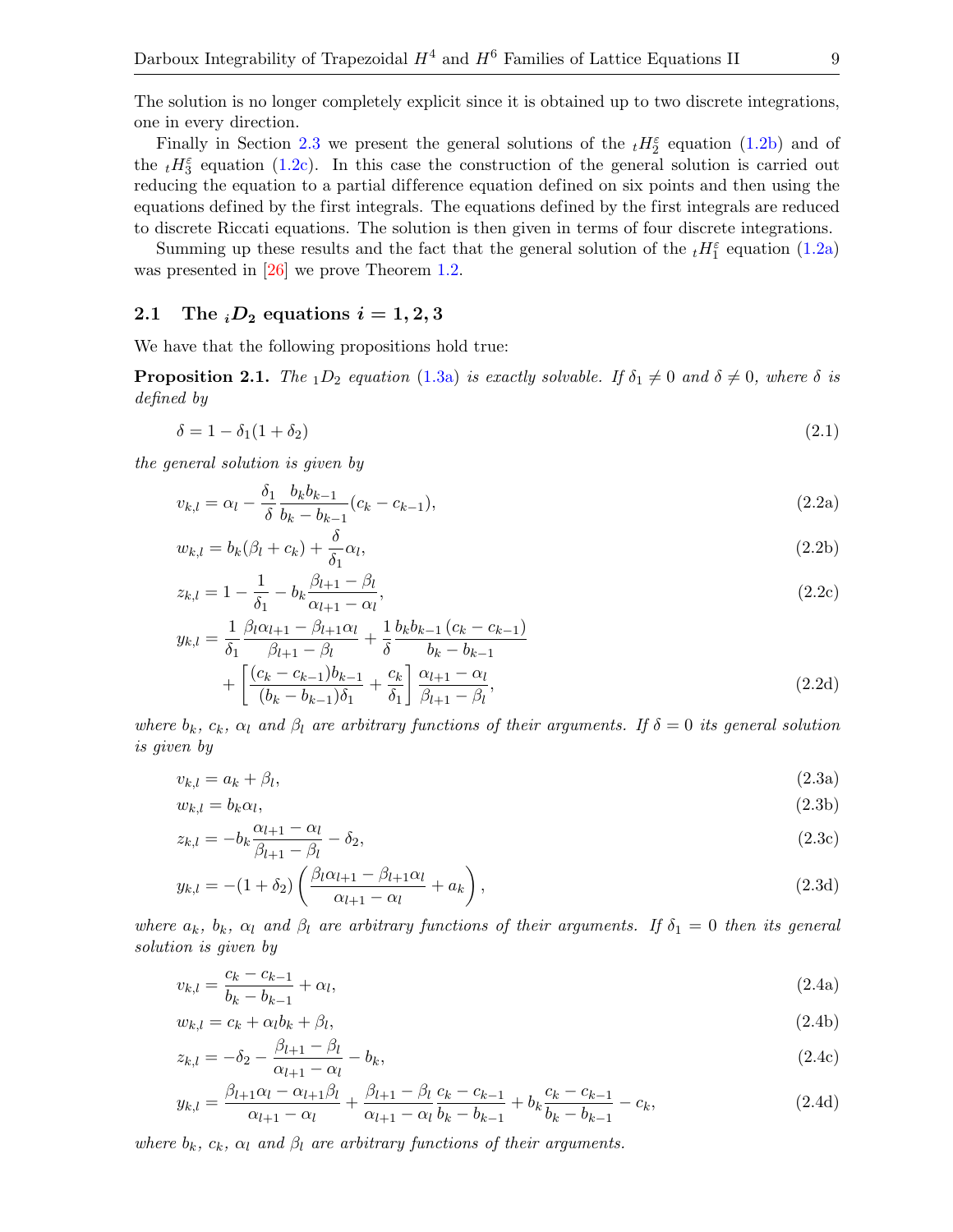**Proof.** From [\[26\]](#page-50-19) we know that the  $_1D_2$  equation [\(1.3a\)](#page-3-1) is Darboux integrable, and that the form of the first integral depends on the value of the parameter  $\delta_1$ . We will begin with the general case when  $\delta_1 \neq 0$  and  $\delta \neq 0$  and then consider the particular cases.

**Case**  $\delta \neq 0$  **and**  $\delta_1 \neq 0$ **.** In this case the  $W_1$  first integral of the  $_1D_2$  equation [\(1.3a\)](#page-3-1) is given by [\[26\]](#page-50-19)

<span id="page-9-6"></span>
$$
W_{1} = F_{n}^{(+)}F_{m}^{(+)}\alpha \frac{[(1+\delta_{2})u_{n,m} + u_{n+1,m}]\delta_{1} - u_{n,m}}{[(1+\delta_{2})u_{n,m} + u_{n-1,m}]\delta_{1} - u_{n,m}} + F_{n}^{(+)}F_{m}^{(-)}\alpha \frac{1 + (u_{n+1,m} - 1)\delta_{1}}{1 + (u_{n-1,m} - 1)\delta_{1}} + F_{n}^{(-)}F_{m}^{(+)}\beta (u_{n+1,m} - u_{n-1,m}) - F_{n}^{(-)}F_{m}^{(-)}\beta \frac{(u_{n+1,m} - u_{n-1,m})[1 - (1 - u_{n,m})\delta_{1}]}{\delta_{2} + u_{n,m}}.
$$
\n(2.5)

As stated in the introduction, from the relation  $W_1 = \xi_n$  this first integral defines a three-point, second-order ordinary difference equation in the n direction which depends parametrically on  $m$ . From the parametric dependence we find two different three-point non-autonomous ordinary difference equations corresponding to  $m$  even and  $m$  odd. We treat them separately.

**Case**  $m = 2l$ **.** If  $m = 2l$  we have the following non-autonomous ordinary difference equation

$$
F_n^{(+)} \frac{[(1+\delta_2)u_{n,2l} + u_{n+1,2l}]\delta_1 - u_{n,2l}}{[(1+\delta_2)u_{n,2l} + u_{n-1,2l}]\delta_1 - u_{n,2l}} + F_n^{(-)}(u_{n+1,2l} - u_{n-1,2l}) = \xi_n,
$$

where without loss of generality we have chosen  $\alpha = 1$  and  $\beta = 1$ . We can easily see, that once solved for  $u_{n+1,2l}$  the equation is *linear* 

<span id="page-9-0"></span>
$$
u_{n+1,2l} - \frac{F_n^{(+)}(1 - \delta_1 \delta_2 - \delta_1)(1 - \xi_n)u_{n,2l}}{\delta_1} - \left(F_n^{(+)}\xi_n + F_n^{(-)}\right)u_{n-1,2l} - F_n^{(-)}\xi_n = 0. \tag{2.6}
$$

Tackling this equation directly is very difficult, but we can separate again the cases when  $n$  is even and odd and convert  $(2.6)$  into a system using the standard transformation  $(1.12a)$ 

<span id="page-9-5"></span>
$$
w_{k,l} - \xi_{2k} w_{k-1,l} = \frac{\delta}{\delta_1} \left( 1 - \xi_{2k} \right) v_{k,l},\tag{2.7a}
$$

<span id="page-9-2"></span><span id="page-9-1"></span>
$$
v_{k+1,l} - v_{k,l} = \xi_{2k+1},\tag{2.7b}
$$

where  $\delta$  is given by [\(2.1\)](#page-8-1). Now we have two *first-order* ordinary difference equations. Equa-tion [\(2.7b\)](#page-9-1) is uncoupled from equation [\(2.7a\)](#page-9-2). Furthermore, since  $\xi_{2k}$  and  $\xi_{2k+1}$  are independent functions we can write  $\xi_{2k+1} = a_{k+1} - a_k$  $\xi_{2k+1} = a_{k+1} - a_k$  $\xi_{2k+1} = a_{k+1} - a_k$ . So the second equation possesses the trivial solution<sup>2</sup>

<span id="page-9-4"></span>
$$
v_{k,l} = \alpha_l + a_k. \tag{2.8}
$$

Now introduce [\(2.8\)](#page-9-4) into [\(2.7a\)](#page-9-2) and solve the equation for  $w_{k,l}$ 

$$
w_{k,l} - \xi_{2k} w_{k-1,l} = \frac{\delta}{\delta_1} (1 - \xi_{2k}) (\alpha_l + a_k).
$$

We define  $\xi_{2k} = b_k/b_{k-1}$  and perform the change of dependent variable:  $w_{k,l} = b_k W_{k,l}$ . Then  $W_{k,l}$  solves the equation

$$
W_{k,l} - W_{k-1,l} = \frac{\delta}{\delta_1} \left( \frac{1}{b_k} - \frac{1}{b_{k-1}} \right) (\alpha_l + a_k).
$$

<span id="page-9-3"></span><sup>&</sup>lt;sup>2</sup>From now on we use the convention of naming the arbitrary functions depending on  $k$  with Latin letters and the functions depending on  $l$  by Greek ones.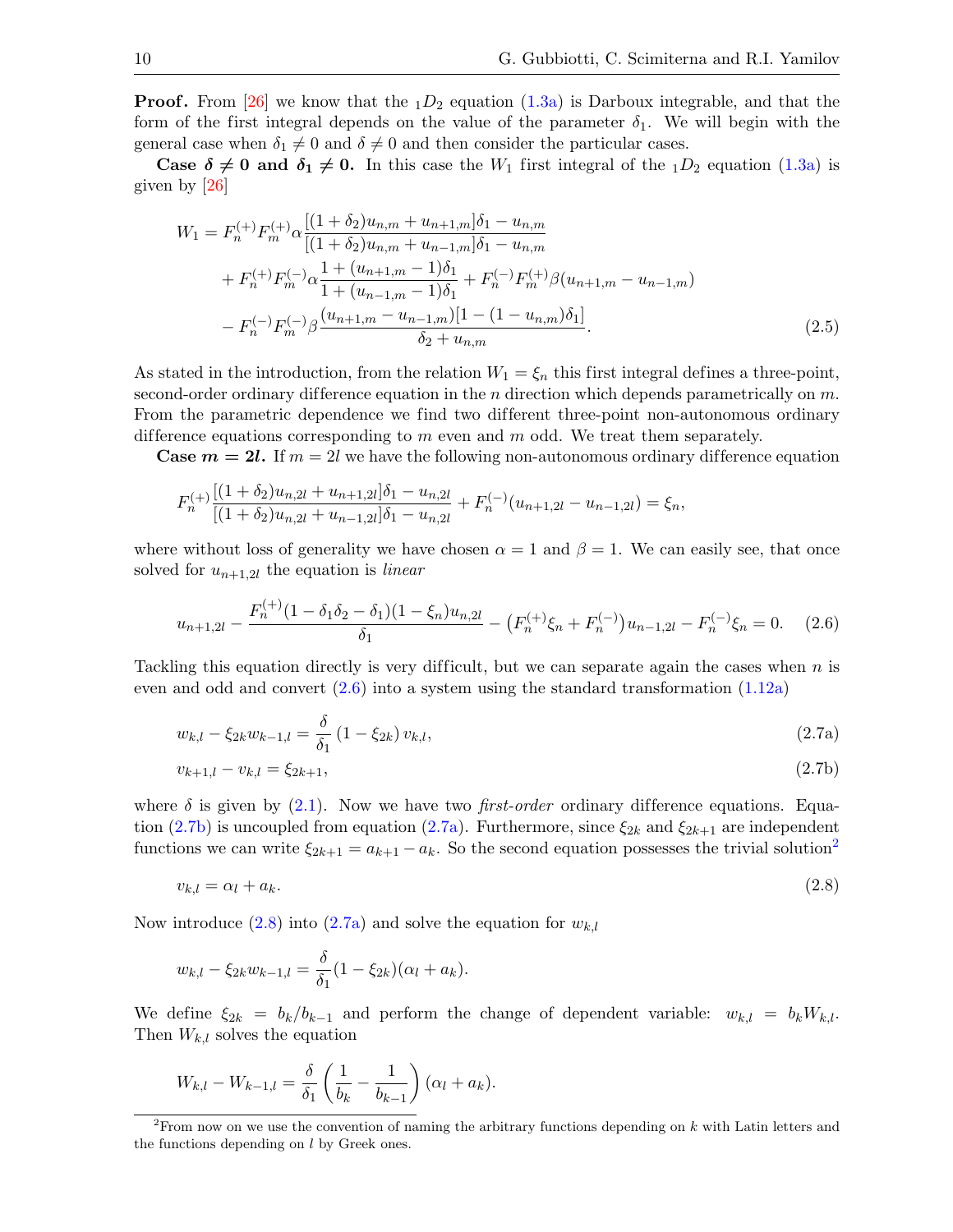The solution of this difference equation is given by

$$
W_{k,l} = \beta_l + \frac{\delta}{\delta_1} \frac{\alpha_l}{b_k} + c_k,
$$

where  $c_k$  is such that

<span id="page-10-0"></span>
$$
c_k - c_{k-1} = \frac{\delta}{\delta_1} \left( \frac{1}{b_k} - \frac{1}{b_{k-1}} \right) a_k.
$$
 (2.9)

Equation [\(2.9\)](#page-10-0) is not a total difference, but it can be used to define  $a_k$  in terms of the arbitrary functions  $b_k$  and  $c_k$ 

<span id="page-10-7"></span>
$$
a_k = -\frac{\delta_1}{\delta} \frac{b_k b_{k-1}}{b_k - b_{k-1}} (c_k - c_{k-1}).
$$
\n(2.10)

This means that we have the following solution for the system [\(2.7\)](#page-9-5)

<span id="page-10-8"></span>
$$
v_{k,l} = \alpha_l - \frac{\delta_1}{\delta} \frac{b_k b_{k-1}}{b_k - b_{k-1}} (c_k - c_{k-1}),
$$
\n(2.11a)

$$
w_{k,l} = b_k(\beta_l + c_k) + \frac{\delta}{\delta_1} \alpha_l,
$$
\n(2.11b)

**Case**  $m = 2l + 1$ **.** If  $m = 2l + 1$  we have the following non-autonomous ordinary difference equation

<span id="page-10-1"></span>
$$
F_n^{(+)} \frac{1 + (u_{n+1,2l+1} - 1)\delta_1}{1 + (u_{n-1,2l+1} - 1)\delta_1} + F_n^{(-)} \frac{(u_{n-1,2l+1} - u_{n+1,2l+1})[1 - \delta_1(1 - u_{n,2l+1})]}{\delta_2 + u_{n,2l+1}} = \xi_n, \tag{2.12}
$$

We can easily see that the equation is genuinely nonlinear. However we can separate the cases when n is even and odd and convert  $(2.12)$  into a system using the standard transformation [\(1.12b\)](#page-5-5)

<span id="page-10-9"></span><span id="page-10-2"></span>
$$
z_{k,l} - \xi_{2k} z_{k-1,l} = \left(1 - \frac{1}{\delta_1}\right)(1 - \xi_{2k}),\tag{2.13a}
$$

<span id="page-10-3"></span>
$$
y_{k+1,l} - y_{k,l} = \frac{\xi_{2k+1}}{\delta_1} \frac{\delta - 1 + \delta_1 (1 - z_{k,l})}{1 - \delta_1 (1 - z_{k,l})},
$$
\n(2.13b)

where we used the definition  $(2.1)$ . This is a system of two *first-order* difference equation, and equation [\(2.13a\)](#page-10-2) is linear and uncoupled from [\(2.13b\)](#page-10-3). As  $\xi_{2k} = b_k/b_{k-1}$  we have that (2.13a) is a total difference

<span id="page-10-4"></span>
$$
\frac{z_{k,l}}{b_k} - \frac{z_{k-1,l}}{b_{k-1}} = \left(1 - \frac{1}{\delta_1}\right) \left(\frac{1}{b_k} - \frac{1}{b_{k-1}}\right). \tag{2.14}
$$

Hence the solution of  $(2.14)$  is given by

<span id="page-10-5"></span>
$$
z_{k,l} = 1 - \frac{1}{\delta_1} + b_k \gamma_l. \tag{2.15}
$$

Inserting [\(2.15\)](#page-10-5) into [\(2.13b\)](#page-10-3) and using the definition of  $\xi_{2k+1}$  in terms of  $a_k$ , i.e.,  $\xi_{2k+1}$  =  $a_{k+1} - a_k$  we obtain

<span id="page-10-6"></span>
$$
y_{k+1,l} - y_{k,l} = -\left(\frac{1}{\delta_1} + \frac{\delta}{\delta_1^2 b_k \gamma_l}\right) (a_{k+1} - a_k).
$$
 (2.16)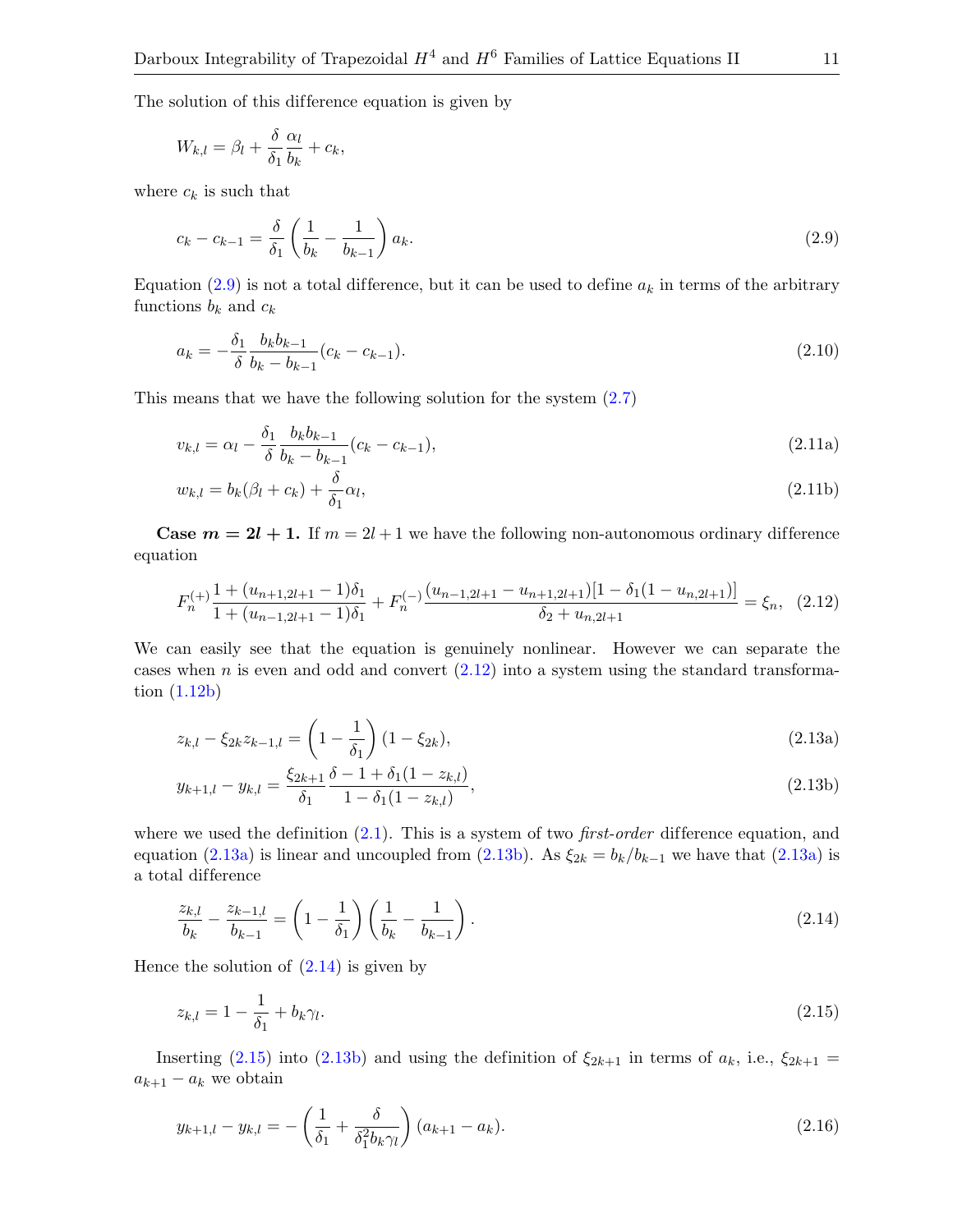We can then represent the solution of  $(2.16)$  as

$$
y_{k,l} = \zeta_l + \frac{\delta d_k}{\delta_1^2 \gamma_l} - \frac{a_k}{\delta_1},
$$

where  $d_k$  satisfies the first-order linear difference equation

<span id="page-11-0"></span>
$$
d_{k+1} - d_k = \frac{a_{k+1} - a_k}{b_k}.\tag{2.17}
$$

Inserting the value of  $a_k$  given by  $(2.10)$  inside  $(2.17)$  we obtain that this equation is a total difference. Then  $d_k$  is given by

<span id="page-11-1"></span>
$$
d_k = -\frac{(c_k - c_{k-1})b_{k-1}\delta_1}{(b_k - b_{k-1})\delta} - \frac{\delta_1 c_k}{\delta}.
$$

This means that finally we have the following solutions for the fields  $z_{k,l}$  and  $y_{k,l}$ 

$$
z_{k,l} = 1 - \frac{1}{\delta_1} + b_k \gamma_l, \tag{2.18a}
$$

$$
y_{k,l} = \zeta_l - \frac{(c_k - c_{k-1})b_{k-1}}{(b_k - b_{k-1})\delta_1\gamma_l} - \frac{c_k}{\delta_1\gamma_l} + \frac{1}{\delta} \frac{b_k b_{k-1} (c_k - c_{k-1})}{b_k - b_{k-1}}.
$$
\n(2.18b)

Equations [\(2.11\)](#page-10-8), [\(2.18\)](#page-11-1) provide the value of the four fields, but we have too many arbitrary functions in the l direction, namely  $\alpha_l$ ,  $\beta_l$ ,  $\gamma_l$  and  $\zeta_l$ . Introducing [\(2.11\)](#page-10-8), [\(2.18\)](#page-11-1) into [\(1.3a\)](#page-3-1) and separating the terms even and odd in  $n$  and  $m$  we obtain two independent equations

<span id="page-11-2"></span>
$$
(\alpha_l + \delta_1 \zeta_l)\gamma_l + \beta_l = 0, \qquad (\alpha_{l+1} + \delta_1 \zeta_l)\gamma_l + \beta_{l+1} = 0,
$$
\n
$$
(2.19)
$$

which allow us to reduce by two the number of independent functions in the  $l$  direction. Solving equations [\(2.19\)](#page-11-2) with respect to  $\gamma_l$  and  $\zeta_l$  we obtain

<span id="page-11-3"></span>
$$
\gamma_l = -\frac{\beta_{l+1} - \beta_l}{\alpha_{l+1} - \alpha_l}, \qquad \zeta_l = \frac{1}{\delta_1} \frac{\beta_l \alpha_{l+1} - \beta_{l+1} \alpha_l}{\beta_{l+1} - \beta_l}.
$$
\n(2.20)

Inserting  $(2.20)$  into  $(2.11)$ ,  $(2.18)$  we obtain that the general solution of  $_1D_2$  equation  $(1.3a)$ is given by [\(2.2\)](#page-8-2), provided that  $\delta_1 \neq 0$  and  $\delta \neq 0$ . Indeed the solution (2.2) is ill-defined if  $\delta_1 = 0$  or  $\delta = 0$  and we proceed to treat the relevant cases separately.

**Case**  $\delta = 0$ **.** If  $\delta = 0$  we can solve  $(2.1)$  with respect to  $\delta_1$ 

<span id="page-11-4"></span>
$$
\delta_1 = \frac{1}{1 + \delta_2}.\tag{2.21}
$$

The first integral [\(2.5\)](#page-9-6) is not singular for  $\delta_1$  given by [\(2.21\)](#page-11-4). The procedure of solution becomes different only when we arrive to the systems of ordinary difference equations  $(2.7)$  and  $(2.13)$ . So we will present the solution of the systems in this case.

**Case**  $m = 2l$ **.** If  $\delta_1$  is given by equation [\(2.21\)](#page-11-4) the system [\(2.7\)](#page-9-5) becomes

<span id="page-11-5"></span>
$$
w_{k,l} - \xi_{2k} w_{k-1,l} = 0,\t\t(2.22a)
$$

$$
v_{k+1,l} - v_{k,l} = \xi_{2k+1}.\tag{2.22b}
$$

The system [\(2.22\)](#page-11-5) is uncoupled and imposing  $\xi_{2k} = b_k/b_{k-1}$  and  $\xi_{2k+1} = a_{k+1} - a_k$  it is readily solved to give

<span id="page-11-6"></span>
$$
v_{k,l} = a_k + \beta_l. \tag{2.23a}
$$

$$
w_{k,l} = b_k \alpha_l,\tag{2.23b}
$$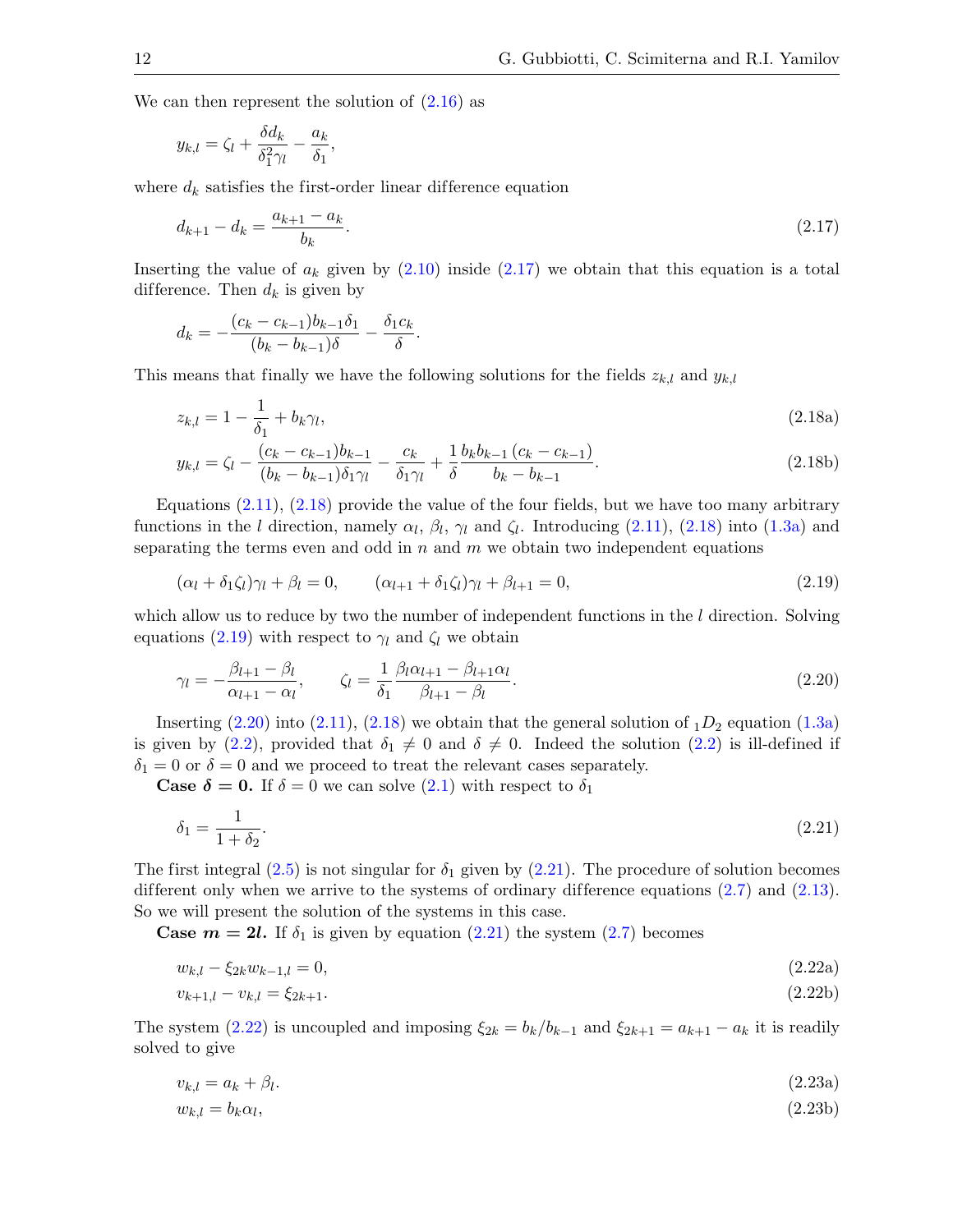**Case**  $m = 2l + 1$ **.** If  $\delta_1$  is given by equation  $(2.21)$  the system  $(2.13)$  becomes

$$
\frac{\delta_2 + z_{k,l}}{b_k} = \frac{\delta_2 + z_{k-1,m}}{b_{k-1}}, \qquad -\frac{y_{k+1,l} - y_{k,l}}{1 + \delta_2} = a_{k+1} - a_k,
$$

where we used the fact that  $\xi_{2k} = b_k/b_{k-1}$  and  $\xi_{2k+1} = a_{k+1} - a_k$ . The solution to this system is immediate and it is given by

<span id="page-12-0"></span>
$$
z_{k,l} = b_k \gamma_l - \delta_2,\tag{2.24a}
$$

$$
y_{k,l} = (1 + \delta_2)(\zeta_l - a_k). \tag{2.24b}
$$

As in the general case we obtained the expressions of the four fields, but we have too many arbitrary functions in the l direction, namely  $\alpha_l$ ,  $\beta_l$ ,  $\gamma_l$  and  $\zeta_l$ . Substituting the obtained expressions [\(2.23\)](#page-11-6), [\(2.24\)](#page-12-0) in the equation  $_1D_2$  [\(1.3a\)](#page-3-1) with  $\delta_1$  given by equation [\(2.21\)](#page-11-4) separating the even and odd terms we obtain two compatibility conditions

$$
\alpha_l + \gamma_l \beta_l + \gamma_l \zeta_l = 0, \qquad \alpha_{l+1} + \gamma_l \beta_{l+1} + \gamma_l \zeta_l = 0.
$$

We can solve this equation with respect to  $\gamma_l$  and  $\zeta_l$  and we obtain

<span id="page-12-1"></span>
$$
\gamma_l = -\frac{\alpha_{l+1} - \alpha_l}{\beta_{l+1} - \beta_l}, \qquad \zeta_l = -\frac{\beta_l \alpha_{l+1} - \beta_{l+1} \alpha_l}{\alpha_{l+1} - \alpha_l}.
$$
\n(2.25)

Inserting  $(2.25)$  into  $(2.23)$ ,  $(2.24)$  we obtain that the general solution of  $_1D_2$  equation  $(1.3a)$ when  $\delta = 0$  is given by  $(2.3)$ .

**Case**  $\delta_1 = 0$ **.** If  $\delta_1 = 0$  the first integral  $(2.5)$  is singular. Then following [\[26\]](#page-50-19) the  $_1D_2$ equation [\(1.3a\)](#page-3-1) with  $\delta_1 = 0$  possesses in the direction n the following three-point, second-order integral

<span id="page-12-2"></span>
$$
W_1^{(0,\delta_2)} = F_n^{(+)} F_m^{(+)} \alpha \frac{u_{n+1,m} - u_{n-1,m}}{u_{n,m}} - F_n^{(+)} F_m^{(-)} \alpha (u_{n+1,m} - u_{n-1,m})
$$
  
+ 
$$
F_n^{(-)} F_m^{(+)} \beta (u_{n+1,m} - u_{n-1,m}) + F_n^{(-)} F_m^{(-)} \beta \frac{u_{n-1,m} - u_{n+1,m}}{\delta_2 + u_{n,m}}.
$$
 (2.26)

In order to solve the  $_1D_2$  equation  $(1.3a)$  in this case we use the first integral  $(2.26)$ . We start separating the cases even and odd in m.

**Case**  $m = 2l$ **.** If  $m = 2l$  we obtain from the first integral  $(2.26)$ 

<span id="page-12-3"></span>
$$
F_n^{(+)} \frac{u_{n+1,2l} - u_{n-1,2l}}{u_{n,2l}} + F_n^{(-)}(u_{n+1,2l} - u_{n-1,2l}) = \xi_n,
$$
\n(2.27)

where we have chosen without loss of generality  $\alpha = \beta = 1$ . This equation is nonlinear. Applying the transformation  $(1.12a)$  we transform equation  $(2.27)$  into the system

$$
w_{k,l} - w_{k-1,l} = \xi_{2k} v_{k,l},\tag{2.28a}
$$

<span id="page-12-6"></span><span id="page-12-5"></span><span id="page-12-4"></span>
$$
v_{k+1,l} - v_{k,l} = \xi_{2k+1}.\tag{2.28b}
$$

The system  $(2.28)$  is linear and equation  $(2.28b)$  is uncoupled from equation  $(2.28a)$ . If we put  $\xi_{2k+1} = a_{k+1} - a_k$  then equation  $(2.28b)$  has the solution

$$
v_{k,l} = a_k + \alpha_l.
$$

Substituting into [\(2.28a\)](#page-12-6) we obtain

<span id="page-12-7"></span>
$$
w_{k,l} - w_{k-1,l} = \xi_{2k}(a_k + \alpha_l). \tag{2.29}
$$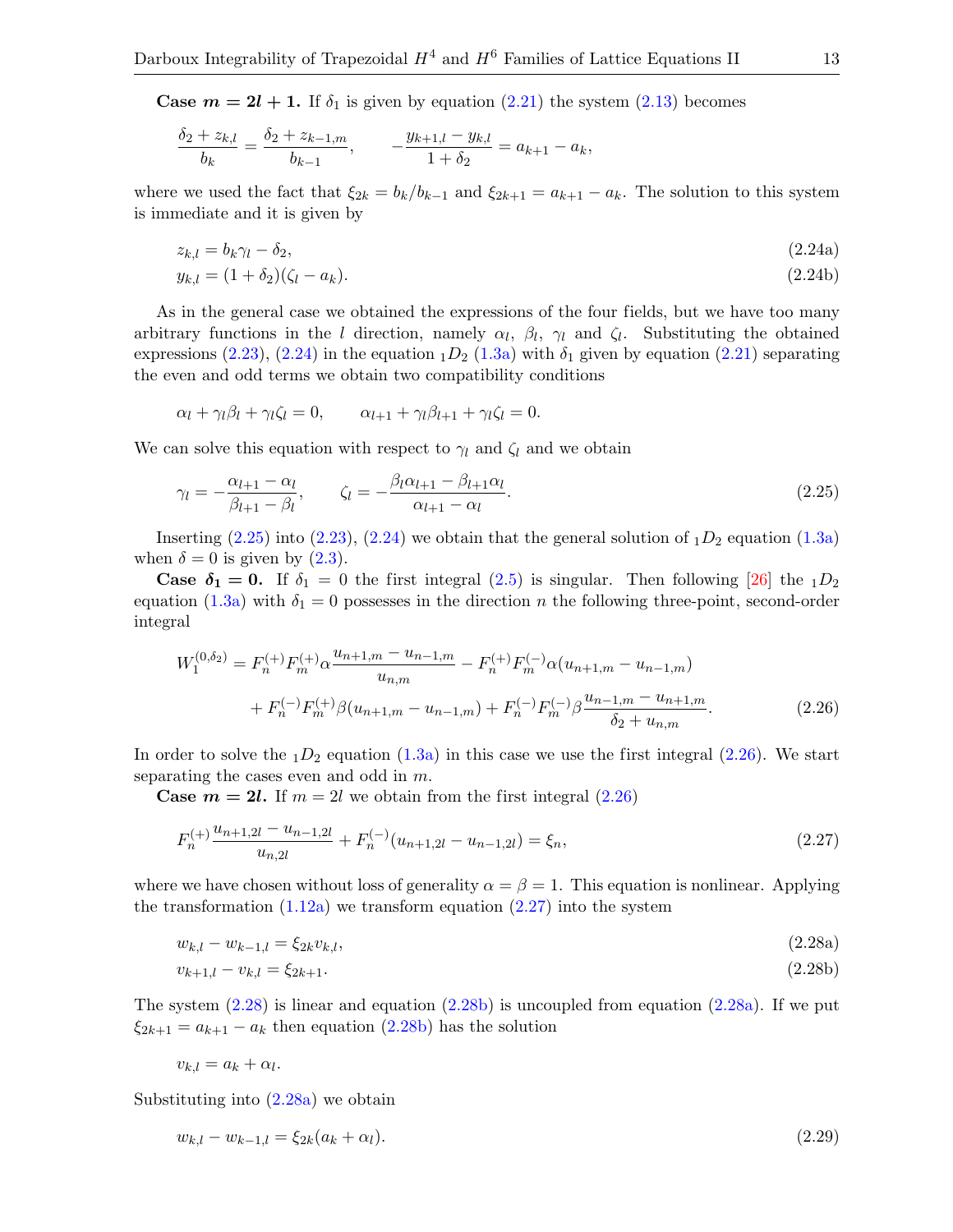Equation  $(2.29)$  becomes a total difference if we set

<span id="page-13-4"></span>
$$
\xi_{2k} = b_k - b_{k-1}, \qquad a_k = \frac{c_k - c_{k-1}}{b_k - b_{k-1}}
$$
\n(2.30)

and then the solution of the system  $(2.22)$  is given by

<span id="page-13-6"></span>
$$
v_{k,l} = \frac{c_k - c_{k-1}}{b_k - b_{k-1}} + \alpha_l,
$$
\n(2.31a)

$$
w_{k,l} = c_k + \alpha_l b_k + \beta_l. \tag{2.31b}
$$

**Case**  $m = 2l + 1$ **.** If  $m = 2l + 1$  we obtain from the first integral  $(2.26)$ 

<span id="page-13-0"></span>
$$
F_n^{(+)}\left(u_{n-1,2l+1} - u_{n+1,2l+1}\right) - F_n^{(-)}\frac{\left(u_{n+1,2l+1} - u_{n-1,2l+1}\right)}{\delta_2 + u_{n,2l+1}} = \xi_n,\tag{2.32}
$$

where we have chosen without loss of generality  $\alpha = \beta = 1$ . This equation is nonlinear. Applying the transformation  $(1.12b)$  we transform equation  $(2.32)$  into the system

<span id="page-13-5"></span><span id="page-13-2"></span><span id="page-13-1"></span>
$$
z_{k-1,l} - z_{k,l} = b_k - b_{k-1},\tag{2.33a}
$$

$$
y_{k,l} - y_{k+1,l} = (a_{k+1} - a_k)(\delta_2 + z_{k,l}),
$$
\n(2.33b)

where we used the values of  $\xi_{2k}$  and  $\xi_{2k+1}$ . The system is now linear and equation [\(2.33a\)](#page-13-1) is solved by

$$
z_{k,l} = \gamma_l - b_k.
$$

Substituting into [\(2.33b\)](#page-13-2) we obtain

$$
y_{k,l} - y_{k+1,l} = (a_{k+1} - a_k)(\delta_2 + \gamma_l - b_k).
$$

Then we have that  $y_{k,l}$  is given by

$$
y_{k,l} = \zeta_l - (\gamma_l + \delta_2)a_k + d_k,
$$

where  $d_k$  solves the ordinary difference equation

<span id="page-13-3"></span>
$$
d_{k+1} - d_k = b_{k+1} \frac{c_{k+1} - c_k}{b_{k+1} - b_k} - c_{k+1} - b_k \frac{c_k - c_{k-1}}{b_k - b_{k-1}} + c_k.
$$
\n(2.34)

In  $(2.34)$  we inserted the value of  $a_k$  according to  $(2.30)$ . Equation  $(2.34)$  is a total difference and then  $d_k$  is given by

<span id="page-13-7"></span>
$$
d_k = b_k \frac{c_k - c_{k-1}}{b_k - b_{k-1}} - c_k.
$$

Then the solution of the system [\(2.33\)](#page-13-5) is

$$
z_{k,l} = \gamma_l - b_k,\tag{2.35a}
$$

$$
y_{k,l} = \zeta_l - (\gamma_l + \delta_2) \frac{c_k - c_{k-1}}{b_k - b_{k-1}} + b_k \frac{c_k - c_{k-1}}{b_k - b_{k-1}} - c_k.
$$
\n(2.35b)

As in the general case we obtained the expressions of the four fields, but we have too many arbitrary functions in the l direction, namely  $\alpha_l$ ,  $\beta_l$ ,  $\gamma_l$  and  $\zeta_l$ . Substituting the obtained expres-sions [\(2.31\)](#page-13-6), [\(2.35\)](#page-13-7) in the equation  $_1D_2$  [\(1.3a\)](#page-3-1) with  $\delta_1 = 0$  separating the even and odd terms we obtain two compatibility conditions

<span id="page-13-8"></span>
$$
(\gamma_l + \delta_2)\alpha_l + \zeta_l + \beta_l = 0, \qquad (\gamma_l + \delta_2)\alpha_{l+1} + \beta_{l+1} + \zeta_l = 0.
$$
\n(2.36)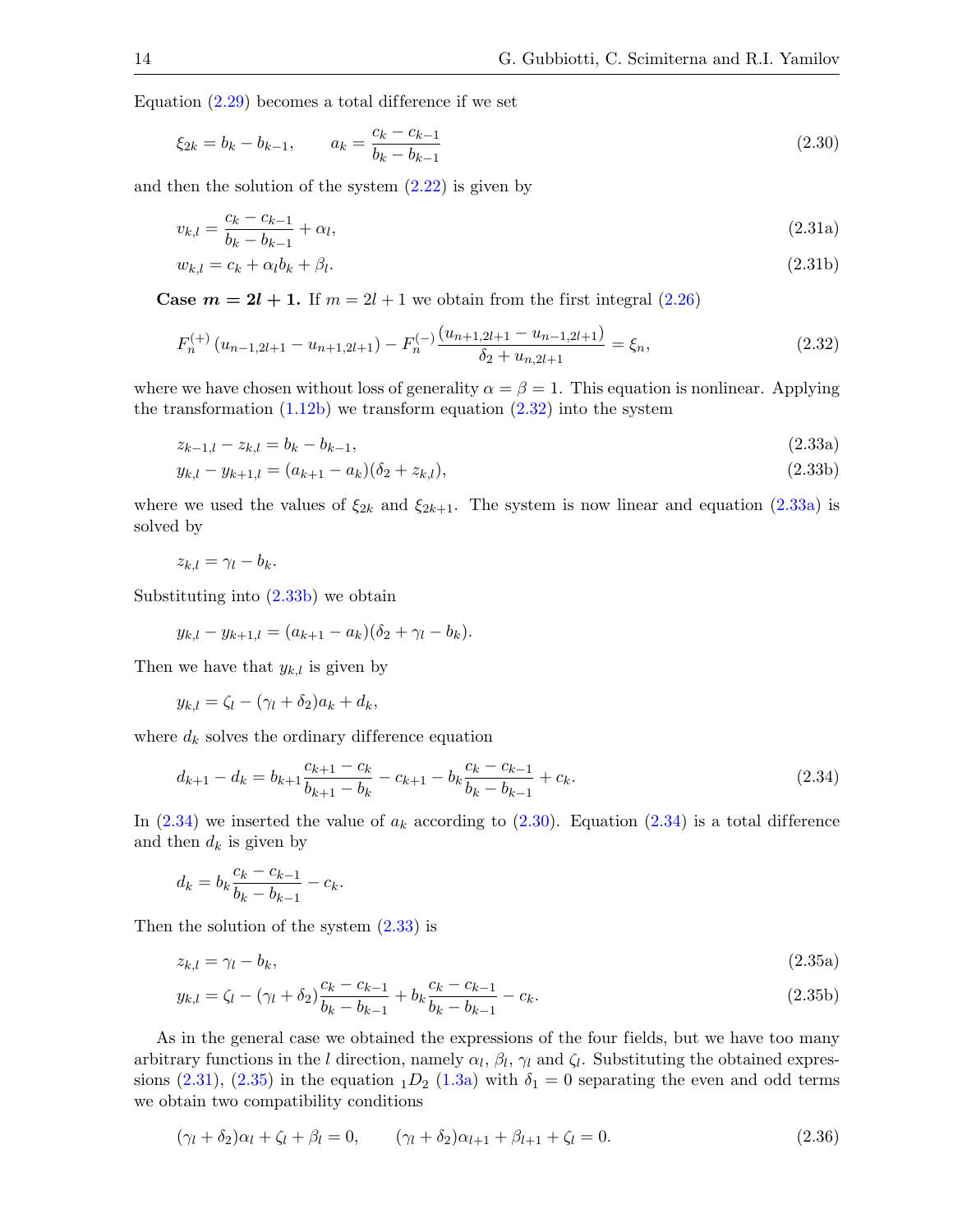We can solve equation [\(2.36\)](#page-13-8) with respect to  $\gamma_l$  and  $\zeta_l$  and to obtain

<span id="page-14-0"></span>
$$
\gamma_l = -\delta_2 - \frac{\beta_{l+1} - \beta_l}{\alpha_{l+1} - \alpha_l}, \qquad \zeta_l = \frac{\beta_{l+1}\alpha_l - \alpha_{l+1}\beta_l}{\alpha_{l+1} - \alpha_l}.
$$
\n(2.37)

Inserting  $(2.37)$  into  $(2.31)$ ,  $(2.35)$  we obtain that the general solution of  $_1D_2$  equation  $(1.3a)$ when  $\delta = 0$  is given by  $(2.4)$ .

This discussion exhausts the possible cases. For any value of the parameters we have the general solution of the  $_1D_2$  equation  $(1.3a)$  and this concludes the proof.

**Proposition 2.2.** The <sub>2</sub>D<sub>2</sub> equation [\(1.3b\)](#page-3-5) is exactly solvable. If  $\delta_1 \neq 0$  its general solution is given by

<span id="page-14-1"></span>
$$
v_{k,l} = b_k + \beta_l + \delta \frac{c_k}{\alpha_l} + \frac{1}{\delta_1} - 1 - \delta,\tag{2.38a}
$$

$$
w_{k,l} = \alpha_l \frac{b_{k+1} - b_k}{c_{k+1} - c_k} + \frac{1}{\delta_1} - 1 - \delta,
$$
\n(2.38b)

$$
z_{k,l} = \delta b_k + \frac{b_{k+1} - b_k}{c_{k+1} - c_k} \left[ \alpha_l (\beta_{l+1} - \beta_l) + \frac{\alpha_l^2 (\beta_{l+1} - \beta_l)}{\alpha_{l+1} - \alpha_l} - \delta c_k \right] + \delta \frac{\beta_{l+1} \delta_1 - 1 - \delta_1^2 \lambda + \delta \delta_1 + \delta_1}{\delta_1} + \frac{\delta \alpha_l (\beta_{l+1} - \beta_l)}{\alpha_{l+1} - \alpha_l},
$$
(2.38c)

$$
y_{k,l} = -\frac{\beta_{l+1}\delta_1 - 1 - \delta_1^2 \lambda + \delta \delta_1 + \delta_1}{\delta_1^2} - \frac{\alpha_l(\beta_{l+1} - \beta_l)}{(\alpha_{l+1} - \alpha_l)\delta_1} - \frac{b_k}{\delta_1},
$$
\n(2.38d)

where  $b_k$ ,  $c_k$ ,  $\alpha_l$  and  $\beta_l$  are arbitrary functions of their arguments. If  $\delta_1 = 0$  then its general solution is given by

<span id="page-14-2"></span>
$$
v_{k,l} = a_k \alpha_l,\tag{2.39a}
$$

$$
w_{k,l} = -\delta_2 - \frac{1}{\alpha_l} \frac{b_{k+1} - b_k}{a_{k+1} - a_k},
$$
\n(2.39b)

$$
y_{k,l} = b_k + \beta_l, \tag{2.39c}
$$

$$
z_{k,l} = a_k \frac{b_{k+1} - b_k}{a_{k+1} - a_k} - b_k - \beta_l,
$$
\n(2.39d)

where  $a_k$ ,  $b_k$ ,  $\alpha_l$  and  $\beta_l$  are arbitrary functions of their arguments.

**Proof.** The proof of the two solution  $(2.38)$  and  $(2.39)$  proceeds as the one outlined in Proposition [2.1.](#page-8-5) The interested reader can find it in Appendix [A.](#page-29-0)

**Proposition 2.3.** The  $_3D_2$  equation [\(1.3c\)](#page-3-2) is exactly solvable. If  $\delta_1 \neq 0$  and  $\delta \neq 0$ , where  $\delta$  is give by  $(2.1)$ , its general solution is given by

<span id="page-14-3"></span>
$$
v_{k,l} = -\frac{\delta_1}{\delta} b_k + c_k \alpha_l, \tag{2.40a}
$$

$$
w_{k,l} = \frac{\delta_1 - 1 + \delta}{\delta_1} + \frac{\delta(b_{k+1} - b_k)}{\delta \alpha_l (c_{k+1} - c_k) - (b_{k+1} - b_k)\delta_1},\tag{2.40b}
$$

$$
z_{k,l} = \frac{b_k}{\delta} - \frac{1}{\delta_1} \left( \beta_l - \lambda \delta_1 - \alpha_l \frac{\beta_{l+1} - \beta_l}{\alpha_{l+1} - \alpha_l} \right) + \frac{1}{\delta} \frac{b_{k+1} - b_k}{c_{k+1} - c_k} \left( \frac{\beta_{l+1} - \beta_l}{\alpha_{l+1} - \alpha_l} + c_k \right),\tag{2.40c}
$$

$$
y_{k,l} = -b_k + \frac{\delta}{\delta_1} \left( \beta_l - \lambda \delta_1 - \alpha_l \frac{\beta_{l+1} - \beta_l}{\alpha_{l+1} - \alpha_l} \right),
$$
\n(2.40d)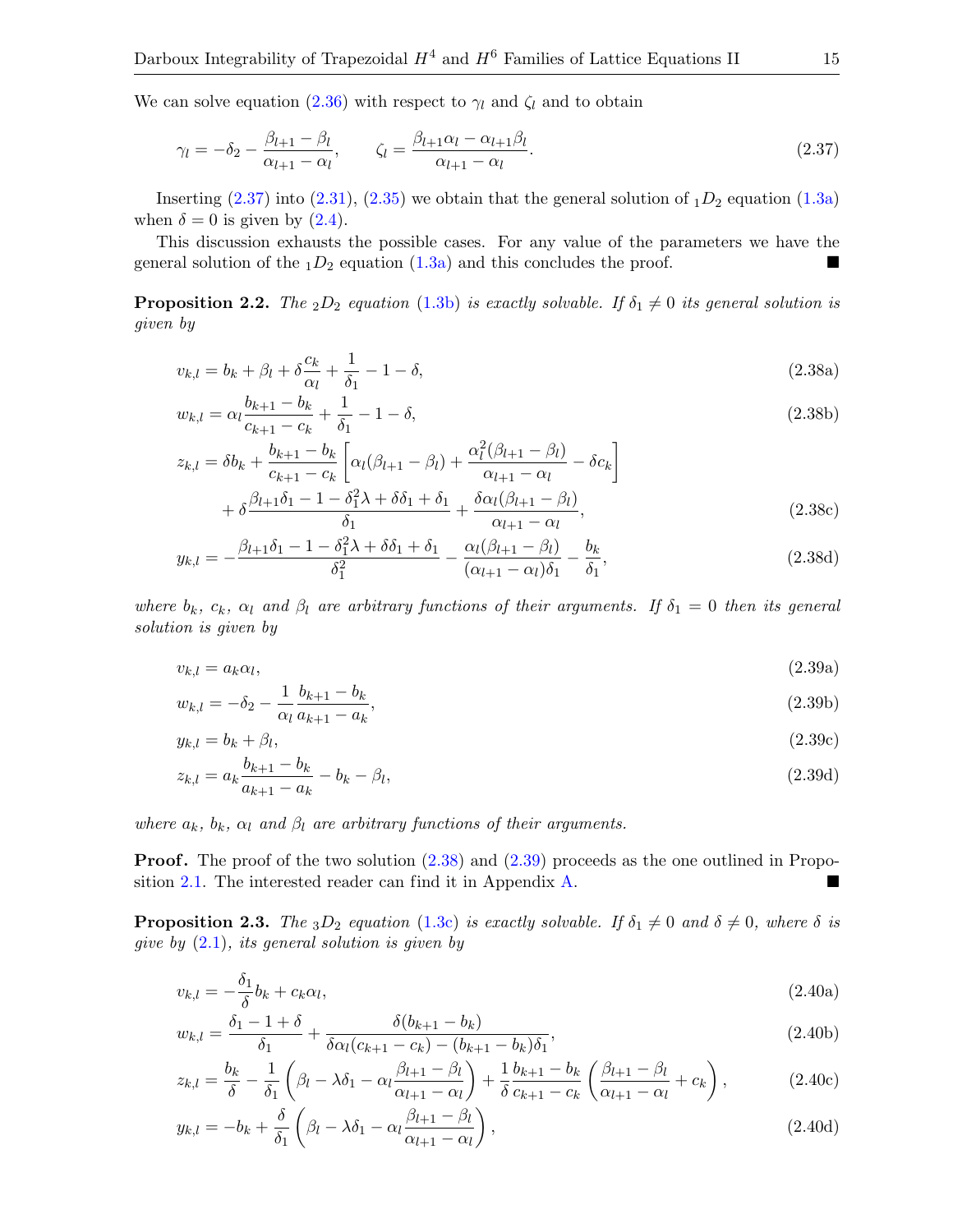where  $b_k$ ,  $c_k$ ,  $\alpha_l$  and  $\beta_l$  are arbitrary functions of their arguments. If  $\delta = 0$  then its general solution is given by

<span id="page-15-1"></span>
$$
v_{k,l} = c_k + b_k \alpha_l + \beta_l, \tag{2.41a}
$$

$$
w_{k,l} = -\delta_2 + \frac{b_{k+1} - b_k}{c_{k+1} - c_k + \alpha_l(b_{k+1} - b_k)},
$$
\n(2.41b)

$$
y_{k,l} = -\frac{\beta_{l+1} - \beta_l}{\alpha_{l+1} - \alpha_l} - b_k,\tag{2.41c}
$$

$$
z_{k,l} = -(\delta_2 + 1) \left[ \left( b_{k+1} - \frac{\beta_{l+1} - \beta_l}{\alpha_{l+1} - \alpha_l} \right) \frac{c_{k+1} - c_k}{b_{k+1} - b_k} - c_{k+1} \right] + (\delta_2 + 1) \frac{\beta_{l+1} \alpha_l - \alpha_{l+1} \beta_l}{\alpha_{l+1} - \alpha_l} + \lambda,
$$
\n(2.41d)

where  $b_k$ ,  $c_k$ ,  $\alpha_l$  and  $\beta_l$  are arbitrary functions of their arguments. If  $\delta_1 = 0$  then its general solution is given by

<span id="page-15-2"></span>
$$
v_{k,l} = \frac{b_k + \zeta_0}{\alpha_l},\tag{2.42a}
$$

$$
w_{k,l} = -\delta_2 - \alpha_l \frac{c_{k+1} - c_k}{b_{k+1} - b_k},\tag{2.42b}
$$

$$
y_{k,l} = c_k + \gamma_l,\tag{2.42c}
$$

$$
z_{k,l} = \frac{c_{k+1} - c_k}{b_{k+1} - b_k} \zeta_0 - \gamma_l + \frac{b_k c_{k+1} - c_k b_{k+1}}{b_{k+1} - b_k},
$$
\n(2.42d)

where  $b_k$ ,  $c_k$ ,  $\alpha_l$  and  $\gamma_l$  are arbitrary functions of their arguments and  $\zeta_0$  is a constant.

**Proof.** The proof of the three solution  $(2.40)$ ,  $(2.41)$  and  $(2.42)$  proceeds as the one outlined in Proposition [2.1.](#page-8-5) The interested reader can find it in Appendix [A.](#page-29-0)

#### <span id="page-15-0"></span>2.2 The  $D_3$  and the  $_iD_4$  equations,  $i = 1, 2$

We have the following propositions:

<span id="page-15-9"></span>**Proposition 2.4.** The  $D_3$  equation [\(1.3d\)](#page-3-3) is exactly solvable. We have that the expression of the fields  $y_{k,l}$  and  $v_{k,l}$  is given by

$$
y_{k,l} = \alpha_l c_k + d_k + \beta_l \tag{2.43a}
$$

<span id="page-15-7"></span><span id="page-15-5"></span>
$$
v_{k,l} = (\alpha_l c_k + d_k + \beta_l)^2
$$
  
+ 
$$
[(\alpha_l - \alpha_{l-1}) c_k + \beta_l - \beta_{l-1}] \left[ \gamma_l + \frac{e_k - \alpha_{l-1} (\alpha_{l-1} c_k + 2d_k)}{\alpha_l - \alpha_{l-1}} \right],
$$
 (2.43b)

where the function functions  $c_k$ ,  $d_k$ ,  $\alpha_l$  and  $\beta_l$  are arbitrary functions of their arguments, whereas the function  $e_k$  and  $\gamma_l$  are given through the discrete integrations

<span id="page-15-6"></span>
$$
e_{k+1} = e_k - \frac{(d_{k+1} - d_k)^2}{c_{k+1} - c_k},
$$
\n(2.44a)

<span id="page-15-3"></span>
$$
(\alpha_{l+1} - \alpha_l)\gamma_{l+1} - (\alpha_l - \alpha_{l-1})\gamma_l - \alpha_{l-1}\beta_{l-1} + \alpha_l\beta_l + \alpha_l\beta_{l-1} - \alpha_{l-1}\beta_l = 0.
$$
 (2.44b)

The fields  $z_{k,l}$  and  $w_{k,l}$  are then given in terms of  $y_{k,l}$  and  $v_{k,l}$  as

<span id="page-15-8"></span><span id="page-15-4"></span>
$$
z_{k,l} = \frac{\left(y_{k+1,l}y_{k,l-1} - y_{k+1,l-1}y_{k,l}\right)y_{k,l} - \left(y_{k+1,l} + y_{k,l-1} - y_{k+1,l-1} - y_{k,l}\right)v_{k,l}}{\left(y_{k+1,l} + y_{k,l-1} - y_{k+1,l-1} - y_{k,l}\right)y_{k,l} - y_{k+1,l}y_{k,l-1} + y_{k+1,l-1}y_{k,l}}\tag{2.45a}
$$

$$
w_{k,l} = -\frac{y_{k+1,l}y_{k,l-1} - y_{k+1,l-1}y_{k,l}}{y_{k+1,l} + y_{k,l-1} - y_{k+1,l-1} - y_{k,l}}.
$$
\n(2.45b)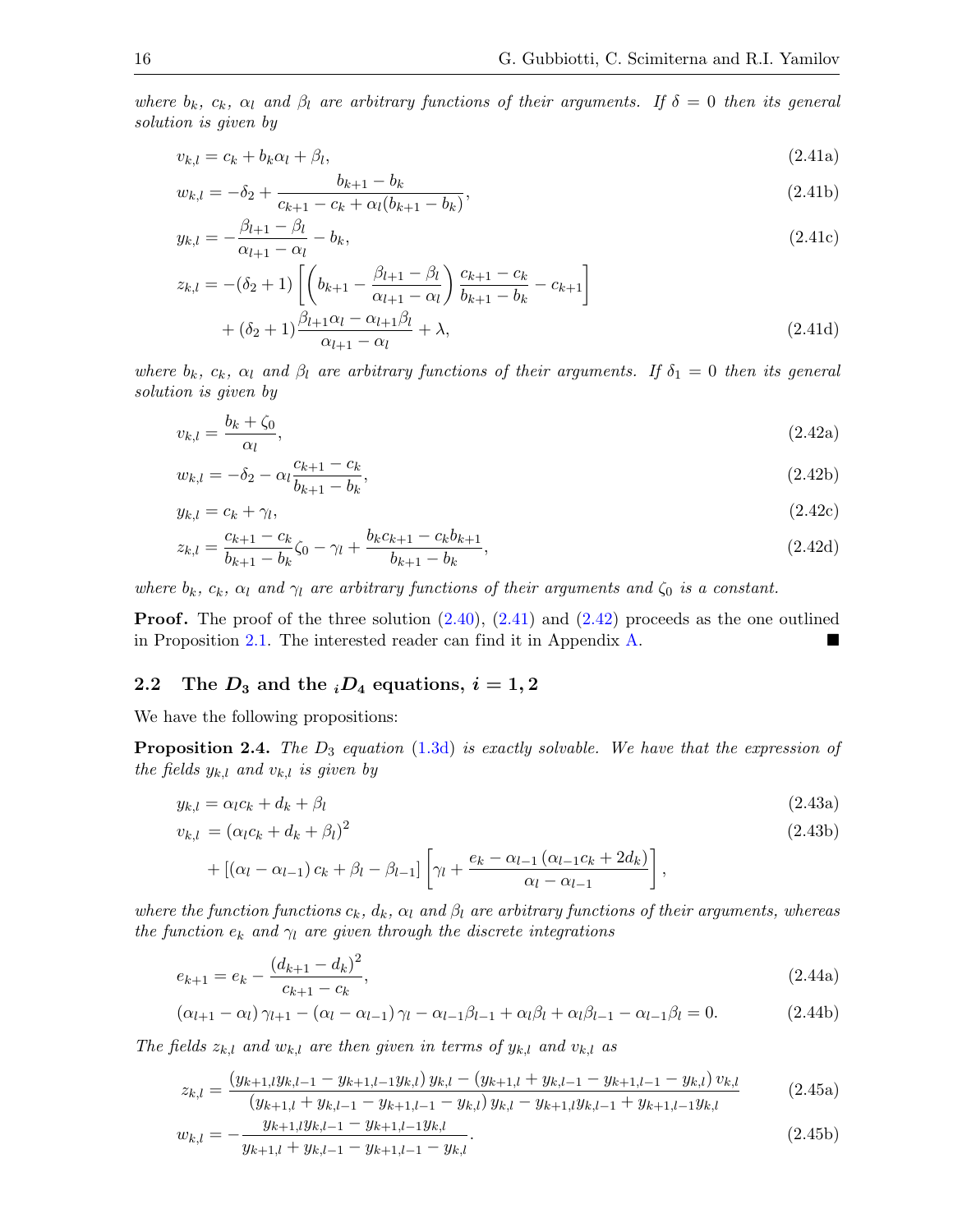Remark 2.5. We remark that we can say that equation [\(2.44b\)](#page-15-3) defines a discrete integration for the function  $\gamma_l$  since it can be expressed in the form [\(1.14\)](#page-6-2). Defining a the new function  $\zeta_l$ by

$$
\gamma_l = -\frac{\alpha_{l-1}\beta_{l-1} + \zeta_l}{\alpha_l - \alpha_{l-1}}
$$

we have that  $\zeta_l$  satisfies the following difference equation

<span id="page-16-10"></span>
$$
\zeta_{l+1} - \zeta_l = \alpha_l \beta_{l-1} - \alpha_{l-1} \beta_l,\tag{2.46}
$$

i.e., it is given by a discrete integration.

**Proof.** To find general of the  $D_3$  equation [\(1.3d\)](#page-3-3) we start from the equation itself. Applying the general transformation  $(1.12)$  to the  $D_3$  equation  $(1.3d)$  we obtain the following system of four equations:

<span id="page-16-3"></span><span id="page-16-1"></span><span id="page-16-0"></span>
$$
v_{k,l} + w_{k,l} y_{k,l} + w_{k,l} z_{k,l} + y_{k,l} z_{k,l} = 0,
$$
\n(2.47a)

<span id="page-16-2"></span>
$$
v_{k,l+1} + y_{k,l} w_{k,l+1} + z_{k,l} w_{k,l+1} + y_{k,l} z_{k,l} = 0,
$$
\n(2.47b)

<span id="page-16-4"></span>
$$
v_{k+1,l} + w_{k,l}y_{k+1,l} + w_{k,l}z_{k,l} + z_{k,l}y_{k+1,l} = 0,
$$
\n(2.47c)

$$
v_{k+1,l+1} + y_{k+1,l} w_{k,l+1} + z_{k,l} w_{k,l+1} + z_{k,l} y_{k+1,l} = 0.
$$
\n(2.47d)

From the system  $(2.47)$  we have four different way for calculating  $z_{k,l}$ . This means that we have some compatibility conditions. Indeed from  $(2.47a)$  and  $(2.47c)$  we obtain the following equation for  $v_{k+1,l}$ :

<span id="page-16-5"></span>
$$
v_{k+1,l} = \frac{(w_{k,l} + y_{k+1,l})v_{k,l}}{w_{k,l} + y_{k,l}} + \frac{(y_{k,l} - y_{k+1,l})w_{k,l}^2}{w_{k,l} + y_{k,l}},
$$
\n(2.48)

while from [\(2.47b\)](#page-16-3) and [\(2.47d\)](#page-16-4) we obtain the following equation for  $v_{k+1,l+1}$ :

<span id="page-16-6"></span>
$$
v_{k+1,l+1} = \frac{(w_{k,l+1} + y_{k+1,l})v_{k,l+1}}{w_{k,l+1} + y_{k,l}} + \frac{(y_{k,l} - y_{k+1,l})w_{k,l+1}^2}{w_{k,l+1} + y_{k,l}}.
$$
\n(2.49)

Equations [\(2.48\)](#page-16-5) and [\(2.49\)](#page-16-6) give rise to a compatibility condition between  $v_{k+1,l}$  and its shift in the *l* direction  $v_{k+1,l+1}$  which is given by

$$
\begin{pmatrix} y_{k,l}w_{k,l+1} + y_{k+1,l+1}w_{k,l+1} + y_{k+1,l+1}y_{k,l} \\ -y_{k,l+1}w_{k,l+1} - y_{k+1,l}w_{k,l+1} - y_{k+1,l}y_{k,l+1} \end{pmatrix} \left(v_{k,l+1} - w_{k,l+1}^2\right) = 0.
$$

Discarding the trivial solution  $v_{k,l} = w_{k,l}^2$  we obtain the following value for the field  $w_{k,l}$ 

<span id="page-16-7"></span>
$$
w_{k,l} = -\frac{y_{k+1,l}y_{k,l-1} - y_{k+1,l-1}y_{k,l}}{y_{k+1,l} + y_{k,l-1} - y_{k+1,l-1} - y_{k,l}},
$$
\n(2.50)

which makes [\(2.48\)](#page-16-5) and [\(2.49\)](#page-16-6) compatible. Equation [\(2.50\)](#page-16-7) gives  $w_{k,l}$  in terms of  $y_{k,l}$  alone and therefore it is the first part of the solution represented by  $(2.45b)$ . Inserting equation  $(2.50)$ into  $(2.48)$  we are left with the following equation for  $v_{k,l}$ 

<span id="page-16-8"></span>
$$
v_{k+1,l} = \frac{y_{k+1,l} - y_{k+1,l-1}}{y_{k,l} - y_{k,l-1}} v_{k,l} + \frac{(y_{k+1,l-1}y_{k,l} - y_{k+1,l}y_{k,l-1})^2}{(y_{k+1,l-1} + y_{k,l} - y_{k+1,l} - y_{k,l-1})(y_{k,l} - y_{k,l-1})}.
$$
(2.51)

Applying the transformation

<span id="page-16-9"></span>
$$
v_{k,l} = (y_{k,l} - y_{k,l-1})V_{k,l} + y_{k,l-1}^2
$$
\n(2.52)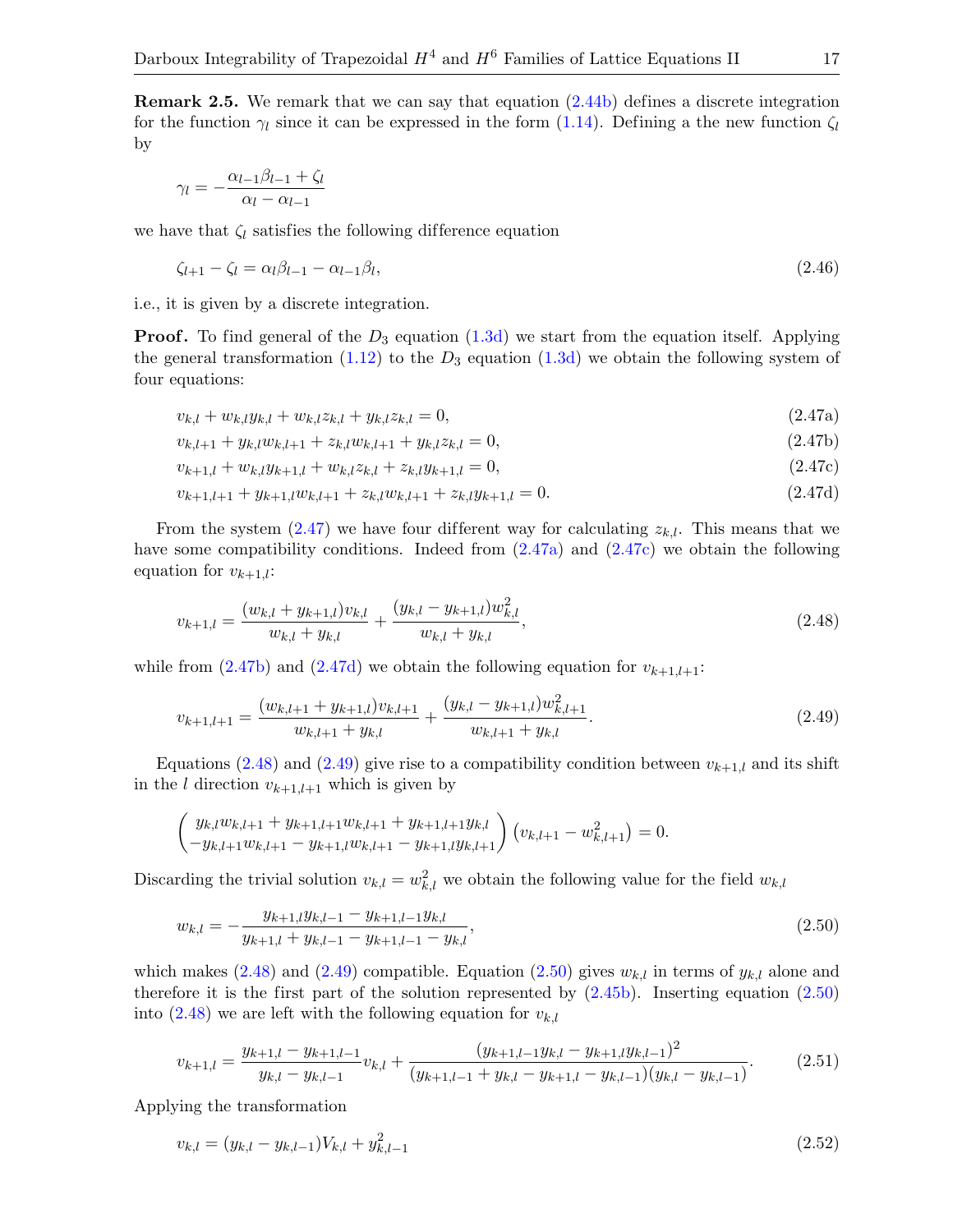we can simplify [\(2.51\)](#page-16-8) to the equation

<span id="page-17-6"></span>
$$
V_{k+1,l} = V_{k,l} + \frac{(y_{k,l-1} - y_{k+1,l-1})^2}{y_{k+1,l-1} + y_{k,l} - y_{k+1,l} - y_{k,l-1}}.
$$
\n(2.53)

To go further we need to specify the form of the field  $y_{k,l}$ . This can be obtained from the Darboux integrability of the  $D_3$  equation [\(1.3d\)](#page-3-3). From [\[26\]](#page-50-19) we know that the  $D_3$  equation (1.3d) possesses the following  $W_1$  four-point, third-order integral

$$
W_{1} = F_{n}^{(+)}F_{m}^{(+)}\alpha \frac{(u_{n+1,m} - u_{n-1,m})(u_{n+2,m} - u_{n,m})}{u_{n+1,m}^{2} - u_{n,m}}
$$
  
+  $F_{n}^{(+)}F_{m}^{(-)}\alpha \frac{(u_{n+1,m} - u_{n-1,m})(u_{n+2,m} - u_{n,m})}{u_{n,m} + u_{n-1,m}}$   
-  $F_{n}^{(-)}F_{m}^{(+)}\beta \frac{(u_{n+1,m} - u_{n-1,m})(u_{n+2,m} - u_{n,m})}{u_{n+1,m} - u_{n,m}^{2}}$   
+  $F_{n}^{(-)}F_{m}^{(-)}\beta \frac{(u_{n+1,m} - u_{n-1,m})(u_{n+2,m} - u_{n,m})}{u_{n+1,m} + u_{n+2,m}}$ . (2.54)

Consider now the equation  $W_1 = \xi_n$  with  $W_1$  given as in [\(2.54\)](#page-17-0). This relation defines a thirdorder, four-point ordinary difference equation in the n direction depending parametrically on  $m$ . In particular if we choose the case when  $m = 2l + 1$  we have the equation

<span id="page-17-1"></span><span id="page-17-0"></span>
$$
F_n^{(+)} \frac{(u_{n+1,2l+1} - u_{n-1,2l+1})(u_{n+2,2l+1} - u_{n,2l+1})}{u_{n,2l+1} + u_{n-1,2l+1}} + F_n^{(-)} \frac{(u_{n+1,2l+1} - u_{n-1,2l+1})(u_{n+2,2l+1} - u_{n,2l+1})}{u_{n+1,2l+1} + u_{n+2,2l+1}} = \xi_n,
$$
\n(2.55)

where we have taken without loss of generality  $\alpha = \beta = 1$ . Using the transformation [\(1.12b\)](#page-5-5) equation  $(2.55)$  is converted into the system

$$
(y_{k+1,l} - y_{k,l})(z_{k,l} - z_{k-1,l}) = \xi_{2k}(y_{k,l} + z_{k-1,l}),
$$
\n(2.56a)

<span id="page-17-3"></span><span id="page-17-2"></span>
$$
(y_{k+1,l} - y_{k,l})(z_{k+1,l} - z_{k,l}) = \xi_{2k+1}(y_{k+1,l} + z_{k+1,l}).
$$
\n(2.56b)

This system is nonlinear, but if we solve  $(2.56b)$  with respect to  $z_{k+1,l}$  and we substitute it along with its shift in the  $k$  direction into  $(2.56a)$  we obtain a linear second-order ordinary difference *equation* involving *only* the field  $y_{k,l}$ 

<span id="page-17-4"></span>
$$
\xi_{2k-1}y_{k+1,m} - (\xi_{2k} + \xi_{2k-1})y_{k,m} + \xi_{2k}y_{k-1,m} + \xi_{2k}\xi_{2k-1} = 0.
$$
\n(2.57)

We can lower the order of equation [\(2.57\)](#page-17-4) by one using the potential transformation

<span id="page-17-5"></span>
$$
Y_{k,l} = y_{k+1,l} - y_{k,l}.\tag{2.58}
$$

Then  $Y_{k,l}$  solves the equation

$$
Y_{k,l} - \frac{\xi_{2k}}{\xi_{2k-1}} Y_{k-1,l} + \xi_{2k} = 0.
$$

Imposing that

$$
\xi_{2k} = -a_k(b_k - b_{k-1}), \qquad \xi_{2k-1} = -a_{k-1}(b_k - b_{k-1})
$$

we obtain that  $Y_{k,l}$  can be expressed as

$$
Y_{k,l} = a_k(b_k + \alpha_l).
$$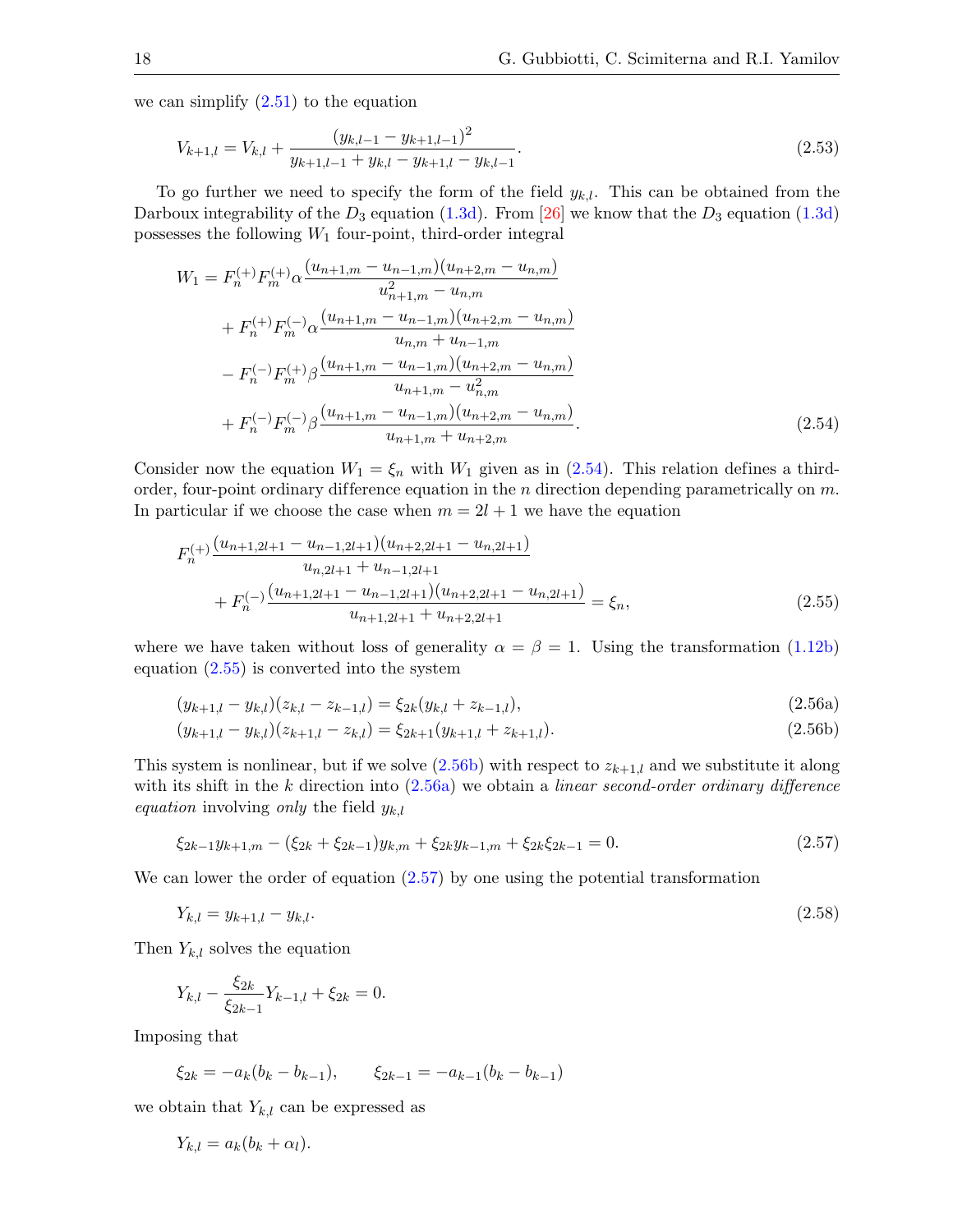From  $(2.58)$  we have that

$$
y_{k+1,l} - y_{k,l} = a_k(b_k + \alpha_l).
$$

Setting

$$
a_k = c_{k+1} - c_k
$$
,  $b_k = \frac{d_{k+1} - d_k}{c_{k+1} - c_k}$ ,

we have that the solution of is given by

<span id="page-18-0"></span>
$$
y_{k,l} = \alpha_l c_k + d_k + \beta_l,\tag{2.59}
$$

i.e., by equation  $(2.43a)$ .

Inserting now the obtained value of  $y_{k,l}$  from  $(2.59)$  into the equation  $(2.53)$  we obtain

$$
V_{k+1,l} = V_{k,l} - \frac{(d_k + \alpha_{l-1}c_k - d_{k+1} - \alpha_{l-1}c_{k+1})^2}{(\alpha_l - \alpha_{l-1})(c_{k+1} - c_k)}.
$$

This means that we can write down the following solution for  $V_{k,l}$ 

<span id="page-18-1"></span>
$$
V_{k,l} = \gamma_l - \alpha_{l-1} \frac{\alpha_{l-1} c_k + 2d_k}{\alpha_l - \alpha_{l-1}} + \frac{e_k}{\alpha_l - \alpha_{l-1}},
$$
\n(2.60)

up to a discrete integration for the function  $e_k$ 

$$
e_{k+1} = e_k - \frac{(d_{k+1} - d_k)^2}{c_{k+1} - c_k},
$$

i.e., up to the condition [\(2.44a\)](#page-15-6). Substituting the value of  $V_{k,l}$  from [\(2.60\)](#page-18-1) and of  $y_{k,l}$  from [\(2.59\)](#page-18-0) into equation  $(2.52)$  we have that  $v_{k,l}$  is given by equation  $(2.43b)$ . Plugging the obtained value of  $v_{k,l}$  we can compute  $w_{k,l}$  from [\(2.50\)](#page-16-7). Finally we can compute  $z_{k,l}$  from the original system  $(2.47)$  and we obtain a *single* compatibility condition given by

$$
(\alpha_{l+1} - \alpha_l)\gamma_{l+1} - (\alpha_l - \alpha_{l-1})\gamma_l - \alpha_{l-1}\beta_{l-1} + \alpha_l\beta_l + \alpha_l\beta_{l-1} - \alpha_{l-1}\beta_l = 0, \qquad (2.61)
$$

i.e., just by  $(2.44b)$ . Given this conditions all the equations in  $(2.47)$  are compatible and  $z_{k,l}$  is indifferently given by solving one of the equation. E.g., solving  $(2.47a)$  we can say that  $z_{k,l}$  is given by equation [\(2.45a\)](#page-15-8). This ends the procedure of solution of the  $D_3$  equation [\(1.3d\)](#page-3-3).

**Proposition 2.6.** The  $_1D_4$  equation [\(1.3e\)](#page-3-6) is exactly solvable. We have that the expression of the fields  $y_{k,l}$  and  $v_{k,l}$  is given by

<span id="page-18-5"></span><span id="page-18-3"></span>
$$
y_{k,l} = c_k(\alpha_l d_k + \beta_l),
$$
\n
$$
(2.62a)
$$
\n
$$
v_{k,l} = c_k[(\alpha_l - \alpha_{l-1})d_k + \beta_l - \beta_{l-1}]\left\{\gamma_l + \frac{\delta_1 \delta_3}{\beta_{l-1} \alpha_l - \beta_l \alpha_{l-1}} \left[\frac{\alpha_{l-1}}{c_k^2(\alpha_{l-1} d_k + \beta_{l-1})} + e_k\right]\right\}
$$
\n
$$
+ \frac{\delta_1 \delta_3}{c_k(\alpha_{l-1} d_k + \beta_{l-1})} - \delta_2 c_k(\alpha_{l-1} d_k + \beta_{l-1}),
$$
\n
$$
(2.62b)
$$

where the function functions  $c_k$ ,  $d_k$ ,  $\alpha_l$  and  $\beta_l$  are arbitrary functions of their arguments, whereas the function  $e_k$  and  $\gamma_l$  are given through the discrete integrations

<span id="page-18-4"></span>
$$
e_{k+1} - e_k = -\frac{(c_k - c_{k+1})^2}{c_k^2 c_{k+1}^2 (d_{k+1} - d_k)},
$$
\n(2.63a)

<span id="page-18-2"></span>
$$
(\beta_l \alpha_{l+1} - \beta_{l+1} \alpha_l) \gamma_{l+1} - (\beta_{l-1} \alpha_l - \beta_l \alpha_{l-1}) \gamma_l = (\beta_{l-1} \alpha_l - \beta_l \alpha_{l-1}) \delta_2.
$$
\n(2.63b)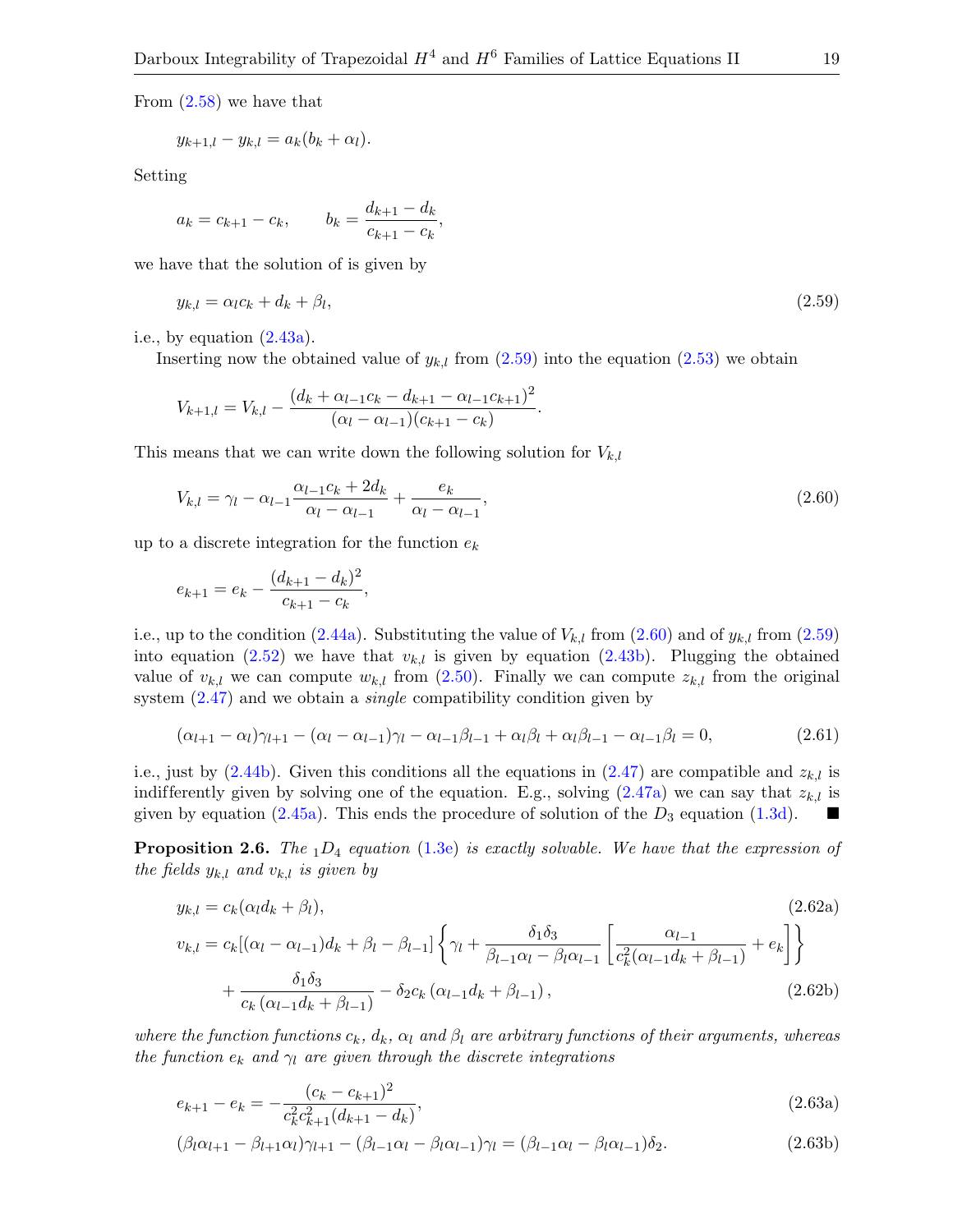The fields  $z_{k,l}$  and  $w_{k,l}$  are then given in terms of  $y_{k,l}$  and  $v_{k,l}$  as

$$
z_{k,l} = -\frac{\begin{bmatrix} \delta_3(y_{k+1,l}y_{k,l-1} - y_{k+1,l-1}y_{k,l}) \\ + \delta_1 \delta_3 y_{k,l}(y_{k+1,l-1} - y_{k+1,l} - y_{k,l-1} + y_{k,l}) \end{bmatrix}}{\begin{bmatrix} (v_{k,l} + \delta_2 y_{k,l})(y_{k+1,l}y_{k,l-1} - y_{k+1,l-1}y_{k,l}) \\ + \delta_1 \delta_3(y_{k+1,l-1} - y_{k+1,l} - y_{k,l-1} + y_{k,l}) \end{bmatrix}},
$$
\n(2.64a)

<span id="page-19-1"></span>
$$
w_{k,l} = \delta_3 \frac{y_{k+1,l-1} - y_{k+1,l} - y_{k,l-1} + y_{k,l}}{y_{k+1,l} y_{k,l-1} - y_{k+1,l-1} y_{k,l}}.
$$
\n(2.64b)

Remark 2.7. We remark that we can say that equation [\(2.63b\)](#page-18-2) defines a discrete integration for the function  $\gamma_l$  since it can be expressed in the form [\(1.14\)](#page-6-2). Defining a new function  $\zeta_l$  by

<span id="page-19-0"></span>
$$
\gamma_l = \frac{\zeta_l \delta_2}{\beta_{l-1} \alpha_l - \beta_l \alpha_{l-1}}
$$

we have that  $\zeta_l$  is given by the following difference equation

$$
\zeta_{l+1} - \zeta_l = \alpha_l \beta_{l-1} - \alpha_{l-1} \beta_l,\tag{2.65}
$$

i.e., it is given by a discrete integration. Note that [\(2.65\)](#page-19-0) is exactly the same as [\(2.46\)](#page-16-10).

**Proof.** The proof of the solution of the  $_1D_2$  equation [\(1.3e\)](#page-3-6) proceeds as the one outlined in Proposition [2.4.](#page-15-9) The interested reader can find the details in Appendix [A.](#page-29-0)

**Proposition 2.8.** The  $_2D_4$  equation [\(1.3f\)](#page-3-4) is exactly solvable. We have that the expression of the fields  $y_{k,l}$  and  $v_{k,l}$  is given by

<span id="page-19-5"></span><span id="page-19-3"></span>
$$
y_{k,l} = c_k(\alpha_l d_k + \beta_l),
$$
  
\n
$$
v_{k,l} = c_k[(\alpha_l - \alpha_{l-1})d_k + \beta_l - \beta_{l-1}]
$$
  
\n
$$
\times \left\{\gamma_l - \frac{\alpha_l \delta_1 \delta_3}{(\alpha_l d_k + \beta_l) c_k^2 (\beta_l \alpha_{l-1} - \beta_{l-1} \alpha_l)} + \frac{\delta_3 \delta_1 e_k}{\beta_l \alpha_{l-1} - \beta_{l-1} \alpha_l}\right\}
$$
  
\n
$$
+ \frac{\delta_1 \delta_3}{c_k(\alpha_l d_k + \beta_l)} - \delta_2 c_k(\alpha_l d_k + \beta_l),
$$
\n(2.66b)

where the function functions  $c_k$ ,  $d_k$ ,  $\alpha_l$  and  $\beta_l$  are arbitrary functions of their arguments, whereas the function  $e_k$  and  $\gamma_l$  are given through the discrete integrations

<span id="page-19-4"></span>
$$
e_{k+1} - e_k = \frac{(c_{k+1} - c_k)^2}{(d_{k+1} - d_k)c_k^2 c_{k+1}^2},\tag{2.67a}
$$

<span id="page-19-6"></span>
$$
(\beta_l \alpha_{l+1} - \beta_{l+1} \alpha_l) \gamma_{l+1} - (\beta_{l-1} \alpha_l - \beta_l \alpha_{l-1}) \gamma_l = (\beta_l \alpha_{l+1} - \beta_{l+1} \alpha_l) \delta_2.
$$
\n(2.67b)

The fields  $z_{k,l}$  and  $w_{k,l}$  are then given in terms of  $y_{k,l}$  and  $v_{k,l}$  as

$$
z_{k,l} = -\frac{1}{\delta_1} \frac{\begin{bmatrix} \delta_1 \delta_3 (y_{k,l-1} + y_{k+1,l} - y_{k,l} - y_{k+1,l-1}) \\ + (v_{k,l} + \delta_2 y_{k,l}) (y_{k+1,l-1} y_{k,l} - y_{k+1,l} y_{k,l-1}) \end{bmatrix}}{\begin{bmatrix} y_{k+1,l-1} y_{k,l} - y_{k+1,l} y_{k,l-1} \\ + y_{k,l} (y_{k,l-1} + y_{k+1,l} - y_{k,l} - y_{k+1,l-1}) \end{bmatrix}},
$$
\n(2.68a)

<span id="page-19-2"></span>
$$
w_{k,l} = \frac{1}{\delta_1} \frac{y_{k+1,l-1} y_{k,l} - y_{k+1,l} y_{k,l-1}}{y_{k,l-1} + y_{k+1,l} - y_{k,l} - y_{k+1,l-1}}.
$$
\n(2.68b)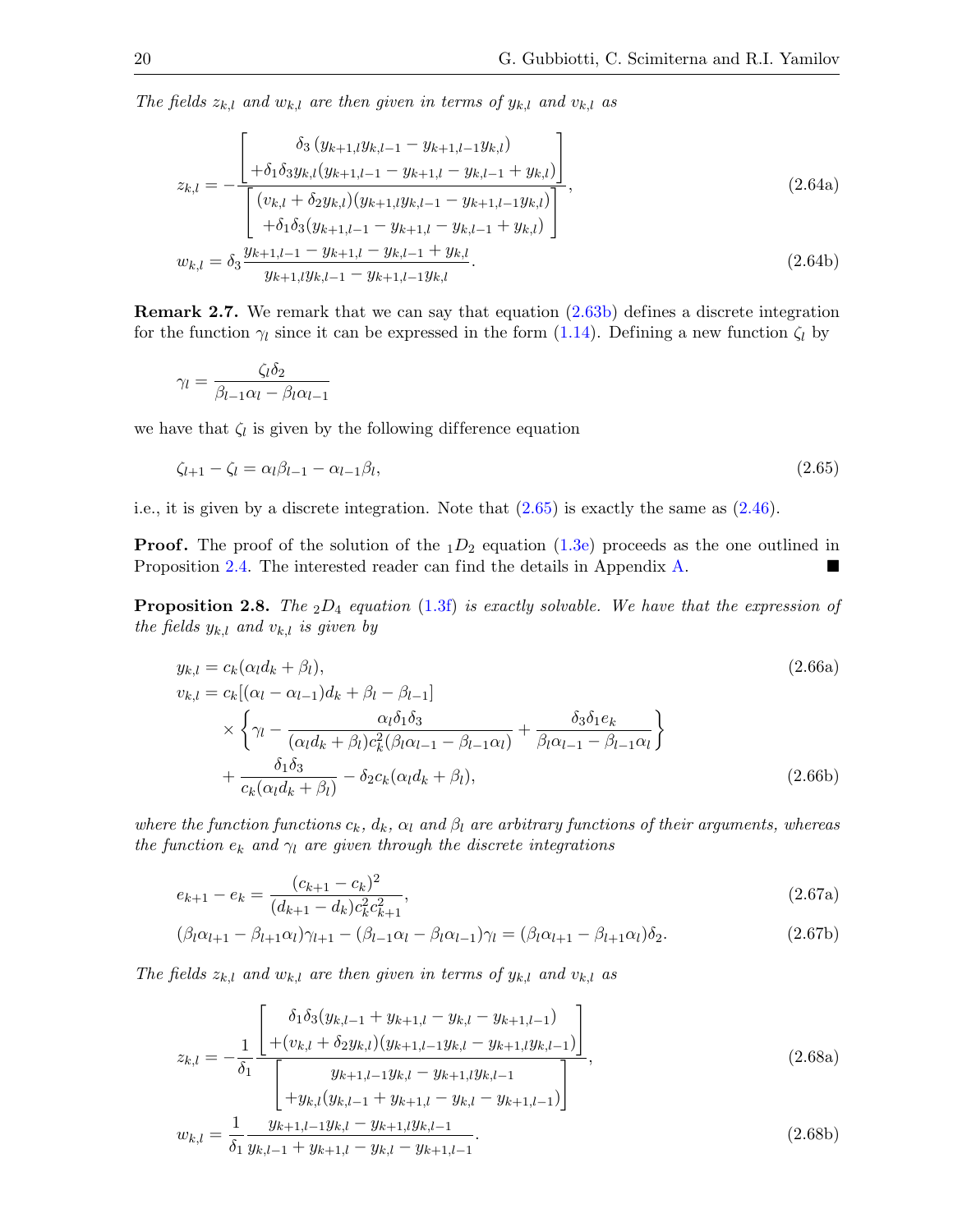Remark 2.9. We remark that we can say that equation [\(2.63b\)](#page-18-2) defines a discrete integration for the function  $\gamma_l$  since it can be expressed in the form [\(1.14\)](#page-6-2). Defining a new function  $\zeta_l$  by

$$
\gamma_l = \frac{\zeta_l \delta_2}{\beta_{l-1} \alpha_l - \beta_l \alpha_{l-1}}
$$

we have that  $\zeta_l$  is given by the following difference equation

$$
\zeta_{l+1} - \zeta_l = \alpha_{l+1}\beta_l - \alpha_l\beta_{l+1},
$$

i.e., it is given by a discrete integration.

**Proof.** The proof of the solution of the  $_2D_2$  equation [\(1.3f\)](#page-3-4) proceeds as the one outlined in Proposition [2.4.](#page-15-9) The interested reader can find the details in Appendix [A.](#page-29-0)

# <span id="page-20-0"></span>2.3 The  $_tH_2^{\varepsilon}$  and the  $_tH_3^{\varepsilon}$  equations

In this subsection we construct a general solution of the  $_t H_2^{\varepsilon}$  and the  $_t H_3^{\varepsilon}$  equations. As we recalled in the introduction, the solution of the  $_t H_1^{\varepsilon}$  through the first integrals was already presented in [\[26\]](#page-50-19), so we will not discuss it again. Moreover we also recall that the general solution of the  $_t H_1^{\varepsilon}$  equation was first found in [\[21,](#page-49-13) [22\]](#page-50-5) without the knowledge of the first integrals. The first integrals of the  $_t H_1^{\varepsilon}$  equation were first presented in [\[23\]](#page-50-9).

The procedure we will follow will make use of the first integrals, in a similar way than in the cases presented in Section [2.2.](#page-15-0) The main difference is in the fact that the  $H<sup>4</sup>$  are nonautonomous only in the direction m, i.e., they depend only on the non-autonomous factors  $F_m^{(\pm)}$ as given by  $(1.4)$ . Therefore instead of the general transformation  $(1.12)$  we can use the simplified transformation

<span id="page-20-3"></span>
$$
u_{n,2l} = p_{n,l}, \qquad u_{n,2l+1} = q_{n,l}. \tag{2.69}
$$

Then to describe the general solution of a  $H<sup>4</sup>$  we only need three arbitrary functions: one in the  $n$  direction and two in the  $m$  direction.

We have then that the following propositions hold true:

<span id="page-20-6"></span>**Proposition 2.10.** The  ${}_{t}H_{2}^{\varepsilon}$  equation [\(1.2b\)](#page-2-3) is exactly solvable. If  $\varepsilon \neq 0$  and the field  $q_{n,l}$  do not satisfy the discrete wave equation

<span id="page-20-5"></span><span id="page-20-2"></span>
$$
q_{n+1,l+1} + q_{n,l} = q_{n+1,l} + q_{n,l+1},\tag{2.70}
$$

then the solution of the  $_{t}H_{2}^{\varepsilon}$  equation [\(1.2b\)](#page-2-3) is given by

$$
q_{n,l} = \beta_l + \frac{\gamma_l + \zeta_l e_n + f_n}{c_n + \zeta_l},
$$
\n
$$
= \begin{Bmatrix}\n(q_{n,l} - \alpha_3)q_{n+1,l-1} - (q_{n,l-1} - \alpha_3)q_{n+1,l} \\
-(\alpha_2 + \alpha_3)(q_{n,l} - q_{n,l-1}) - \varepsilon \alpha_3^2(q_{n,l} - q_{n,l-1}) \\
+\varepsilon [\alpha_3^2 + 2\alpha_3(q_{n,l-1} + \alpha_2) - (q_{n,l} - q_{n,l-1})q_{n+1,l-1}]q_{n+1,l} \\
+\varepsilon (\alpha_2 + q_{n,l})(\alpha_2 + q_{n,l-1})q_{n+1,l} \\
-\varepsilon q_{n+1,l-1} [\alpha_3^2 - 2(q_{n,l} + \alpha_2)\alpha_3 + (\alpha_2 + q_{n,l})(\alpha_2 + q_{n,l-1})]\n\end{Bmatrix},
$$
\n(2.71b)

where  $c_n$ ,  $\zeta_l$  and  $\beta_l$  are arbitrary functions of their arguments and  $e_n$  is a solution of the equation

<span id="page-20-4"></span><span id="page-20-1"></span>
$$
e_{n+1} - \frac{c_{n+1} - c_{n-1}}{c_n - c_{n-1}} e_n + \frac{c_{n+1} - c_n}{c_n - c_{n-1}} e_{n-1} - \alpha_2 \frac{c_{n+1} - c_{n-1}}{c_n - c_{n-1}} = 0,
$$
\n(2.72)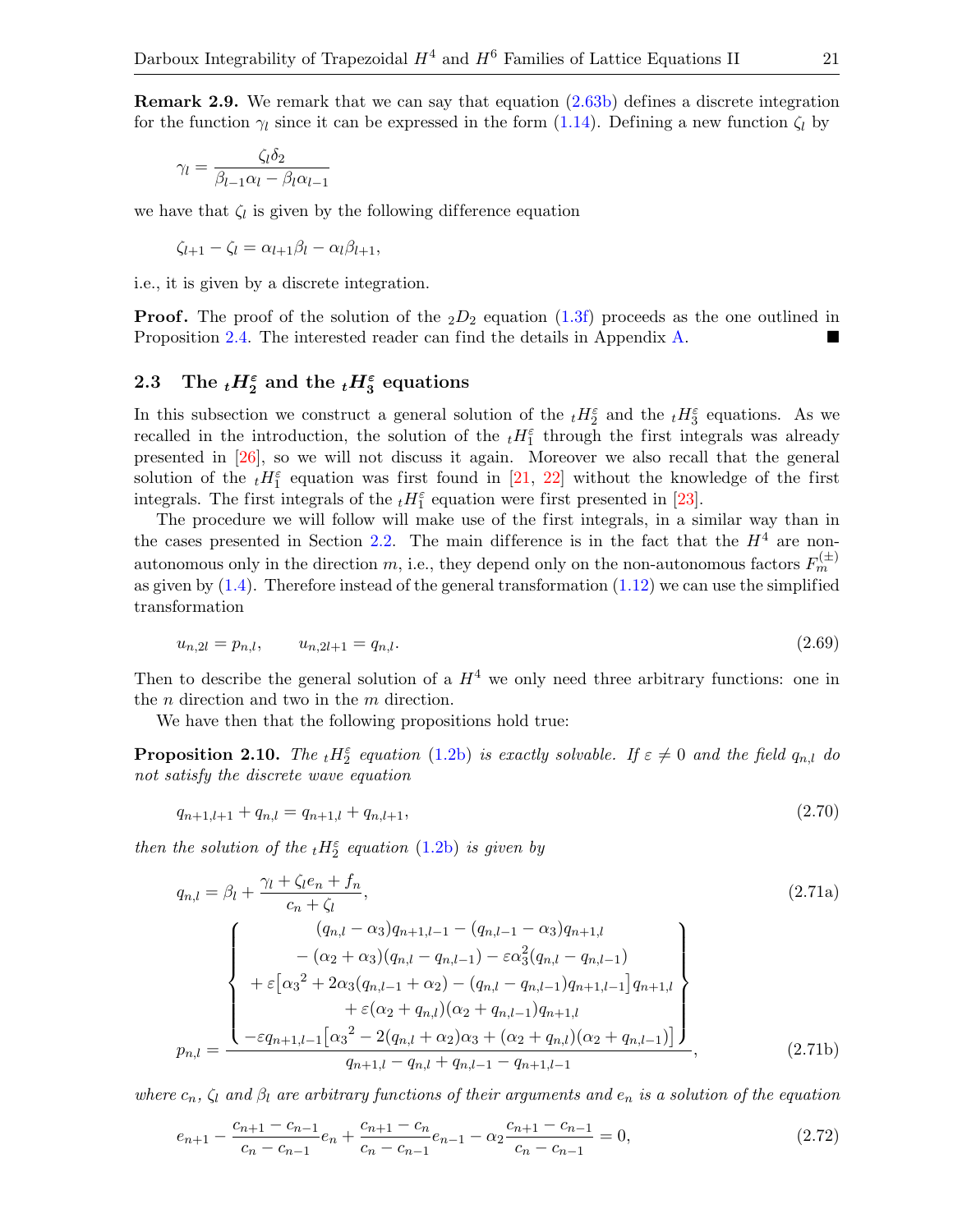while  $f_n$  and  $\gamma_l$  are given by the discrete integrations

$$
f_n - f_{n-1} = e_n c_{n-1} - c_n e_{n-1}, \tag{2.73a}
$$

<span id="page-21-6"></span><span id="page-21-0"></span>
$$
\gamma_{l+1} - \gamma_l = -(\zeta_{l+1} - \zeta_l) \left( \alpha_2 + \beta_{l+1} + \beta_l + 2\alpha_3 - \frac{1}{\varepsilon} \right). \tag{2.73b}
$$

If  $\varepsilon = 0$ , but the field  $q_{n,l}$  do not satisfy the discrete wave equation [\(2.83\)](#page-23-0) then the solution of the  $_{t}H_{2}^{\varepsilon}$  equation [\(1.2b\)](#page-2-3) is given by

$$
q_{n,l} = \beta_l + \frac{\gamma_l + \zeta_0 e_n + f_n}{c_n + \zeta_0},\tag{2.74a}
$$

<span id="page-21-8"></span><span id="page-21-7"></span>
$$
p_{n,l} = \frac{\left[ (q_{n,l} - \alpha_3)q_{n+1,l-1} - (q_{n,l-1} - \alpha_3)q_{n+1,l} \right]}{q_{n+1,l} - q_{n,l} + q_{n,l-1} - q_{n+1,l-1}},
$$
\n(2.74b)

where  $c_n$ ,  $\beta_l$  and  $\gamma_l$  are arbitrary functions of their arguments,  $\zeta_0$  is a constant and  $e_n$  is a solution of [\(2.72\)](#page-20-1) and  $f_n$  is a solution of [\(2.73a\)](#page-21-0). If the field  $q_{n,l}$  satisfies the discrete wave equation [\(2.70\)](#page-20-2) regardless of the value of the parameter  $\varepsilon$  the solution of the  ${}_{t}H_{2}^{\varepsilon}$  equation [\(1.2b\)](#page-2-3) is given by

<span id="page-21-3"></span>
$$
q_{n,l} = a_n + \zeta_0,\tag{2.75a}
$$

$$
p_{n,l} = b_n(\beta_l + c_n),\tag{2.75b}
$$

where  $b_n$  and  $\beta_l$  are arbitrary functions of their arguments,  $\zeta_0$  is a constant and  $a_n$  and  $c_n$  are given by the discrete integration

<span id="page-21-5"></span><span id="page-21-4"></span>
$$
\frac{a_{n+1} - a_n + \alpha_2}{a_{n+1} - a_n - \alpha_2} = \frac{b_{n+1}}{b_n},
$$
\n
$$
c_{n+1} - c_n = \frac{(a_n + \zeta_0 - \alpha_3)b_{n+1} + b_n(\alpha_2 + \alpha_3 - \zeta_0 - a_n)}{b_n b_{n+1}}
$$
\n
$$
- \varepsilon \frac{\left[ (\alpha_2 + \zeta_0 + a_n + \alpha_3)^2 b_{n+1} - b_n(\alpha_3 + a_n + \zeta_0)^2 \right]}{b_n b_{n+1}}.
$$
\n(2.76b)

**Remark 2.11.** We remark that the function  $e_n$  can be obtained from  $(2.72)$  as the result of two discrete integrations. Indeed defining

<span id="page-21-2"></span>
$$
E_n = \frac{e_{n+1} - e_n}{c_{n+1} - c_n},\tag{2.77}
$$

and substituting in  $(2.72)$  we obtain that  $E_n$  must solve the equation

<span id="page-21-1"></span>
$$
E_n - E_{n-1} = \alpha_2 \left( \frac{1}{c_{n+1} - c_n} + \frac{1}{c_n - c_{n-1}} \right). \tag{2.78}
$$

Note that the right-hand side of  $(2.78)$  is not a total difference. So the function  $e_n$  can be obtained by integrating [\(2.78\)](#page-21-1) and subsequently integrating [\(2.77\)](#page-21-2). This provides the value of  $e_n$ . The obtained value can be plugged in  $(2.73a)$  to give  $f_n$  after discrete integration. This reasoning shows that we can obtain the non-arbitrary functions  $e_n$  and  $f_n$  as result of a finite number of discrete integrations. Therefore we can conclude that the solution of the  ${}_{t}H_{2}^{\varepsilon}$ equation [\(1.2b\)](#page-2-3) in the general case is given in terms of four discrete integrations. If  $\varepsilon = 0$  then the general solution is given in terms of three discrete integrations and finally in the singular case, when  $q_{n,l}$  solves the discrete wave equation [\(2.70\)](#page-20-2), we need only two discrete integrations.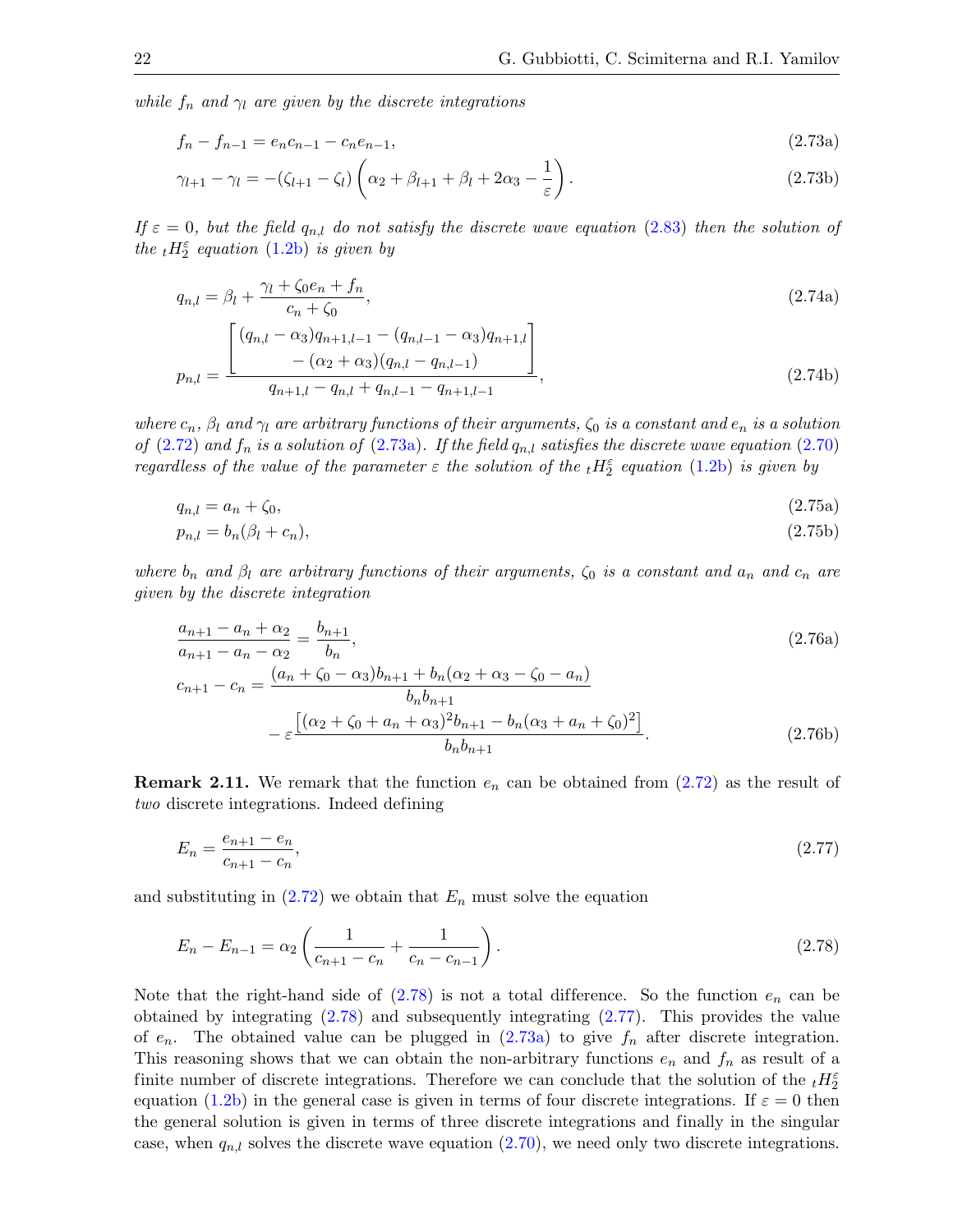**Proof.** We start the procedure of solution of the  ${}_{t}H_{2}^{\varepsilon}$  equation [\(1.2b\)](#page-2-3) by looking at the equation itself. We apply the transformation  $(2.69)$  to the  $_t H_2^{\varepsilon}$  equation  $(1.2b)$  and we obtain the following system of two coupled equations

<span id="page-22-3"></span><span id="page-22-1"></span><span id="page-22-0"></span>
$$
(p_{n,l} - p_{n+1,l})(q_{n,l} - q_{n+1,l}) - \alpha_2(p_{n,l} + p_{n+1,l} + q_{n,l} + q_{n+1,l})
$$
  
+ 
$$
\frac{\varepsilon \alpha_2}{2} (2q_{n,l} + 2\alpha_3 + \alpha_2)(2q_{n+1,l} + 2\alpha_3 + \alpha_2) + \frac{\varepsilon \alpha_2}{2} (2\alpha_3 + \alpha_2)^2 + (\alpha_2 + \alpha_3)^2
$$
  
- 
$$
\alpha_3^2 - 2\varepsilon \alpha_2 \alpha_3 (\alpha_2 + \alpha_3) = 0,
$$
  

$$
(q_{n,l} - q_{n+1,l})(p_{n,l+1} - p_{n+1,l+1}) - \alpha_2 (q_{n,l} + q_{n+1,l} + p_{n,l+1} + p_{n+1,l+1})
$$
  
+ 
$$
\frac{\varepsilon \alpha_2}{2} (2q_{n,l} + 2\alpha_3 + \alpha_2)(2q_{n+1,l} + 2\alpha_3 + \alpha_2) + \frac{\varepsilon \alpha_2}{2} (2\alpha_3 + \alpha_2)^2 + (\alpha_2 + \alpha_3)^2 - \alpha_3^2
$$
  
- 
$$
2\varepsilon \alpha_2 \alpha_3 (\alpha_2 + \alpha_3) = 0.
$$
 (2.79b)

We have that equation [\(2.79a\)](#page-22-0) depends on  $p_{n,l}$  and  $p_{n+1,l}$  and that equation [\(2.79b\)](#page-22-1) depends on  $p_{n,l+1}$  and  $p_{n+1,l+1}$ . So we apply the translation operator  $T_l$  to  $(2.79a)$  to obtain two equations in terms of  $p_{n,l+1}$  and  $p_{n+1,l+1}$ 

<span id="page-22-7"></span><span id="page-22-2"></span>
$$
(p_{n,l+1} - p_{n+1,l+1})(q_{n,l+1} - q_{n+1,l+1}) - \alpha_2(p_{n,l+1} + p_{n+1,l+1} + q_{n,l+1} + q_{n+1,l+1})
$$
  
+ 
$$
\frac{\varepsilon \alpha_2}{2} (2q_{n,l+1} + 2\alpha_3 + \alpha_2)(2q_{n+1,l+1} + 2\alpha_3 + \alpha_2) + \frac{\varepsilon \alpha_2}{2} (2\alpha_3 + \alpha_2)^2 + (\alpha_2 + \alpha_3)^2
$$
  
- 
$$
\alpha_3^2 - 2\varepsilon \alpha_2 \alpha_3 (\alpha_2 + \alpha_3) = 0,
$$
  

$$
(q_{n,l} - q_{n+1,l})(p_{n,l+1} - p_{n+1,l+1}) - \alpha_2 (q_{n,l} + q_{n+1,l} + p_{n,l+1} + p_{n+1,l+1})
$$
  
+ 
$$
\frac{\varepsilon \alpha_2}{2} (2q_{n,l} + 2\alpha_3 + \alpha_2)(2q_{n+1,l} + 2\alpha_3 + \alpha_2) + \frac{\varepsilon \alpha_2}{2} (2\alpha_3 + \alpha_2)^2 + (\alpha_2 + \alpha_3)^2 - \alpha_3^2
$$
  
- 
$$
2\varepsilon \alpha_2 \alpha_3 (\alpha_2 + \alpha_3) = 0.
$$
  
(2.80b)

The system  $(2.80)$  is equivalent to the original system  $(2.79)$ . We can solve  $(2.80)$  with respect to  $p_{n,l+1}$  and  $p_{n+1,l+1}$ 

<span id="page-22-5"></span><span id="page-22-4"></span>
$$
p_{n,l+1} = \frac{(q_{n,l+1} - \alpha_3)q_{n+1,l} - (q_{n,l} - \alpha_3)q_{n+1,l+1}}{\left\{\n\begin{array}{l}\n+ \varepsilon \left[ \alpha_3^2 + 2\alpha_3(q_{n,l+1} - q_{n,l}) - \varepsilon \alpha_3^2(q_{n,l+1} - q_{n,l})\n\end{array}\n\right\}\n+ \varepsilon \left[ \alpha_3^2 + 2\alpha_3(q_{n,l} + \alpha_2) - (q_{n,l+1} - q_{n,l})q_{n+1,l}q_{n+1,l+1}\n\right. \\
\left.\n+ \varepsilon (\alpha_2 + q_{n,l+1}) (\alpha_2 + q_{n,l})q_{n+1,l+1}\n\end{array}\n\right\}\n,p_{n,l+1} = \frac{\left\{\n\begin{array}{l}\n- \varepsilon q_{n+1,l} \left[ \alpha_3^2 - 2(q_{n,l+1} + \alpha_2)\alpha_3 + (\alpha_2 + q_{n,l+1})(\alpha_2 + q_{n,l})\n\end{array}\n\right]}{q_{n+1,l+1} - q_{n,l+1} + q_{n,l} - q_{n+1,l}}\n\right\}\n\left\{\n\begin{array}{l}\n(q_{n+1,l} - \alpha_3)q_{n,l+1} + (\alpha_3 - q_{n+1,l+1})q_{n,l} \\
-(\alpha_2 + \alpha_3)(q_{n+1,l} - q_{n+1,l+1}) + \varepsilon \alpha_3^2(q_{n+1,l+1} - q_{n+1,l})\n\end{array}\n\right\}\n+ \varepsilon q_{n,l+1} \left[ (q_{n+1,l+1} - q_{n+1,l})q_{n,l} - \alpha_3^2 - 2\alpha_3(q_{n+1,l} + \alpha_2) \right] \\
\hline\n-p_{n+1,l+1} = \frac{\varepsilon q_{n,l+1} (\alpha_2 + q_{n+1,l+1}) \alpha_3 + (\alpha_2 + q_{n+1,l+1}) (\alpha_2 + q_{n+1,l})}{q_{n+1,l+1} - q_{n,l+1} + q_{n,l} - q_{n+1,l}}.\n\end{array}\n\right\}.
$$
\n(2.81b)

<span id="page-22-6"></span>We see that the right-hand sides of  $(2.81)$  are functions only of  $q_{n,l}, q_{n+1,l}, q_{n,l+1}$  and  $q_{n+1,l+1}$ and well defined unless  $q_{n,l}$  solves the discrete wave equation  $(2.70)$ , which is therefore a *singular* case. Therefore at this point the procedure of solution bifurcates into two cases. We treat them separately.

**Singular case:**  $q_{n,l}$  solves [\(2.70\)](#page-20-2). Let us assume that the field  $q_{n,l}$  satisfies the discrete wave equation in the form [\(2.70\)](#page-20-2). Then as discussed in the introduction the discrete wave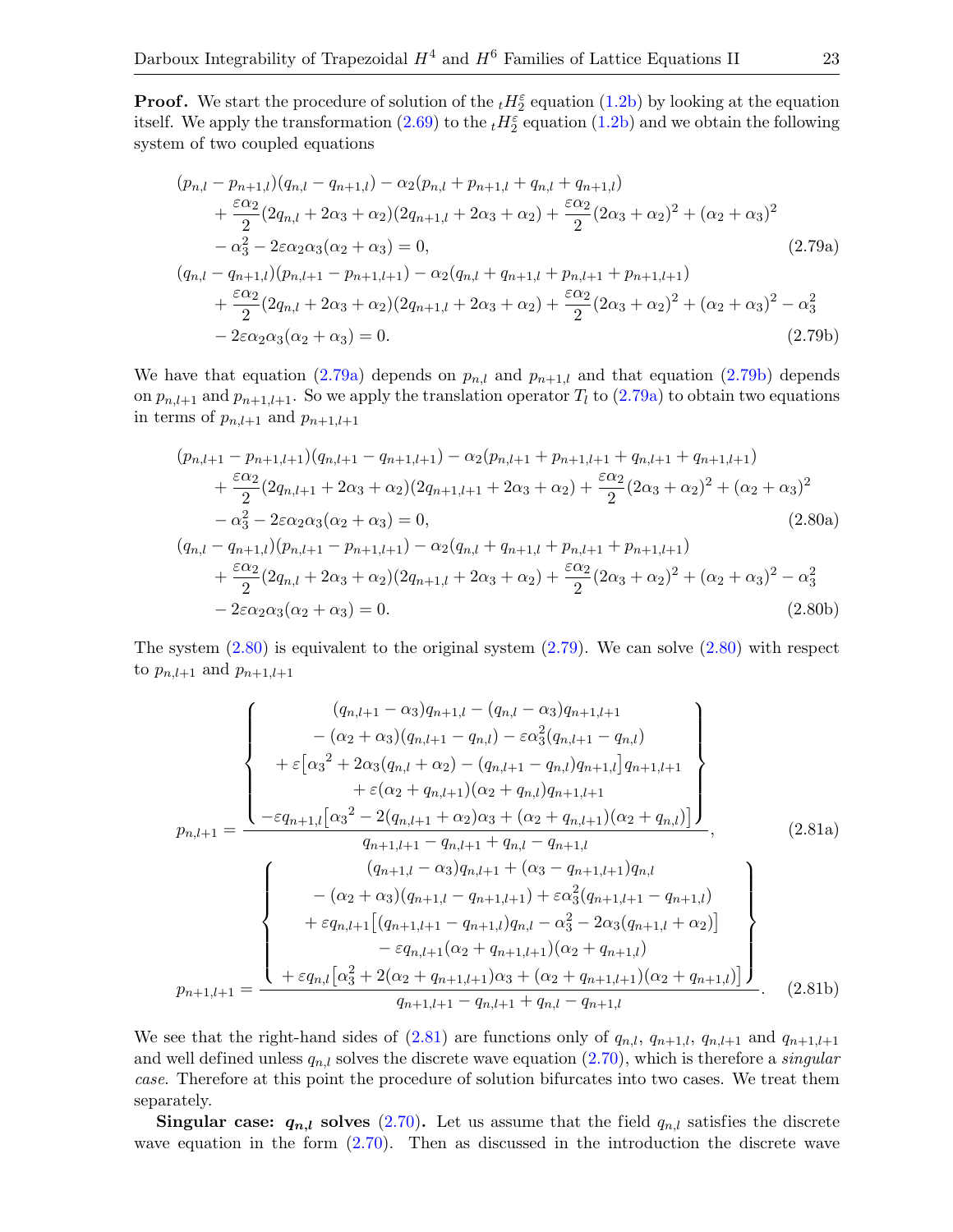equation is a simplest example of Darboux integrable equation and its solution is given by the discrete d'Alembert formula

<span id="page-23-1"></span>
$$
q_{n,l} = a_n + \zeta_l,\tag{2.82}
$$

where both  $a_n$  and  $\zeta_l$  are arbitrary functions of their argument. Substituting [\(2.82\)](#page-23-1) into [\(2.80\)](#page-22-2) we obtain the compatibility condition

<span id="page-23-0"></span>
$$
\zeta_{l+1} - \zeta_l = 0,\tag{2.83}
$$

i.e.,  $\zeta_l = \zeta_0 = \text{const}$  and the system  $(2.79)$  is now consistent. This yield us the first part of the solution of this case  $(2.75a)$ . We are therefore left with one equation for  $p_{n,l}$ , e.g.,  $(2.79a)$ . Inserting [\(2.82\)](#page-23-1) with  $\zeta_l = \zeta_0$  in [\(2.79a\)](#page-22-0) and solving with respect to  $p_{n+1,l}$  we obtain

$$
p_{n+1,l} = \frac{a_{n+1} - a_n + \alpha_2}{a_{n+1} - a_n - \alpha_2} p_{n,l} + \frac{\alpha_2(\alpha_2 - a_n + 2\alpha_3 - 2\zeta_0 - a_{n+1})}{\alpha_2 + a_n - a_{n+1}} + \frac{\alpha_2 \varepsilon [\alpha_2^2 + (2\zeta_0 + a_{n+1} + 2\alpha_3 + a_n)\alpha_2 + 2(a_{n+1} + \alpha_0 + \alpha_3)(\alpha_3 + a_n + \zeta_0)]}{\alpha_2 + a_n - a_{n+1}}.
$$

We can introduce a new function  $b_n$  through discrete integration

$$
\frac{a_{n+1} - a_n + \alpha_2}{a_{n+1} - a_n - \alpha_2} = \frac{b_{n+1}}{b_n},
$$

which is just formula  $(2.76a)$ . Then we have that  $p_{n,l}$  must solve the equation

<span id="page-23-2"></span>
$$
\frac{p_{n+1,l}}{b_{n+1}} = \frac{p_{n,l}}{b_n} + \frac{(a_n + \zeta_0 - \alpha_3)b_{n+1} + b_n(\alpha_2 + \alpha_3 - \zeta_0 - a_n)}{b_n b_{n+1}} - \varepsilon \frac{\left[ (\alpha_2 + \zeta_0 + a_n + \alpha_3)^2 b_{n+1} - b_n(\alpha_3 + a_n + \zeta_0)^2 \right]}{b_n b_{n+1}}.
$$
\n(2.84)

The solution of equation [\(2.84\)](#page-23-2) is given by

$$
p_{n,l}=b_n(\beta_l+c_n),
$$

where  $c_n$  is given by the discrete integration

$$
c_{n+1} - c_n = \frac{(a_n + \zeta_0 - \alpha_3)b_{n+1} + b_n(\alpha_2 + \alpha_3 - \zeta_0 - a_n)}{b_n b_{n+1}}
$$

$$
- \varepsilon \frac{\left[ (\alpha_2 + \zeta_0 + a_n + \alpha_3)^2 b_{n+1} - b_n(\alpha_3 + a_n + \zeta_0)^2 \right]}{b_n b_{n+1}},
$$

i.e., through formula [\(2.76b\)](#page-21-5). This yields the solution of the  $_tH_2^{\epsilon}$  equation [\(1.2b\)](#page-2-3) when  $q_{n,l}$ satisfy the discrete wave equation  $(2.70)$ .

**General case:**  $q_{n,l}$  do not solve [\(2.70\)](#page-20-2). When  $q_{n,l}$  is not a solution of the discrete wave equation  $(2.70)$  the equations  $(2.81)$  are well defined. Moreover we have that  $(2.81a)$  and  $(2.81b)$ must be compatible. To impose the compatibility condition we apply  $T_l^{-1}$  $\binom{n-1}{l}$  to  $(2.81b)$  and we impose to the obtained expression to be equal to  $(2.81a)$ . We find that  $q_{n,l}$  must solve the following equation

$$
\alpha_2(q_{n-1,l+1} - q_{n-1,l} - q_{n+1,l+1} + q_{n+1,l}) + (q_{n,l} - q_{n+1,l})q_{n-1,l+1}
$$

$$
- (q_{n,l} - q_{n-1,l})q_{n+1,l+1} + q_{n,l+1}(q_{n+1,l} - q_{n-1,l})
$$

$$
+ \varepsilon \alpha_2^2(q_{n+1,l+1} - q_{n+1,l} + q_{n-1,l} - q_{n-1,l+1})
$$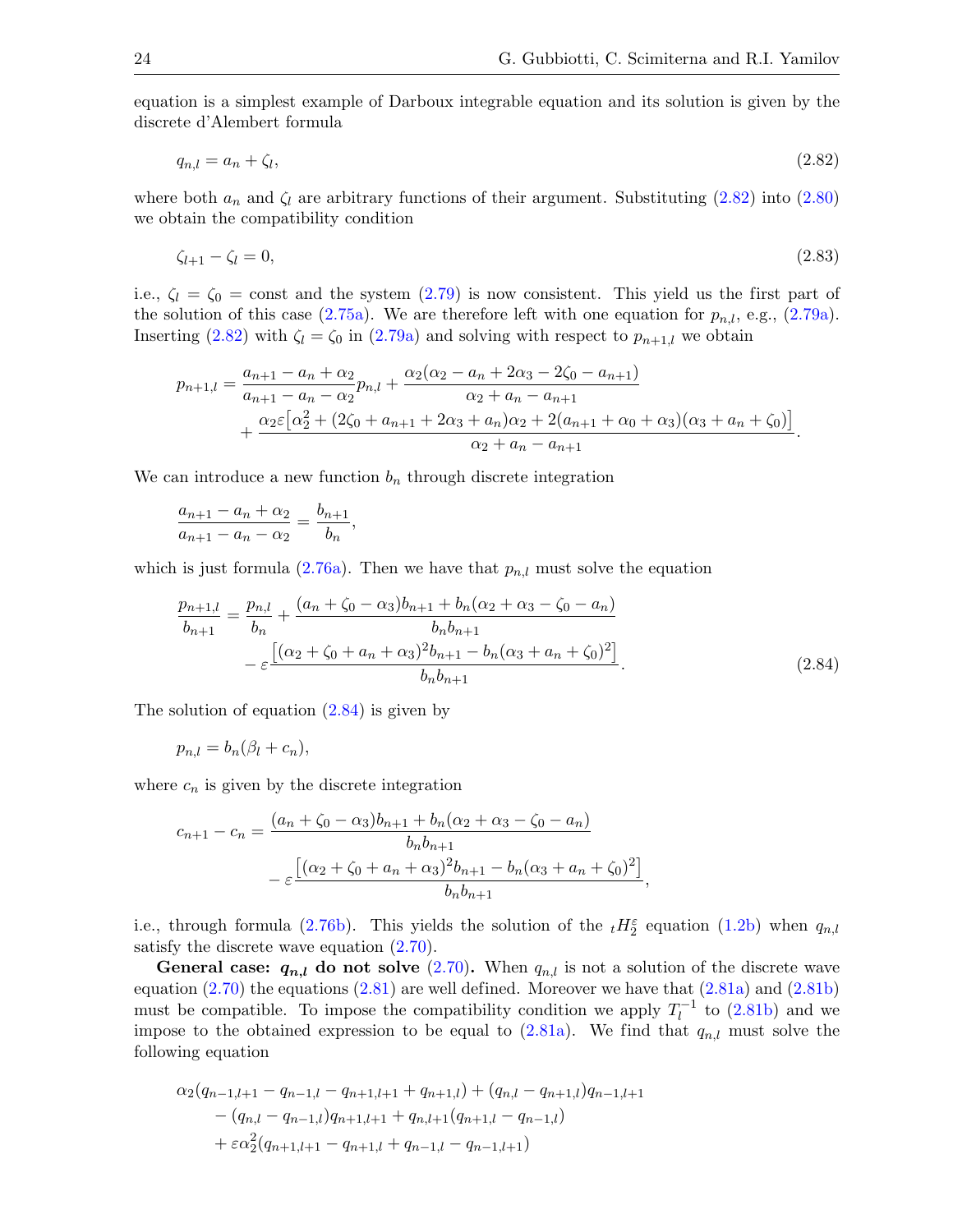+ 
$$
\varepsilon \alpha_2 (q_{n+1,l+1} - q_{n+1,l} + q_{n-1,l} - q_{n-1,l+1}) (q_{n,l+1} + 2\alpha_3 + q_{n,l})
$$
  
+  $\varepsilon (q_{n+1,l} - q_{n-1,l}) q_{n+1,l+1} q_{n-1,l+1} + \varepsilon (q_{n,l+1} - q_{n,l} + q_{n+1,l}) q_{n-1,l} q_{n-1,l+1}$   
+  $\varepsilon [2\alpha_3 q_{n+1,l} - (q_{n,l+1} + 2\alpha_3) q_{n,l}] q_{n-1,l+1}$   
+  $\varepsilon [(q_{n,l+1} + 2\alpha_3) q_{n,l} - (2\alpha_3 + q_{n+1,l}) q_{n-1,l} - (q_{n,l+1} - q_{n,l}) q_{n+1,l}] q_{n+1,l+1}$   
-  $\varepsilon (2\alpha_3 + q_{n,l}) (q_{n+1,l} - q_{n-1,l}) q_{n,l+1} = 0.$  (2.85)

This partial difference equation for  $q_{n,l}$  is not defined on the square quad graph of Fig. [1,](#page-1-0) but it is defined on the six-point lattice shown in Fig. [3.](#page-24-0)



<span id="page-24-2"></span><span id="page-24-1"></span><span id="page-24-0"></span>Figure 3. The six-point lattice.

In the general case we have proved that the  $_tH_2^{\varepsilon}$  equation [\(1.2b\)](#page-2-3) is equivalent to the system  $(2.79)$  which in turn is equivalent to the solution of equations  $(2.81a)$  and  $(2.85)$ . How-ever [\(2.81a\)](#page-22-5) merely defines  $p_{n,l+1}$  in terms of  $q_{n,l}$  and its shifts. Therefore if we find the general solution of equation [\(2.85\)](#page-24-1) the value of  $p_{n,l}$  will follow. Applying  $T_l^{-1}$  $l_l^{-1}$  to equation [\(2.80a\)](#page-22-7) we obtain then the value of  $p_{n,l}$  as displayed in [\(2.71b\)](#page-20-4). To find the solution for  $q_{n,l}$  solution we turn to the first integrals. Like in the case of the  $H^6$  equations  $(1.3)$  we will find an expression for  $q_{n,l}$  using the first integrals, and then we will insert it into  $(2.85)$  to reduce the number of arbitrary functions to the right one. From [\[26\]](#page-50-19) we know that  $_tH_2^{\varepsilon}$  equation [\(1.2b\)](#page-2-3) possesses the following four-point, third-order integral in the  $n$  direction

$$
W_1 = F_m^{(+)} \frac{(u_{n+1,m} - u_{n-1,m})(u_{n+2,m} - u_{n,m})}{\varepsilon^2 \alpha_2^4 + 4\varepsilon \alpha_2^3 + \left[ (8\alpha_3 - 2u_{n,m} - 2u_{n+1,m})\varepsilon - 1 \right] \alpha_2^2 + (u_{n,m} - u_{n+1,m})^2}
$$

$$
- F_m^{(-)} \frac{(-u_{n+1,m} + u_{n-1,m})(u_{n,m} - u_{n+2,m})}{(-u_{n-1,m} + u_{n,m} + \alpha_2)(u_{n+1,m} + \alpha_2 - u_{n+2,m})}.
$$
(2.86)

We consider the equation  $W_1 = \xi_n$ , where  $W_1$  is given by  $(2.86)$ , with  $m = 2l + 1$ 

$$
\frac{(u_{n-1,2l+1} - u_{n+1,2l+1})(u_{n+2,2l+1} - u_{n,2l+1})}{(u_{n,2l+1} - u_{n-1,2l+1} + \alpha_2)(u_{n+1,2l+1} - u_{n+2,2l+1} + \alpha_2)} = \xi_n.
$$

Using the substitutions  $(2.69)$  we have

<span id="page-24-3"></span>
$$
\frac{(q_{n-1,l} - q_{n+1,l}) (q_{n+2,l} - q_{n,l})}{(q_{n,l} - q_{n-1,l} + \alpha_2) (q_{n+1,l} - q_{n+2,l} + \alpha_2)} = \xi_n.
$$
\n(2.87)

This equation contains only  $q_{n,l}$  and its shifts. From equation [\(2.87\)](#page-24-3) it is very simple to obtain a discrete Riccati equation. Indeed the transformation

<span id="page-24-4"></span>
$$
Q_{n,l} = \frac{q_{n,l} - q_{n-1,l} + \alpha_2}{q_{n+1,l} - q_{n-1,l}}
$$
\n(2.88)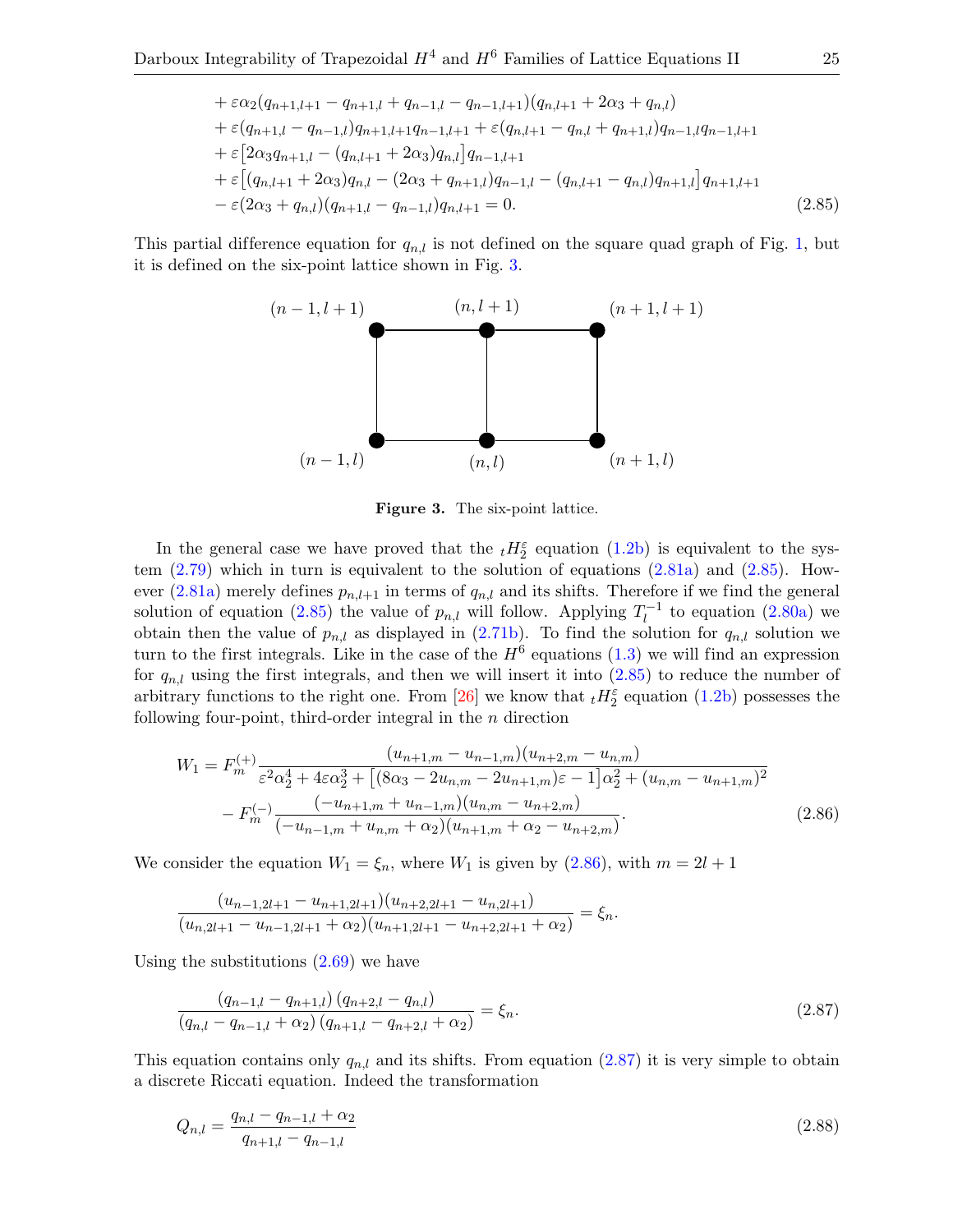brings  $(2.87)$  into:

<span id="page-25-0"></span>
$$
Q_{n+1,l} + \frac{1}{\xi_n Q_{n,l}} = 1\tag{2.89}
$$

which is a discrete Riccati equation. Let us assume  $a_n$  to be a particular solution of  $(2.89)$ , then we express  $\xi_n$  as

<span id="page-25-1"></span>
$$
\xi_n = \frac{1}{a_n(1 - a_{n+1})}.\tag{2.90}
$$

Using the standard linearization of the discrete Riccati equation

<span id="page-25-3"></span>
$$
Q_{n,l} = a_n + \frac{1}{Z_{n,l}} \tag{2.91}
$$

from  $(2.90)$  we obtain the following equation for  $Z_{n,l}$ 

$$
Z_{n+1,l} = \frac{a_n Z_{n,l} + 1}{1 - a_{n+1}}.
$$

Introducing

<span id="page-25-4"></span>
$$
a_n = \frac{b_{n-1}}{b_n + b_{n-1}}\tag{2.92}
$$

we obtain

<span id="page-25-2"></span>
$$
Z_{n+1,l} - \frac{b_{n-1}b_{n+1} + b_{n-1}b_n}{b_n b_{n+1} + b_{n-1} b_{n+1}} Z_{n,l} = \frac{b_{n-1}b_{n+1} + b_{n-1}b_n + b_n b_{n+1} + b_n^2}{b_n b_{n+1} + b_{n-1} b_{n+1}}.
$$
\n(2.93)

If we assume that  $(2.93)$  can be written as a total difference, i.e.,

$$
(T_n - \mathrm{Id})(d_n Z_{n,l} - c_n) = 0,
$$

we obtain

<span id="page-25-7"></span>
$$
b_n = c_{n+1} - c_n, \qquad d_n = \frac{(c_{n+1} - c_n)(c_n - c_{n-1})}{c_{n+1} - c_{n-1}}.
$$
\n(2.94)

So  $b_n$  must be a total difference and therefore we can represent  $Z_{n,l}$  as

$$
Z_{n,l} = \frac{(c_{n+1} - c_{n-1})(c_n + \zeta_l)}{(c_{n+1} - c_n)(c_n - c_{n-1})}.
$$

From  $(2.91)$  and  $(2.92)$  we obtain the form of  $Q_{n,l}$ 

<span id="page-25-5"></span>
$$
Q_{n,l} = \frac{(c_n - c_{n-1})(c_{n+1} + \zeta_l)}{(c_n + \zeta_l)(c_{n+1} - c_{n-1})}.
$$
\n(2.95)

Introducing the value of  $Q_{n,l}$  from [\(2.95\)](#page-25-5) into [\(2.88\)](#page-24-4) we obtain the following equation for  $q_{n,l}$ 

$$
\frac{q_{n+1,l} - q_{n-1,l}}{q_{n,l} - q_{n-1,l} + \alpha_2} = \frac{(c_n + \zeta_l)(c_{n+1} - c_{n-1})}{(c_n - c_{n-1})(c_{n+1} + \zeta_l)}.
$$

Performing the transformation

<span id="page-25-6"></span>
$$
R_{n,l} = (c_n + \zeta_l)q_{n,l} \tag{2.96}
$$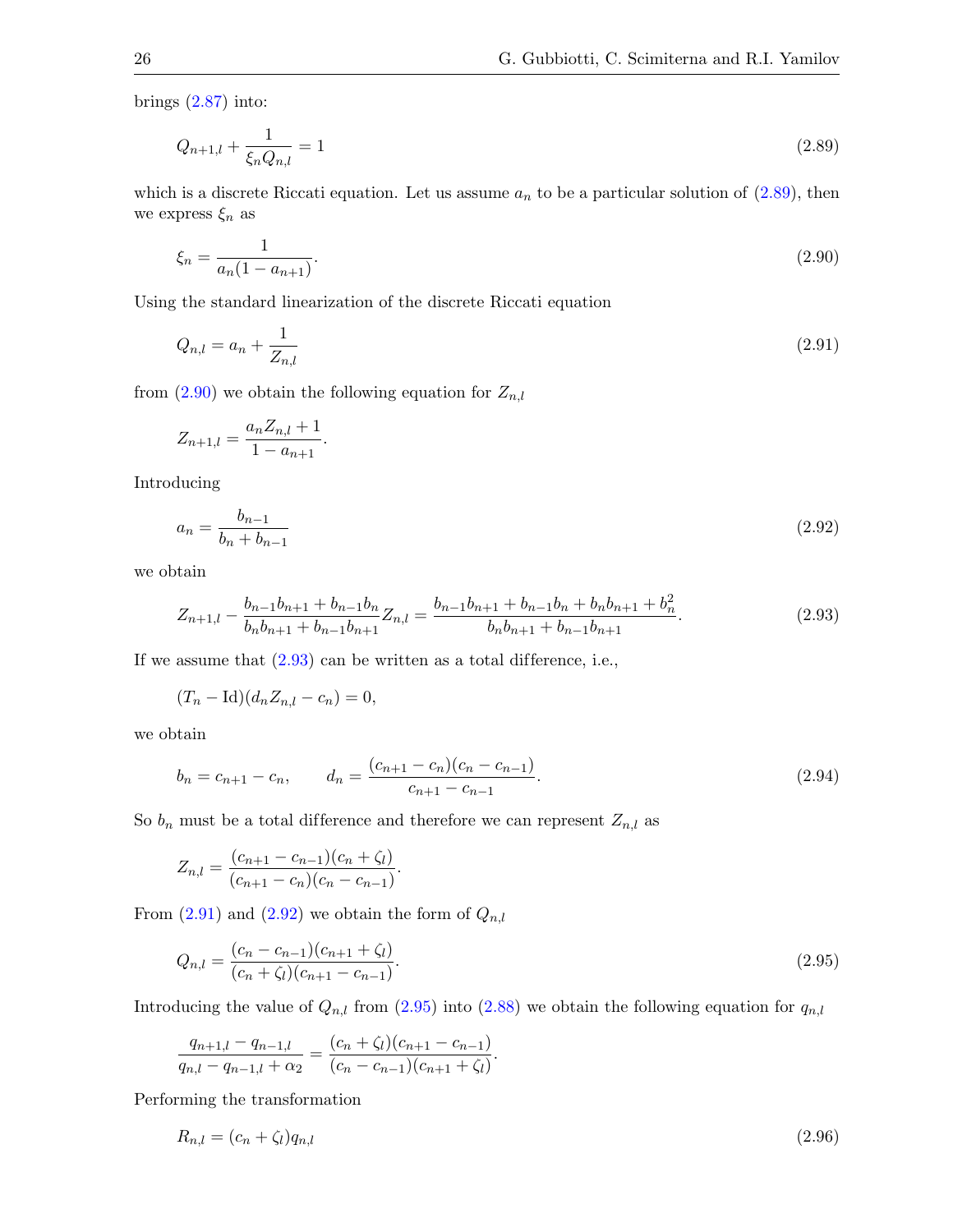we obtain the following second-order ordinary difference equation for the field  $R_{n,l}$ 

<span id="page-26-0"></span>
$$
R_{n+1,l} - \frac{c_{n+1} - c_{n-1}}{c_n - c_{n-1}} R_{n,l} + \frac{c_{n+1} - c_n}{c_n - c_{n-1}} R_{n-1,l} - \alpha_2 (c_n + \zeta_l) \frac{c_{n+1} - c_{n-1}}{c_n - c_{n-1}} = 0.
$$
 (2.97)

Then we can represent the solutions of the equation  $(2.97)$  as

<span id="page-26-9"></span><span id="page-26-3"></span>
$$
R_{n,l} = P_{n,l} + \zeta_l e_n + f_n,\tag{2.98}
$$

where  $e_n$  and  $f_n$  are particular solutions of

<span id="page-26-1"></span>
$$
e_{n+1} - \frac{c_{n+1} - c_{n-1}}{c_n - c_{n-1}} e_n + \frac{c_{n+1} - c_n}{c_n - c_{n-1}} e_{n-1} - \alpha_2 \frac{c_{n+1} - c_{n-1}}{c_n - c_{n-1}} = 0, \tag{2.99a}
$$

<span id="page-26-2"></span>
$$
f_{n+1} - \frac{c_{n+1} - c_{n-1}}{c_n - c_{n-1}} f_n + \frac{c_{n+1} - c_n}{c_n - c_{n-1}} f_{n-1} - \alpha_2 c_n \frac{c_{n+1} - c_{n-1}}{c_n - c_{n-1}} = 0.
$$
 (2.99b)

 $P_{n,l}$  will be then solve the following equation

<span id="page-26-8"></span>
$$
P_{n+1,l} - \frac{c_{n+1} - c_{n-1}}{c_n - c_{n-1}} P_{n,l} + \frac{c_{n+1} - c_n}{c_n - c_{n-1}} P_{n-1,l} = 0.
$$
\n(2.100)

The equations [\(2.99a\)](#page-26-1) and [\(2.99b\)](#page-26-2) are not independent. Indeed defining

<span id="page-26-4"></span>
$$
A_n = \frac{e_n c_{n-1} - e_{n-1} c_n - f_n + f_{n-1}}{c_n - c_{n-1}},
$$
\n(2.101)

and using  $(2.99)$  it is possible to show that the function  $A_n$  lies in the kernel of the operator  $T_n$  – Id. This implies that  $A_n = A_0 = \text{const.}$  We can without loss of generality assume the constant  $A_0$  to be zero, since if we perform the transformation

<span id="page-26-5"></span>
$$
e_n = \tilde{e}_n - A_0,\tag{2.102}
$$

the equation  $(2.101)$  is mapped into

<span id="page-26-6"></span>
$$
\frac{\tilde{e}_n c_{n-1} - \tilde{e}_{n-1} c_n - f_n + f_{n-1}}{c_n - c_{n-1}} = 0.
$$
\n(2.103)

Furthermore since [\(2.99a\)](#page-26-1) is invariant under the transformation [\(2.102\)](#page-26-5) we can safely drop the tilde in  $(2.103)$  and assume that the functions  $e_n$  and  $f_n$  are solutions of the equations

<span id="page-26-7"></span>
$$
e_{n+1} - \frac{c_{n+1} - c_{n-1}}{c_n - c_{n-1}} e_n + \frac{c_{n+1} - c_n}{c_n - c_{n-1}} e_{n-1} - \alpha_2 \frac{c_{n+1} - c_{n-1}}{c_n - c_{n-1}} = 0,
$$
\n(2.104a)

$$
f_n - f_{n-1} = e_n c_{n-1} - c_n e_{n-1}.
$$
\n(2.104b)

The system [\(2.104\)](#page-26-7) is just gives the constraints expressed in formulas [\(2.72\)](#page-20-1) and [\(2.73a\)](#page-21-0).

Now we turn to the solution of the homogeneous equation  $(2.100)$ . We can reduce  $(2.100)$  to a total difference using the potential substitution  $T_{n,l} = P_{n,l} - P_{n-1,l}$ 

$$
\frac{T_{n+1,l}}{c_{n+1}-c_n} - \frac{T_{n,l}}{c_n-c_{n-1}} = 0.
$$

This clearly implies

$$
\frac{P_{n,l} - P_{n-1,l}}{c_n - c_{n-1}} = \beta_l,
$$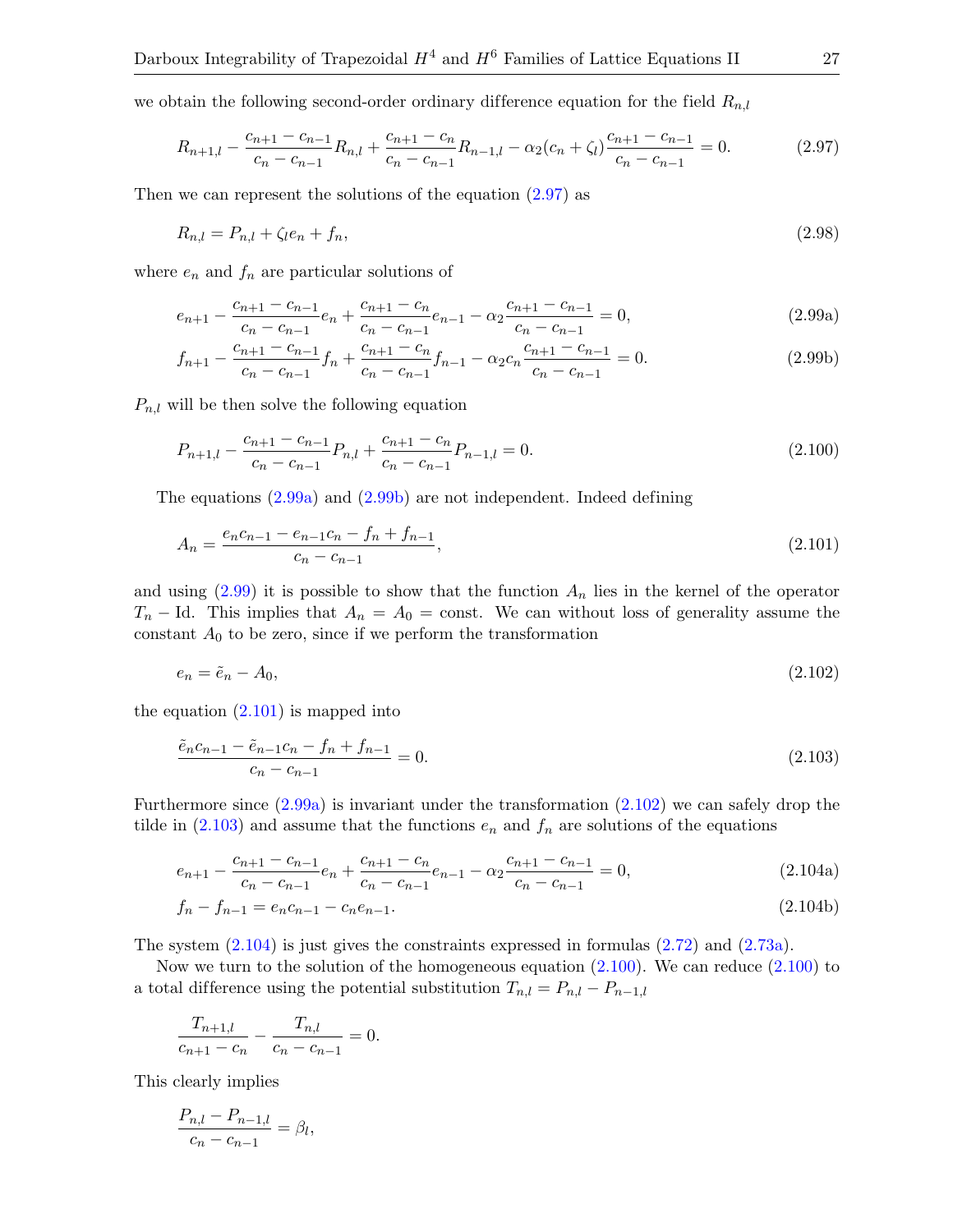where  $\beta_l$  is an arbitrary function. The solution to this equation is given by<sup>[3](#page-27-0)</sup>

<span id="page-27-1"></span>
$$
P_{n,l} = (c_n + \zeta_l)\beta_l + \gamma_l,\tag{2.105}
$$

where  $\gamma_l$  is an arbitrary function. Using  $(2.96)$ ,  $(2.98)$ ,  $(2.105)$  we obtain then the following expression for  $q_{n,l}$ 

<span id="page-27-2"></span>
$$
q_{n,l} = \beta_l + \frac{\gamma_l + \zeta_l e_n + f_n}{c_n + \zeta_l},\tag{2.106}
$$

where  $e_n$  and  $f_n$  are solutions of  $(2.104)$ .

Equation  $(2.106)$  is formally the solution presented in  $(2.71a)$ , but depends on three arbitrary functions in the l direction, namely  $\zeta_l$ ,  $\beta_l$  and  $\gamma_l$ . This means that there is a constraint between these functions, which can be recovered by plugging  $(2.106)$  into  $(2.85)$ . At this point we have a second bifurcation, depending on the value of  $\varepsilon$ .

**Case**  $\epsilon \neq 0$ **.** If  $\epsilon \neq 0$  inserting [\(2.106\)](#page-27-2) into [\(2.85\)](#page-24-1) and factorizing out the n dependent part away we are left with

$$
\gamma_{l+1} - \gamma_l = -(\zeta_{l+1} - \zeta_l) \left( \alpha_2 + \beta_{l+1} + \beta_l + 2\alpha_3 - \frac{1}{\varepsilon} \right).
$$

This equation tells us that the function  $\gamma_l$  can be expressed after a discrete integration in terms of the two arbitrary functions  $\zeta_l$  and  $\beta_l$ . This is just the final constraint expressed in formula [\(2.73b\)](#page-21-6). This yields the general solution of the  $_tH_2^{\varepsilon}$  equation [\(1.2b\)](#page-2-3).

**Case**  $\varepsilon = 0$ **.** If  $\varepsilon = 0$  inserting [\(2.106\)](#page-27-2) into [\(2.85\)](#page-24-1) we obtain the compatibility condition  $\zeta_{l+1} - \zeta_l = 0$ , i.e.,  $\zeta_l = \zeta_0 = \text{const.}$  It is easy to check that the obtained value of  $q_{n,l}$  through formula [\(2.106\)](#page-27-2) is consistent with the substitution of  $\varepsilon = 0$  in [\(2.79\)](#page-22-3). This means that in the case  $\varepsilon = 0$  the value of  $q_{n,l}$  is given by

<span id="page-27-3"></span>
$$
q_{n,l} = \beta_l + \frac{\gamma_l + \zeta_0 e_n + f_n}{c_n + \zeta_0},\tag{2.107}
$$

where the functions  $e_n$  and  $f_n$  are defined implicitly and can be found by discrete integration from [\(2.104\)](#page-26-7), i.e., from formula [\(2.74a\)](#page-21-7). Since formula [\(2.71b\)](#page-20-4) is not singular with respect to  $\varepsilon$ the value of  $p_{n,l}$  can be recovered just by substituting  $\varepsilon = 0$  and the form of  $q_{n,l}$  found in [\(2.107\)](#page-27-3). This yields equation [\(2.74b\)](#page-21-8). This concludes the procedure of solution of the  $_tH_2^{\varepsilon}$  equation [\(1.2b\)](#page-2-3) in the case when  $\varepsilon = 0$ .

**Proposition 2.12.** The  ${}_{t}H_{3}^{\varepsilon}$  equation [\(1.2c\)](#page-2-4) is exactly solvable. If  $\delta \neq 0$  and the field  $q_{n,l}$  do not satisfy the equation

$$
q_{n+1,l+1}q_{n,l} = q_{n+1,l}q_{n,l+1} \tag{2.108}
$$

then the solution of the  $_{t}H_{3}^{\varepsilon}$  equation [\(1.2c\)](#page-2-4) is given by

$$
q_{n,l} = \gamma_l e_n \frac{f_n + \beta_l}{c_n + \zeta_l},
$$
\n
$$
p_{n,l} = \frac{\begin{bmatrix} \alpha_2 (q_{n+1,l} - q_{n+1,l-1}) (\varepsilon^2 q_{n,l-1} q_{n,l} + \delta^2 \alpha_3^2) \\ + \delta^2 \alpha_2^2 \alpha_3^2 (q_{n,l-1} - q_{n,l}) + \varepsilon^2 q_{n+1,l} q_{n+1,l-1} (q_{n,l-1} - q_{n,l}) \end{bmatrix}}{(2.109b)},
$$
\n(2.109b)

<span id="page-27-6"></span><span id="page-27-5"></span><span id="page-27-4"></span> $(q_{n+1,l}q_{n,l-1}-q_{n+1,l-1}q_{n,l})\alpha_3\alpha_2$ 

<span id="page-27-0"></span>
$$
{}^{3}
$$
 The arbitrary functions are taken in a convenient way.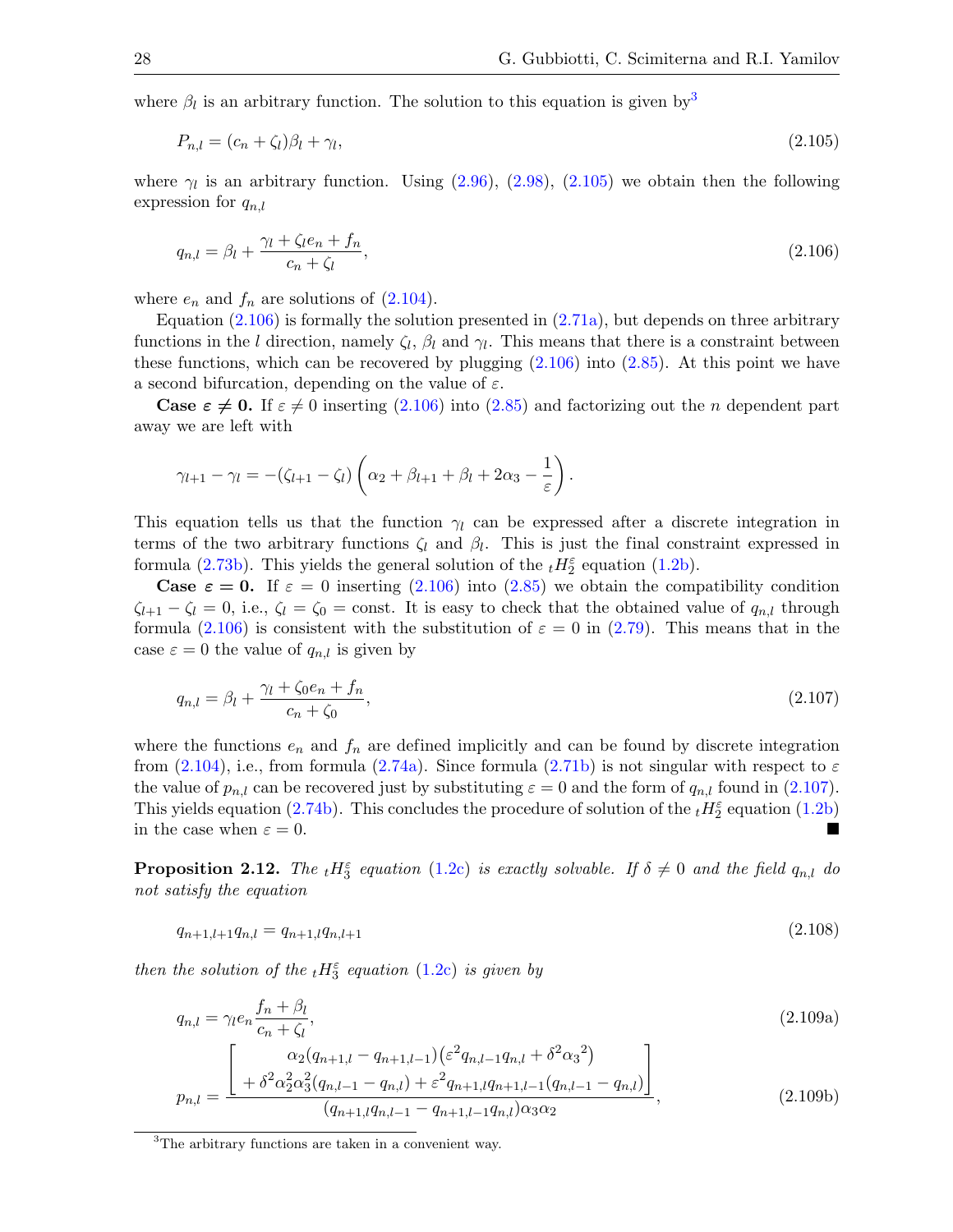where  $e_n$ ,  $\beta_l$  and  $\gamma_l$  are arbitrary functions of their arguments and  $c_n$  is a solution of the equation

<span id="page-28-0"></span>
$$
\frac{c_{n+1} - c_n}{c_n - c_{n-1}} = \frac{e_{n+1} - \alpha_2 e_n}{\alpha_2 e_n - e_{n-1}},\tag{2.110}
$$

while  $f_n$  and  $\zeta_l$  are given by the discrete integrations

<span id="page-28-1"></span>
$$
f_n - f_{n-1} = \frac{c_{n-1} - c_n}{e_n e_{n-1}},
$$
\n(2.111a)

<span id="page-28-7"></span>
$$
\zeta_{l+1} - \zeta_l = \frac{\varepsilon^2}{\alpha_2 \delta^2 \alpha_3^2} \gamma_{l+1} \gamma_l (\beta_{l+1} - \beta_l). \tag{2.111b}
$$

If  $\varepsilon = 0$ , but the field  $q_{n,l}$  do not satisfy the equation [\(A.93\)](#page-45-0) then the solution of the  ${}_{t}H_{3}^{\varepsilon}$ equation  $(1.2c)$  is given by

<span id="page-28-9"></span><span id="page-28-8"></span>
$$
q_{n,l} = \gamma_l e_n \frac{f_n + \beta_0}{c_n + \zeta_l},\tag{2.112a}
$$

$$
p_{n,l} = \frac{\varepsilon^2}{\alpha_2 \alpha_3} \frac{\alpha_2 (q_{n+1,l} - q_{n+1,l-1}) q_{n,l-1} q_{n,l} + q_{n+1,l} q_{n+1,l-1} (q_{n,l-1} - q_{n,l})}{q_{n+1,l} q_{n,l-1} - q_{n+1,l-1} q_{n,l}},
$$
(2.112b)

where  $e_n$ ,  $\zeta_l$  and  $\gamma_l$  are arbitrary functions of their arguments  $\beta_0$  is a constant and  $c_n$  is a solution of  $(2.110)$  and  $f_n$  is a solution of  $(2.111a)$ . If the field  $q_{n,l}$  satisfies the equation  $(2.108)$ regardless of the value of the parameter  $\varepsilon$  the solution of the  ${}_{t}H_{3}^{\varepsilon}$  equation [\(1.2c\)](#page-2-4) is given by

<span id="page-28-4"></span>
$$
q_{n,l} = \zeta_0 a_n,\tag{2.113a}
$$

$$
p_{n,l} = b_n(\beta_l + c_n),\tag{2.113b}
$$

where  $b_n$  and  $\beta_l$  are arbitrary functions of their arguments,  $\zeta_0$  is a constant and  $a_n$  and  $c_n$  are given by the discrete integration

<span id="page-28-5"></span>
$$
\frac{\alpha_2 a_{n+1} - a_n}{a_{n+1} - \alpha_2 a_n} = \frac{b_{n+1}}{b_n},\tag{2.114a}
$$

<span id="page-28-6"></span>
$$
c_{n+1} - c_n = \frac{\delta^2 \alpha_3^2 \alpha_2^2 b_n - b_{n+1} (\delta^2 \alpha_3^2 + \varepsilon^2 a_n^2 \zeta_0^2) \alpha_2 + \varepsilon^2 a_n^2 \zeta_0^2 b_n}{b_n a_n \zeta_0 \alpha_2 \alpha_3 b_{n+1}}.
$$
\n(2.114b)

**Remark 2.13.** We remark that the function  $c_n$  can be obtained from [\(2.110\)](#page-28-0) as the result of two discrete integrations. Indeed defining

<span id="page-28-3"></span>
$$
z_n = c_{n+1} - c_n,\tag{2.115}
$$

and substituting in  $(2.110)$  we obtain that  $z_n$  must solve the equation

<span id="page-28-2"></span>
$$
\frac{z_n}{z_{n-1}} = \frac{e_{n+1} - \alpha_2 e_n}{\alpha_2 e_n - e_{n-1}}.\tag{2.116}
$$

Note that the right-hand side of  $(2.116)$  is not a total difference. So the function  $c_n$  can be obtained by integrating [\(2.116\)](#page-28-2) and subsequently integrating [\(2.115\)](#page-28-3). This provides the value of  $c_n$ . The obtained value can be plugged in  $(2.111a)$  to give  $f_n$  after discrete integration. This reasoning shows that we can obtain the non-arbitrary functions  $c_n$  and  $f_n$  as result of a finite number of discrete integrations. Therefore we can conclude that the solution of the  ${}_{t}H_{3}^{\varepsilon}$ equation [\(1.2c\)](#page-2-4) in the general case is given in terms of four discrete integrations. If  $\varepsilon = 0$  the general solution is given in terms of three discrete integration and finally in the singular case, when  $q_{n,l}$  solves the equation  $(2.108)$ , we need only two discrete integrations.

**Proof.** The proof of the solution of the  $_tH_3^{\varepsilon}$  equation [\(1.2c\)](#page-2-4) proceeds as the one outlined in Proposition [2.10.](#page-20-6) The interested reader can find the details in Appendix [A.](#page-29-0)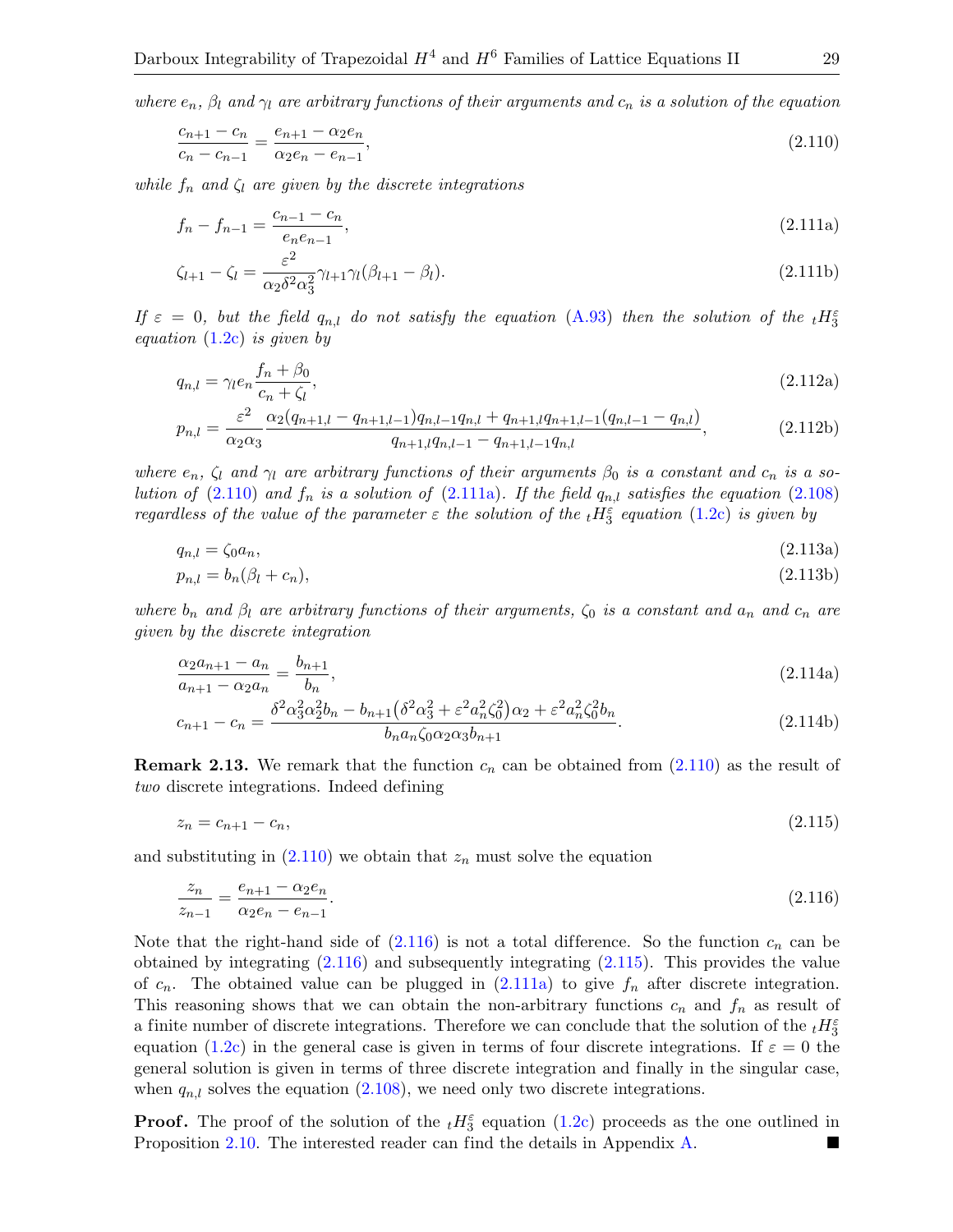# <span id="page-29-1"></span>3 Conclusions

In this paper we presented a detailed procedure to construct the general solutions for all the  $H<sup>4</sup>$ and  $H<sup>6</sup>$  equations. As stated in the introduction, these general solutions were obtained in three different ways, but the common feature is that they can be found through some *linear or* linearizable (discrete Riccati) equations. This is the great advantage of the first integral approach over the direct one which was pursued in [\[21\]](#page-49-13). The Darboux integrability therefore yields extra information that it is useful to get the final result, i.e., the general solutions. Moreover linearization arises very naturally from first integrals also in the most complicated cases, whereas in the direct approach can be quite tricky, see, e.g., the examples in [\[21\]](#page-49-13). The linearization of the first integrals is another proof of the deep linear nature of the  $H<sup>4</sup>$  and  $H<sup>6</sup>$  equations. This result is even stronger than Darboux integrability alone, since a priori the first integrals do not need to define linearizable equations.

We also note that our procedure of construction of the general solution, based on the ideas from [\[18\]](#page-49-19), is likely to be the discrete version of the procedure of linearization and solutions for continuous Darboux integrable equations presented in  $[46]$ . The preeminent rôle of the discrete Riccati equation in the solutions is reminiscent of the importance of the usual Riccati equation in the continuous case. Recall, e.g., that the first integrals of the Liouville equation [\[36\]](#page-50-24)

$$
u_{xt} = e^u,
$$

which is the most famous Darboux integrable system, are Riccati equations. Many other examples of solutions presented in  $[46]$  use the reduction of higher-order differential equations to Riccati-like equation in order to obtain the solution, as we have done in the discrete case.

In this paper we constructed the general solutions of the trapezoidal  $H^4$  and of the  $H^6$  equations. Therefore we possess an almost complete theory about these equations ranging from the geometrical background to their analytic properties. For a discussion of the open problems in this field we refer to our previous paper [\[26\]](#page-50-19).

# <span id="page-29-0"></span>A Procedure to find the general solution in the remaining cases

#### A.1  $_2D_2$  equation  $(1.3b)$

From [\[26\]](#page-50-19) we know that the first integrals of the  $_2D_2$  equation [\(1.3b\)](#page-3-5) can be different depending on the value of the parameter  $\delta_1$ . For this reason we treat separately the various cases.

**Case**  $\delta_1 \neq 0$ **.** If  $\delta_1 \neq 0$  the  $W_1$  first integrals of the  $_2D_2$  equation [\(1.3b\)](#page-3-5) is given by [\[26\]](#page-50-19)

$$
W_1 = F_n^{(+)} F_m^{(+)} \alpha \frac{\delta_2 + u_{n+1,m}}{\delta_2 + u_{n-1,m}} + F_n^{(+)} F_m^{(-)} \alpha \frac{[1 - (1 + \delta_2)\delta_1] u_{n,m} + u_{n+1,m}}{[1 - (1 + \delta_2)\delta_1] u_{n,m} + u_{n-1,m}}
$$
  
+ 
$$
F_n^{(-)} F_m^{(+)} \beta \frac{(u_{n+1,m} - u_{n-1,m})(u_{n,m} + \delta_2)}{1 + (u_{n,m} - 1)\delta_1} - F_n^{(-)} F_m^{(-)} \beta (u_{n+1,m} - u_{n-1,m}).
$$

As stated in the introduction, from the relation  $W_1 = \xi_n$  this first integral defines a three-point, second-order ordinary difference equation in the n direction which depends parametrically on  $m$ . From this parametric dependence we find two different three-point non-autonomous ordinary difference equations corresponding to m even and m odd. We treat them separately.

**Case**  $m = 2l$ **.** If  $m = 2l$  we have the following non-autonomous nonlinear ordinary difference equation

<span id="page-29-2"></span>
$$
F_n^{(+)}\alpha \frac{\delta_2 + u_{n+1,2l}}{\delta_2 + u_{n-1,2l}} - F_n^{(-)}\beta \frac{(u_{n-1,2l} - u_{n+1,2l})(u_{n,2l} + \delta_2)}{1 + (u_{n,2l} - 1)\delta_1} = \xi_n.
$$
 (A.1)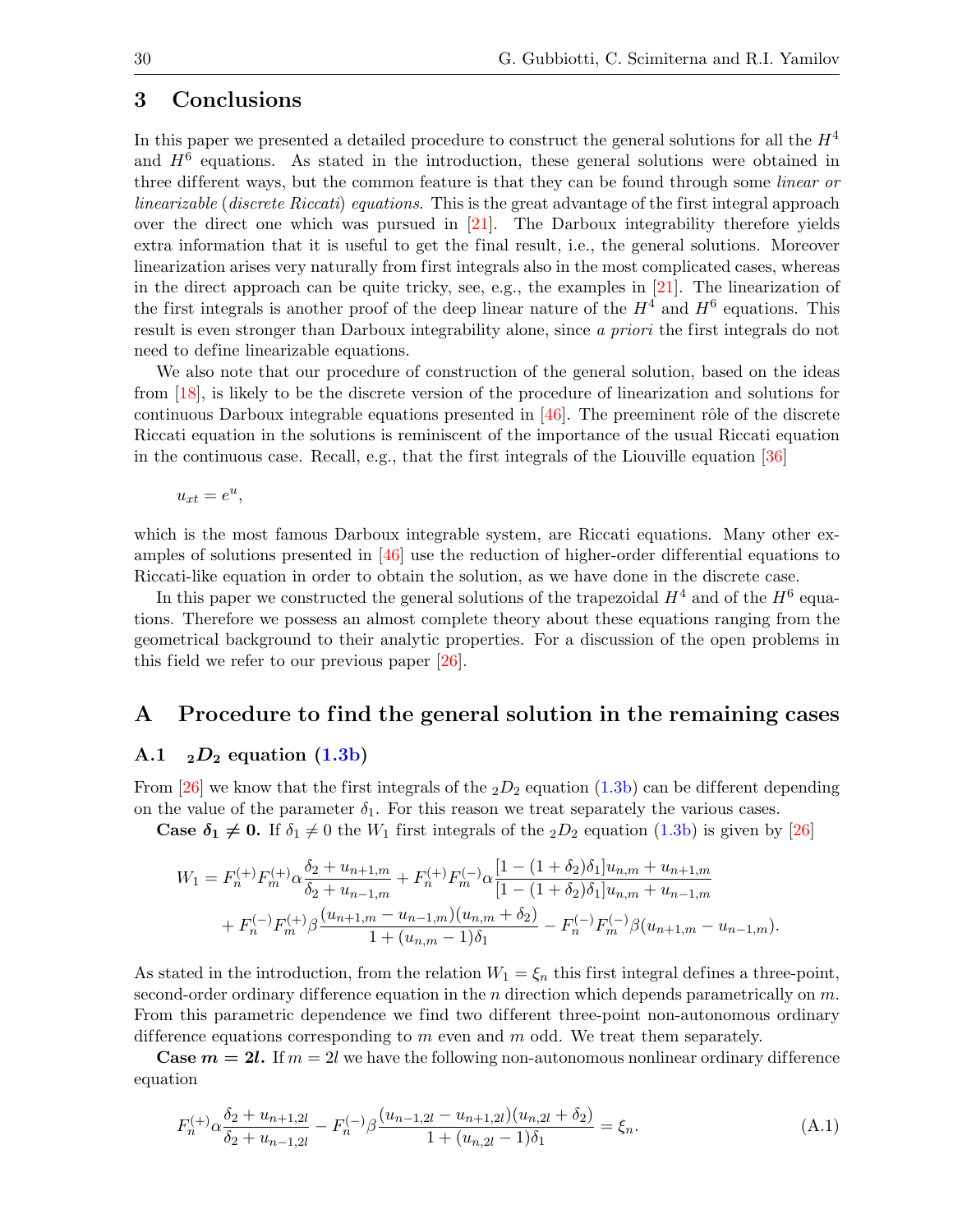Without loss of generality we set  $\alpha = 1$  and  $\beta = \delta_1$ . Then making the transformation

<span id="page-30-6"></span>
$$
u_{n,2l} = U_{n,2l} - \delta_2 \tag{A.2}
$$

and putting

<span id="page-30-7"></span>
$$
\delta = \frac{1 - \delta_1 - \delta_1 \delta_2}{\delta_1} \tag{A.3}
$$

equation  $(A.1)$  is mapped to

<span id="page-30-1"></span>
$$
F_n^{(+)} \frac{U_{n+1,2l}}{U_{n-1,2l}} - F_n^{(-)} \frac{(U_{n-1,2l} - U_{n+1,2l})U_{n,2l}}{U_{n,2l} + \delta} = \xi_n.
$$
\n(A.4)

From the definition [\(1.12a\)](#page-5-4) applied to  $U_{n,2l}$  instead of  $u_{n,2l}$ <sup>[4](#page-30-0)</sup> we can separate again the even and the odd part in  $(A.4)$ . We obtain the following system of two coupled *first-order* ordinary difference equations

<span id="page-30-4"></span><span id="page-30-2"></span>
$$
W_{k,l} - \xi_{2k} W_{k-1,l} = 0,\tag{A.5a}
$$

$$
V_{k+1,l} - V_{k,l} = \xi_{2k+1} \left( 1 + \frac{\delta}{W_{k,l}} \right). \tag{A.5b}
$$

Putting  $\xi_{2k} = a_k/a_{k-1}$  the solution to  $(A.5a)$  is given by

<span id="page-30-3"></span>
$$
W_{k,l} = a_k \alpha_l. \tag{A.6}
$$

Inserting the value of  $W_{k,l}$  from  $(A.6)$  into  $(A.5b)$  we obtain

<span id="page-30-5"></span>
$$
V_{k+1,l} - V_{k,l} = \xi_{2k+1} \left( 1 + \frac{\delta}{a_k \alpha_l} \right). \tag{A.7}
$$

If we define

<span id="page-30-8"></span>
$$
\xi_{2k+1} = b_{k+1} - b_k, \qquad a_k = \frac{b_{k+1} - b_k}{c_{k+1} - c_k},\tag{A.8}
$$

then  $(A.7)$  becomes a total difference. So we obtain the following solutions for the  $W_{k,l}$  and the  $V_{k,l}$  fields

<span id="page-30-9"></span>
$$
W_{k,l} = \alpha_l \frac{b_{k+1} - b_k}{c_{k+1} - c_k}, \qquad V_{k,l} = b_k + \beta_l + \delta \frac{c_k}{\alpha_l}.
$$

Inverting the transformation [\(A.2\)](#page-30-6) we obtain for the fields  $w_{k,l}$  and  $v_{k,l}$ 

$$
w_{k,l} = \alpha_l \frac{b_{k+1} - b_k}{c_{k+1} - c_k} + \frac{1}{\delta_1} - 1 - \delta,
$$
\n(A.9a)

$$
v_{k,l} = b_k + \beta_l + \delta \frac{c_k}{\alpha_l} + \frac{1}{\delta_1} - 1 - \delta. \tag{A.9b}
$$

**Case**  $m = 2l + 1$ **.** If  $m = 2l + 1$  we have the following non-autonomous ordinary difference equation

$$
F_n^{(+)} \frac{\delta \delta_1 u_{n,2l+1} + u_{n+1,2l+1}}{\delta \delta_1 u_{n,2l+1} + u_{n-1,2l+1}} + F_n^{(-)} \delta_1 (u_{n-1,2l+1} - u_{n+1,2l+1}) = \xi_n,
$$

<span id="page-30-0"></span><sup>4</sup>We will denote the corresponding fields with capital letters.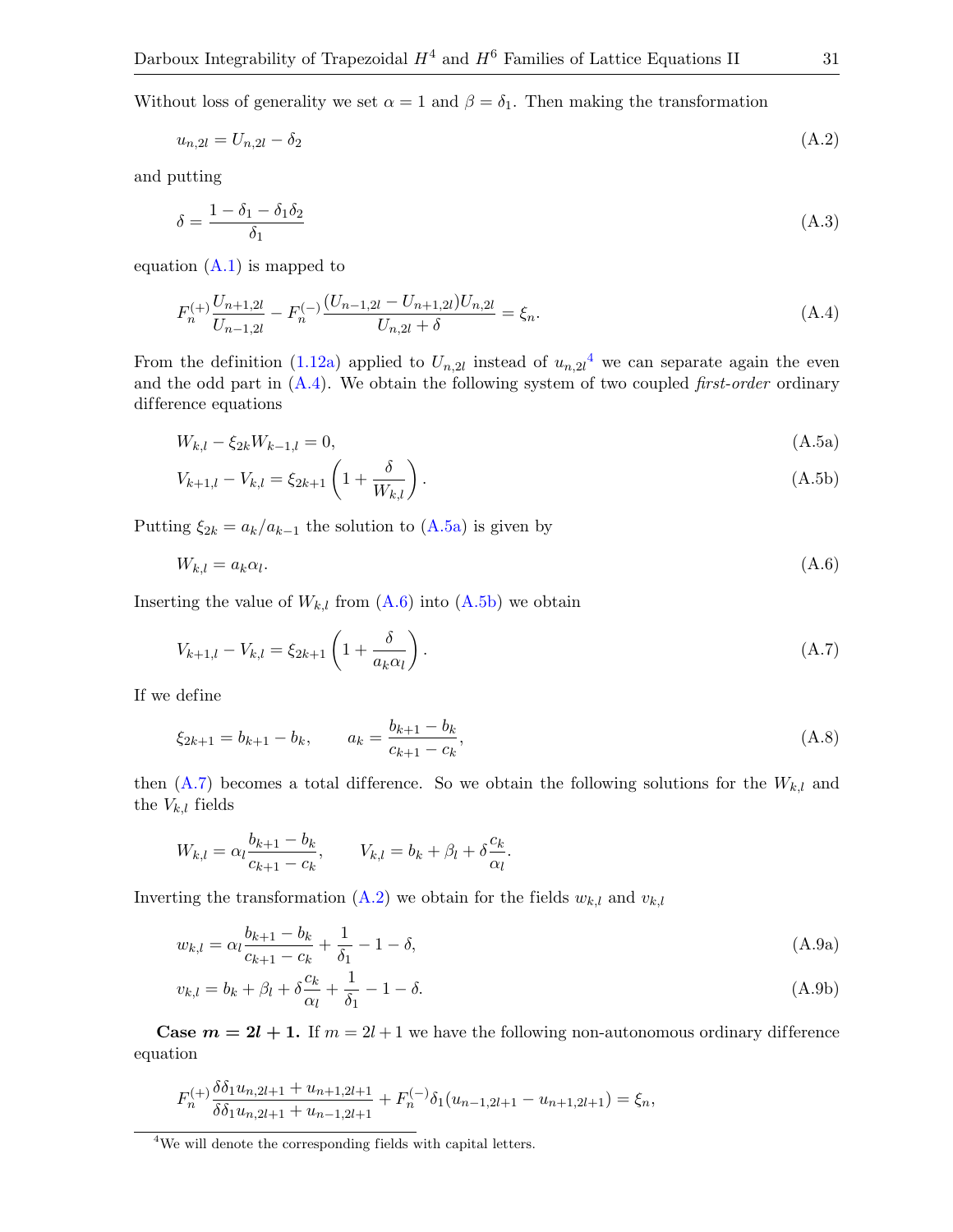where we already substituted  $\delta$  as defined in [\(A.3\)](#page-30-7). Using the standard transformation [\(1.12b\)](#page-5-5) to get rid of the two-periodic factors we obtain

<span id="page-31-0"></span>
$$
\frac{\delta \delta_1 y_{k,l} + z_{k,l}}{\delta \delta_1 y_{k,l} + z_{k-1,l}} = \xi_{2k},\tag{A.10a}
$$

<span id="page-31-1"></span>
$$
\delta_1(y_{k,l} - y_{k+1,l}) = \xi_{2k+1}.\tag{A.10b}
$$

Both equations in [\(A.10\)](#page-31-0) are linear in  $z_{k,l}$ ,  $y_{k,l}$  and their shifts. As  $\xi_{2k+1} = b_{k+1} - b_k$  we have that the solution of equation  $(A.10b)$  is given by

<span id="page-31-2"></span>
$$
y_{k,l} = \gamma_l - \frac{b_k}{\delta_1}.\tag{A.11}
$$

As  $\xi_{2k} = a_k/a_{k-1}$  and  $y_{k,l}$  is given by  $(A.11)$  we obtain

$$
\frac{z_{k,l}}{a_k} - \frac{z_{k-1,l}}{a_{k-1}} = \left(\frac{1}{a_k} - \frac{1}{a_{k-1}}\right) (\delta b_k - \delta \delta_1 \gamma_l).
$$

Recalling the definition of  $a_k$  in  $(A.8)$  we represent  $z_{k,l}$  as

<span id="page-31-3"></span>
$$
z_{k,l} = \delta b_k + \frac{b_{k+1} - b_k}{c_{k+1} - c_k} (\zeta_l - \delta c_k) - \delta \delta_1 \gamma_l.
$$
\n(A.12)

Equations  $(A.9)$ ,  $(A.11)$ ,  $(A.12)$  provide the value of the four fields, but we have too many arbitrary functions in the l direction, namely  $\alpha_l$ ,  $\beta_l$ ,  $\gamma_l$  and  $\zeta_l$ . Inserting [\(A.9\)](#page-30-9), [\(A.11\)](#page-31-2), [\(A.12\)](#page-31-3) into  $(1.3b)$  and separating the terms even and odd in n and m we obtain two independent equations

<span id="page-31-4"></span>
$$
\delta_1 \zeta_l + \alpha_l \delta_1^2 \gamma_l - \delta_1^2 \lambda \alpha_l + \beta_l \alpha_l \delta_1 + \delta \alpha_l \delta_1 - \alpha_l + \alpha_l \delta_1 = 0, \tag{A.13a}
$$

$$
\delta_1 \zeta_l + \alpha_{l+1} \delta_1^2 \gamma_l - \delta_1^2 \lambda \alpha_{l+1} + \beta_{l+1} \alpha_{l+1} \delta_1 + \delta \alpha_{l+1} \delta_1 - \alpha_{l+1} + \alpha_{l+1} \delta_1 = 0, \tag{A.13b}
$$

which allow us to reduce by two the number of independent functions in the  $l$  direction. Sol-ving [\(A.13\)](#page-31-4) with respect to  $\gamma_l$  and  $\zeta_l$  we find

<span id="page-31-5"></span>
$$
\gamma_l = -\frac{\beta_{l+1}\delta_1 - 1 - \delta_1^2\lambda + \delta\delta_1 + \delta_1}{\delta_1^2} - \frac{\alpha_l(\beta_{l+1} - \beta_l)}{(\alpha_{l+1} - \alpha_l)\delta_1},\tag{A.14a}
$$

$$
\zeta_l = \alpha_l(\beta_{l+1} - \beta_l) + \frac{\alpha_l^2(\beta_{l+1} - \beta_l)}{\alpha_{l+1} - \alpha_l}.
$$
\n(A.14b)

Inserting  $(A.14)$  into equations  $(A.9)$ ,  $(A.11)$ ,  $(A.12)$  we have the general solution  $(2.38)$  of the  $_2D_2$  equation [\(1.3b\)](#page-3-5) provided that  $\delta_1 \neq 0$ . Indeed the solution of the  $_2D_2$  equation (1.3b) given by  $(2.38)$  is ill-defined if  $\delta_1 = 0$ . Therefore we now discuss this case separately.

**Case**  $\delta_1 = 0$ **.** Following [\[26\]](#page-50-19) we have the  $_2D_2$  equation [\(1.3b\)](#page-3-5) with  $\delta_1 = 0$  possesses the following two-point, first-order first integral in the direction  $n$ 

<span id="page-31-6"></span>
$$
W_1^{(0,\delta_2)} = F_n^{(+)} F_m^{(+)} \alpha (\delta_2 + u_{n+1,m}) u_{n,m} - F_n^{(+)} F_m^{(-)} \alpha (u_{n+1,m} + u_{n,m}) + F_n^{(-)} F_m^{(+)} \beta (\delta_2 + u_{n,m}) u_{n+1,m} - F_n^{(-)} F_m^{(-)} \beta (u_{n+1,m} + u_{n,m}).
$$
\n(A.15)

To solve the  $_2D_2$  equation [\(1.3b\)](#page-3-5) with  $\delta_1 = 0$  we use the first integral [\(A.15\)](#page-31-6). Again we start separating the cases  $m$  even and odd in  $(A.15)$ .

**Case**  $m = 2l$ **.** If  $m = 2l$  we obtain from the first integral  $(A.15)$ 

<span id="page-31-7"></span>
$$
F_n^{(+)}(\delta_2 + u_{n+1,2l})u_{n,2l} + F_n^{(-)}(\delta_2 + u_{n,2l})u_{n+1,2l} = \xi_n,
$$
\n(A.16)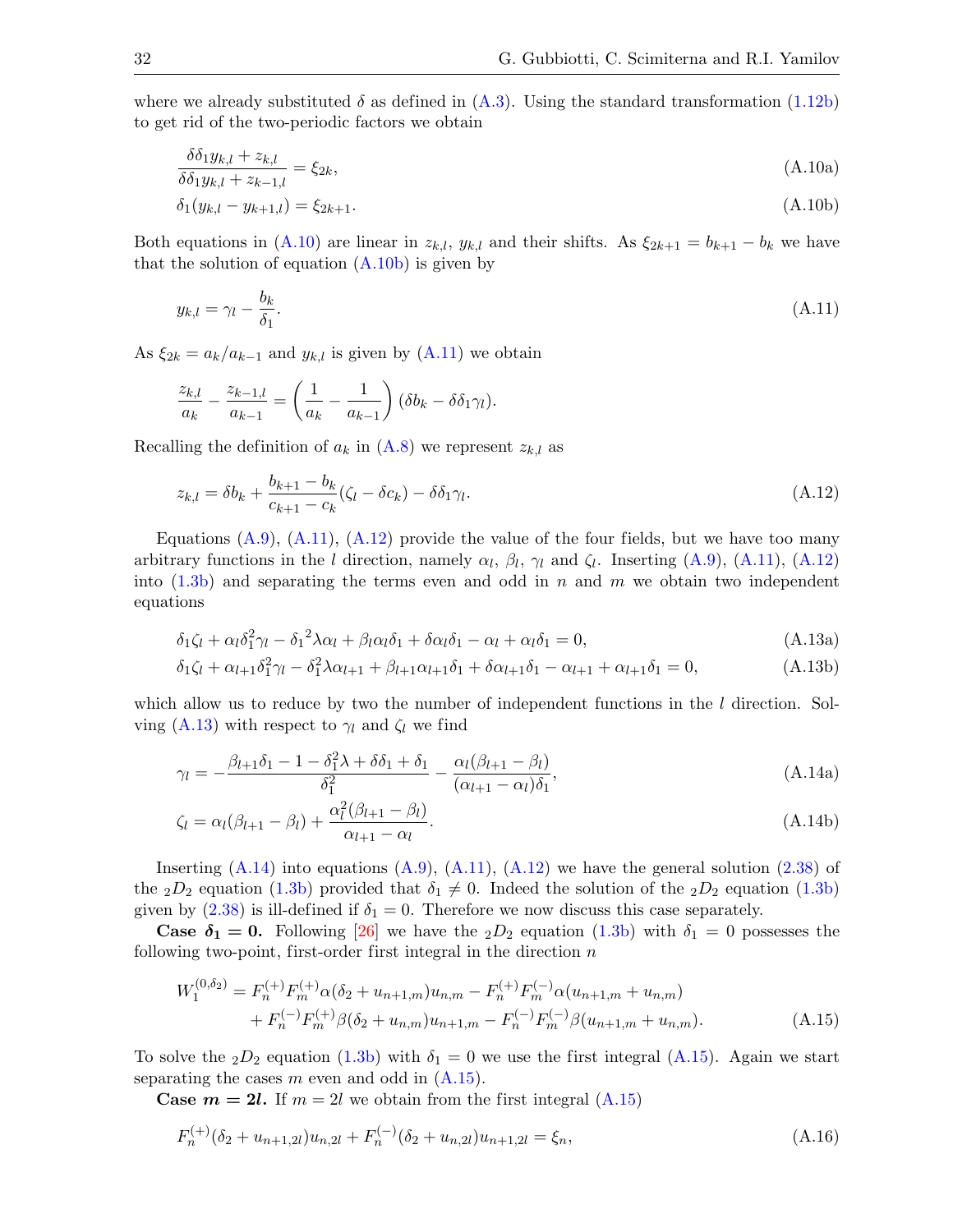where we have chosen without loss of generality  $\alpha = \beta = 1$ . Applying the transformation [\(1.12a\)](#page-5-4) equation  $(A.16)$  becomes the system

<span id="page-32-0"></span>
$$
v_{k,l}(\delta_2 + w_{k,l}) = \xi_{2k},\tag{A.17a}
$$

<span id="page-32-3"></span><span id="page-32-1"></span>
$$
v_{k+1,l}(\delta_2 + w_{k,l}) = \xi_{2k+1}.\tag{A.17b}
$$

In this case the system  $(A.17)$  do not consist of purely difference equations. Indeed from  $(A.17a)$ we can derive immediately the value of the field  $w_{k,l}$ 

<span id="page-32-2"></span>
$$
w_{k,l} = -\delta_2 + \frac{\xi_{2k}}{v_{k,l}}.\tag{A.18}
$$

Inserting  $(A.18)$  into  $(A.17b)$  we obtain that  $v_{k,l}$  solves the equation

<span id="page-32-4"></span>
$$
v_{k+1,l} - \frac{\xi_{2k+1}}{\xi_{2k}} v_{k,l} = 0.
$$
\n(A.19)

Defining

<span id="page-32-6"></span>
$$
\xi_{2k+1} = \frac{a_{k+1}}{a_k} \xi_{2k},\tag{A.20}
$$

we have that  $(A.19)$  becomes a total difference. So we have that the system  $(A.17)$  is solved by

<span id="page-32-11"></span>
$$
v_{k,l} = a_k \alpha_l, \tag{A.21a}
$$

<span id="page-32-5"></span>
$$
w_{k,l} = -\delta_2 + \frac{\xi_{2k}}{a_k \alpha_l}.
$$
\n(A.21b)

**Case**  $m = 2l + 1$ **.** If  $m = 2l + 1$  we obtain from the first integral [\(A.15\)](#page-31-6)

$$
F_n^{(+)}(u_{n+1,2l+1} + u_{n,2l+1}) + F_n^{(-)}(u_{n+1,2l+1} + u_{n,2l+1}) = -\xi_n.
$$
\n(A.22)

Applying the transformation  $(1.12b)$  equation  $(A.22)$  becomes the system

<span id="page-32-10"></span><span id="page-32-8"></span><span id="page-32-7"></span>
$$
y_{k,l} + z_{k,l} = -\xi_{2k},\tag{A.23a}
$$

$$
z_{k,l} + y_{k+1,l} = -\frac{a_{k+1}}{a_k} \xi_{2k},\tag{A.23b}
$$

where  $\xi_{2k+1}$  is given by [\(A.20\)](#page-32-6). Equation [\(A.23a\)](#page-32-7) is not a difference equation and can be solved to give

$$
z_{k,l}=-\xi_{2k}-y_{k,l},
$$

which inserted in [\(A.23b\)](#page-32-8) gives

<span id="page-32-9"></span>
$$
y_{k+1,l} - y_{k,l} = \left(1 - \frac{a_{k+1}}{a_k}\right) \xi_{2k}.
$$
\n(A.24)

Defining

$$
\xi_{2k} = -a_k \frac{b_{k+1} - b_k}{a_{k+1} - a_k}
$$

equation  $(A.24)$  becomes a total difference. Therefore we can write the solution of the system  $(A.23)$  as

<span id="page-32-12"></span>
$$
y_{k,l} = b_k + \beta_l,\tag{A.25a}
$$

$$
z_{k,l} = a_k \frac{b_{k+1} - b_k}{a_{k+1} - a_k} - b_k - \beta_l.
$$
\n(A.25b)

In this case we have the right number of arbitrary functions in both directions. So the solution of the  $_2D_2$  equation with  $\delta_1 = 0$  is just given by combining [\(A.21\)](#page-32-11) and [\(A.25\)](#page-32-12), giving  $(2.39)$ . It can be directly checked that  $(2.39)$  is the general solution by inserting it into the  $_2D_2$  equation [\(1.3b\)](#page-3-5) with  $\delta_1 = 0$ .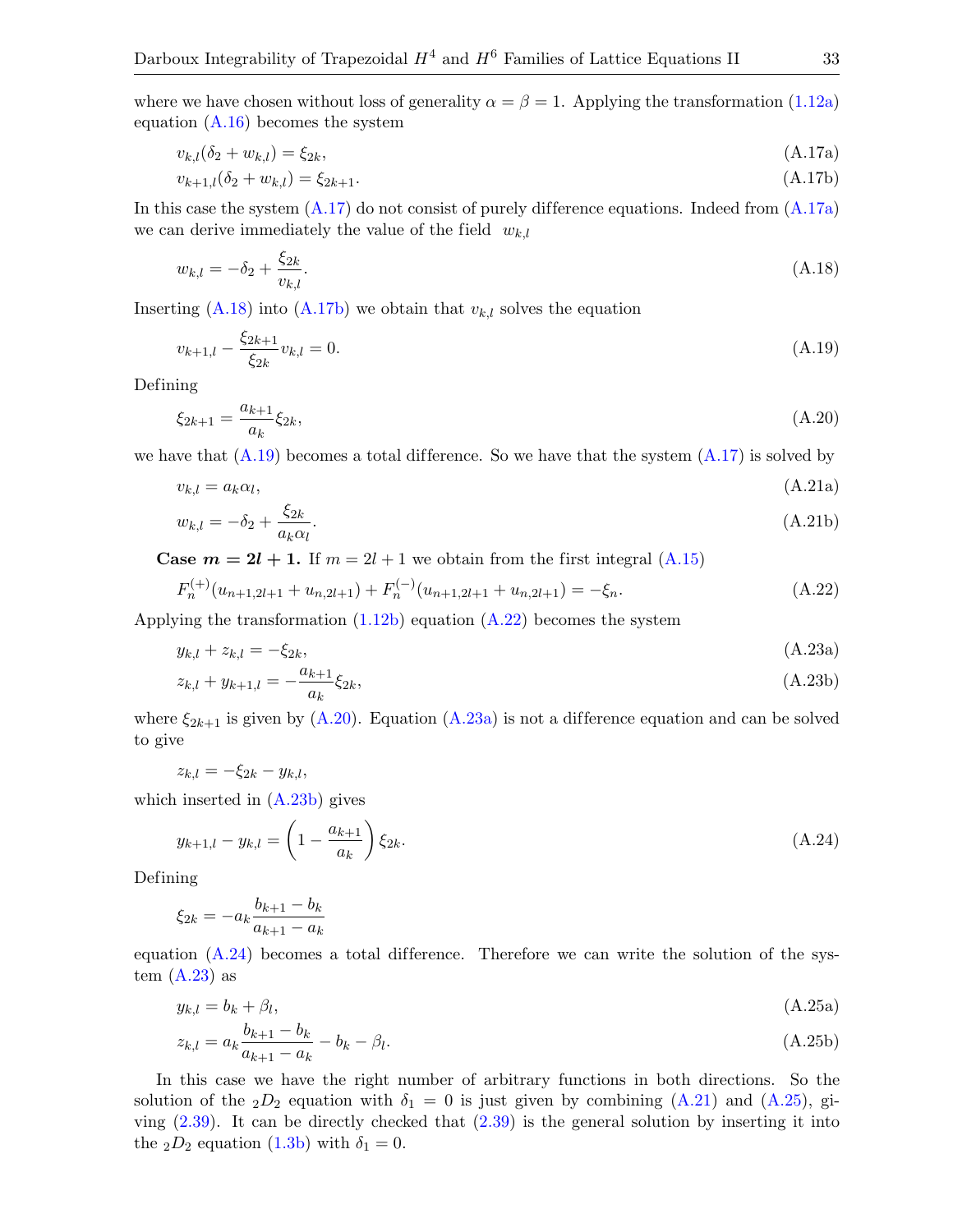## A.2  $_{3}D_{2}$  equation  $(1.3c)$

From [\[26\]](#page-50-19) we know that the  $_3D_2$  equation [\(1.3c\)](#page-3-2) is Darboux integrable, and that the form of the first integral depends on the value of the parameter  $\delta$ . We will begin with the general case when  $\delta_1 \neq 0$  and  $\delta \neq 0$  and then consider the particular cases.

Case  $\delta_1 \neq 0$  and  $\delta \neq 0$ . In this case we know that the  $W_1$  first integrals of the  $3D_2$ equation  $(1.3c)$  is given by [\[26\]](#page-50-19)

<span id="page-33-9"></span>
$$
W_1 = F_n^{(+)} F_m^{(+)} \alpha \frac{(u_{n-1,m} + \delta_2)[1 + (u_{n+1,m} - 1)\delta_1]}{(u_{n+1,m} + \delta_2)[1 + (u_{n-1,m} - 1)\delta_1]}
$$
  
+  $F_n^{(+)} F_m^{(-)} \alpha \frac{u_{n,m} + (1 - \delta_1 - \delta_1 \delta_2)u_{n-1,m}}{u_{n,m} + (1 - \delta_1 - \delta_1 \delta_2)u_{n+1,m}}$   
+  $F_n^{(-)} F_m^{(+)} \beta (u_{n+1,m} - u_{n-1,m}) (\delta_2 + u_{n,m}) - F_n^{(-)} F_m^{(-)} \beta (u_{n+1,m} - u_{n-1,m}).$  (A.26)

As stated in the introduction, from the relation  $W_1 = \xi_n$  this first integral defines a three-point, second-order ordinary difference equation in the n direction which depends parametrically on  $m$ . From this parametric dependence we find two different three-point non-autonomous ordinary difference equations corresponding to  $m$  even and  $m$  odd. We treat them separately.

**Case**  $m = 2l$ **.** If  $m = 2l$  we have the following non-autonomous nonlinear ordinary difference equation

<span id="page-33-0"></span>
$$
F_n^{(+)}\frac{(u_{n-1,2l} + \delta_2)[1 + (u_{n+1,2l} - 1)\delta_1]}{(u_{n+1,2l} + \delta_2)[1 + (u_{n-1,2l} - 1)\delta_1]} + F_n^{(-)}(u_{n+1,2l} - u_{n-1,2l})(\delta_2 + u_{n,2l}) = \xi_n, \quad \text{(A.27)}
$$

where we have chosen without loss of generality  $\alpha = \beta = 1$ . We can apply the usual transformation  $(1.12a)$  in order to separate the even and odd part in  $(A.27)$ 

<span id="page-33-7"></span>
$$
\frac{1 + (w_{k,l} - 1)\delta_1}{w_{k,l} + \delta_2} = \xi_{2k} \frac{1 + (w_{k-1,l} - 1)\delta_1}{w_{k-1,l} + \delta_2},
$$
\n(A.28a)

<span id="page-33-2"></span><span id="page-33-1"></span>
$$
v_{k+1,l} - v_{k,l} = \frac{\xi_{2k+1}}{(\delta_2 + w_{k,l})}.
$$
\n(A.28b)

This system of equations is still nonlinear, but the equation [\(A.28a\)](#page-33-1) is uncoupled from [\(A.28b\)](#page-33-2). Moreover equation [\(A.28a\)](#page-33-1) is a discrete Riccati equation which can be linearized through the Möbius transformation

<span id="page-33-6"></span>
$$
w_{k,l} = -\delta_2 + \frac{1}{W_{k,l}},\tag{A.29}
$$

into

<span id="page-33-3"></span>
$$
W_{k,l} - \xi_{2k} W_{k-1,l} = \frac{\delta_1}{\delta} (\xi_{2k} - 1), \tag{A.30a}
$$

<span id="page-33-5"></span>
$$
v_{k+1,l} - v_{k,l} = \xi_{2k+1} W_{k,l},\tag{A.30b}
$$

where  $\delta$  is given by equation [\(2.1\)](#page-8-1). Putting  $\xi_{2k} = a_k/a_{k-1}$  we have the following solution for  $(A.30a)$ 

<span id="page-33-4"></span>
$$
W_{k,l} = a_k \alpha_l - \frac{\delta_1}{\delta}.\tag{A.31}
$$

Plugging  $(A.31)$  into equation  $(A.30b)$  and defining

<span id="page-33-8"></span>
$$
\xi_{2k+1} = b_{k+1} - b_k, \qquad a_k = \frac{c_{k+1} - c_k}{b_{k+1} - b_k},\tag{A.32}
$$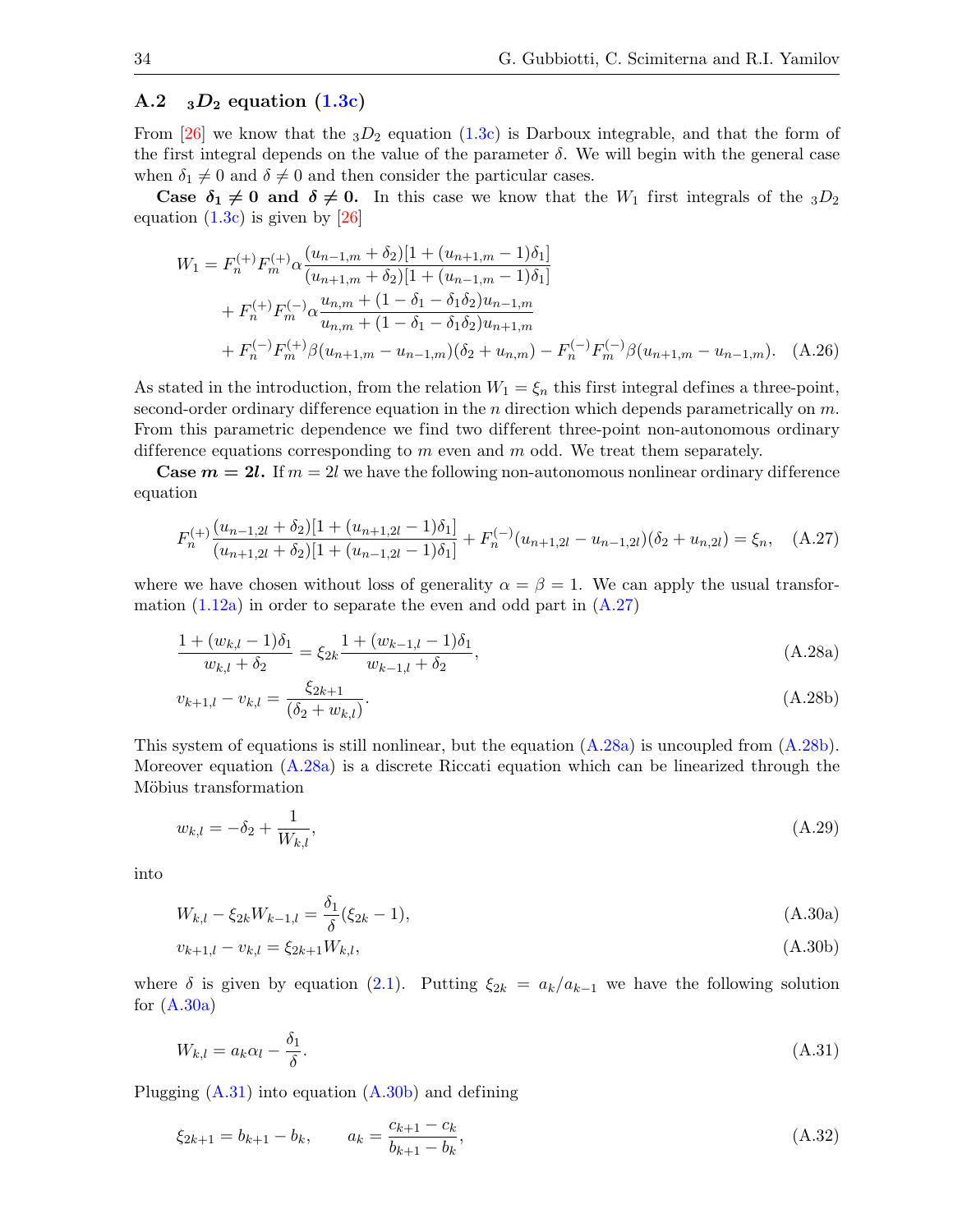we have that equation  $(A.30b)$  becomes a total difference. Then the solution of  $(A.30b)$  can be written as

<span id="page-34-3"></span>
$$
v_{k,l} = -\frac{\delta_1}{\delta}b_k + c_k\alpha_l + \beta_l.
$$

So using  $(A.29)$  we obtain the following solution for the original system  $(A.28)$ :

$$
w_{k,l} = \frac{\delta_1 - 1 + \delta}{\delta_1} + \frac{\delta(b_{k+1} - b_k)}{\delta \alpha_m (c_{k+1} - c_k) - (b_{k+1} - b_k)\delta_1},
$$
\n(A.33a)

$$
v_{k,l} = -\frac{\delta_1}{\delta} b_k + c_k \alpha_l + \beta_l. \tag{A.33b}
$$

**Case**  $m = 2l + 1$ **.** If  $m = 2l + 1$  we have the following non-autonomous ordinary difference equation

$$
F_n^{(+)}\frac{u_{n,2l+1} + \delta u_{n-1,2l+1}}{u_{n,2l+1} + \delta u_{n+1,2l+1}} - F_n^{(-)}(u_{n+1,2l+1} - u_{n-1,2l+1}) = \xi_n.
$$

where without loss of generality  $\alpha = \beta = 1$  and  $\delta$  is given by [\(2.1\)](#page-8-1). Solving with respect to  $u_{n+1,2l+1}$  it is immediate to see that the resulting equation is linear. Then separating the even and the odd part using the transformation [\(1.12b\)](#page-5-5) we obtain the following system of linear, first-order ordinary difference equations

<span id="page-34-7"></span><span id="page-34-2"></span>
$$
z_{k,l} - \frac{1}{\xi_{2k}} z_{k-1,l} = \frac{1}{\delta} \left( 1 - \frac{1}{\xi_{2k}} \right) y_{k,l},
$$
\n(A.34a)

<span id="page-34-0"></span>
$$
y_{k+1} - y_k = -\xi_{2k+1}.\tag{A.34b}
$$

As  $\xi_{2k+1} = b_{k+1} - b_k$  we obtain the solution of equation [\(A.34b\)](#page-34-0)

<span id="page-34-1"></span>
$$
y_{k,l} = -b_k + \gamma_l. \tag{A.35}
$$

Substituting  $y_{k,l}$  given by [\(A.35\)](#page-34-1) into equation [\(A.34a\)](#page-34-2) being  $\xi_{2k} = a_k/a_{k-1}$ , we obtain

$$
a_k z_{k,l} - a_{k-1} z_{k-1,l} = \frac{a_k - a_{k-1}}{\delta} (b_k - \gamma_l).
$$

Then, in the usual way, we can represent the solution as

<span id="page-34-4"></span>
$$
z_{k,l} = \frac{b_k - \gamma_l}{\delta} + \frac{b_{k+1} - b_k}{c_{k+1} - c_k} \left( \zeta_l - \frac{c_k}{\delta} \right),\tag{A.36}
$$

where we have used the explicit definition of  $a_k$  given in  $(A.32)$ . So we have the explicit expression for both fields  $y_{k,l}$  and  $z_{k,l}$ .

<span id="page-34-5"></span>Equations  $(A.33)$ ,  $(A.35)$ ,  $(A.36)$  provide the value of the four fields, but we have too many arbitrary functions in the l direction, namely  $\alpha_l$ ,  $\beta_l$ ,  $\gamma_l$  and  $\zeta_l$ . Inserting [\(A.33\)](#page-34-3), [\(A.35\)](#page-34-1), [\(A.36\)](#page-34-4) into  $(1.3c)$  and separating the terms even and odd in n and m we obtain we obtain two equations

$$
\zeta_l \delta^2 \alpha_l + (\beta_l - \delta_1 \lambda) \delta - \delta_1 \gamma_l = 0, \tag{A.37a}
$$

<span id="page-34-6"></span>
$$
\zeta_l \delta^2 \alpha_{l+1} + (\beta_{l+1} - \delta_1 \lambda) \delta - \delta_1 \gamma_l = 0, \tag{A.37b}
$$

which allow us to reduce by two the number of independent functions in the  $l$  direction. Indeed solving [\(A.37\)](#page-34-5) with respect to  $\gamma_l$  and  $\zeta_l$  we find

$$
\gamma_l = \frac{\delta}{\delta_1} \left( \beta_l - \lambda \delta_1 - \alpha_l \frac{\beta_{l+1} - \beta_l}{\alpha_{l+1} - \alpha_l} \right),\tag{A.38a}
$$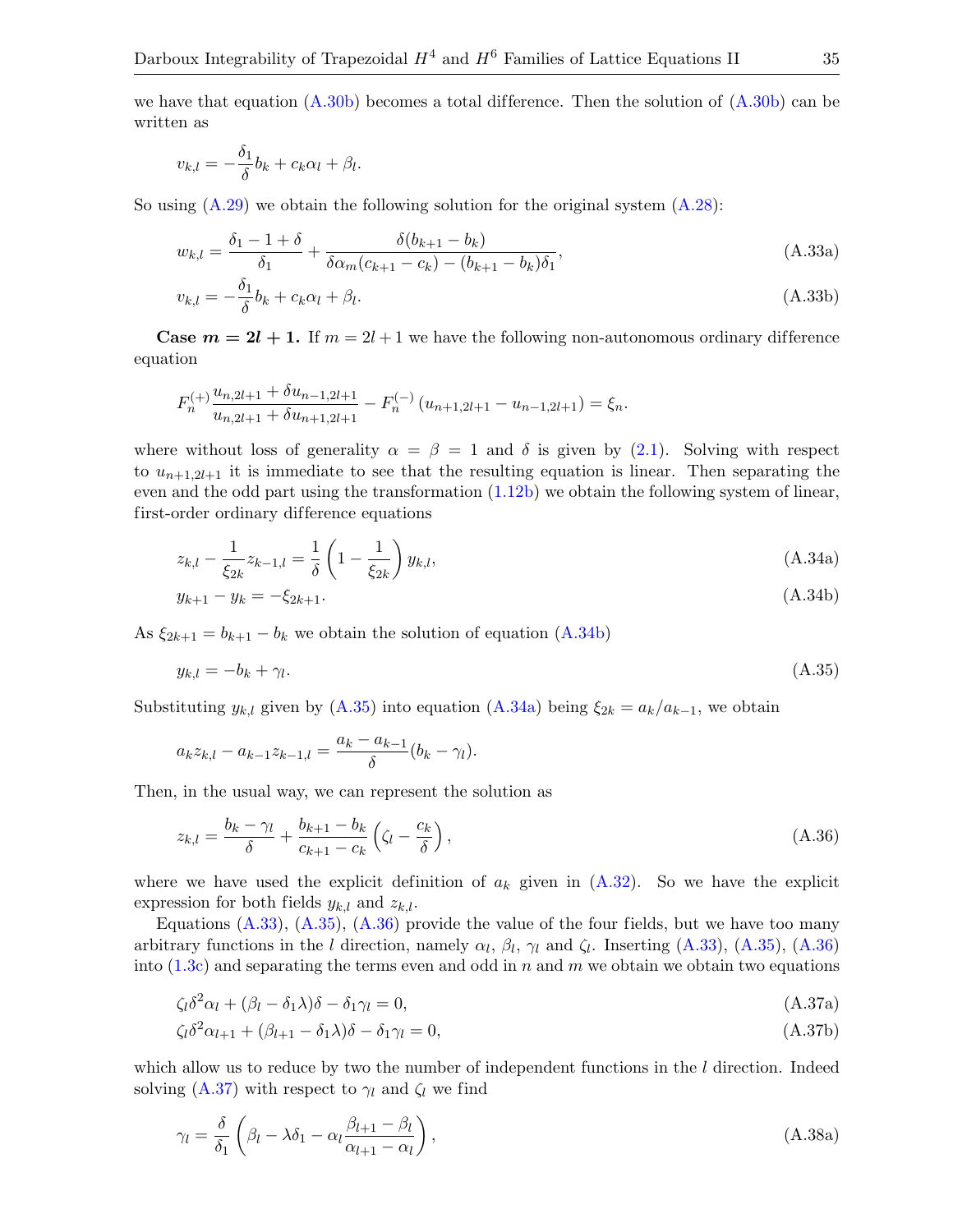$$
\zeta_l = -\frac{1}{\delta} \frac{\beta_{l+1} - \beta_l}{\alpha_{l+1} - \alpha_l}.
$$
\n(A.38b)

Inserting  $(A.38)$  into  $(A.33)$ ,  $(A.35)$ ,  $(A.36)$  we obtain the general solution  $(2.40)$  of the  $_3D_2$ equation [\(1.3c\)](#page-3-2) provided that  $\delta_1 \neq 0$  and  $\delta \neq 0$ . It is easy to see that the solution [\(2.40\)](#page-14-3) is ill-defined if  $\delta_1 = 0$  and if  $\delta = 0$ . We will treat these two particular cases separately.

**Case**  $\delta = 0$ **.** If  $\delta = 0$  we have that  $\delta_1$  is given by equation [\(2.21\)](#page-11-4). In this case the first integral [\(A.26\)](#page-33-9) is singular since the coefficient of  $\alpha$  goes to a constant. Following [\[26\]](#page-50-19) we have that the  $3D_2$  equation with  $\delta_1$  given by [\(2.21\)](#page-11-4) possesses the following first integral in the direction  $n$ 

<span id="page-35-0"></span>
$$
W_1^{((1+\delta_2)^{-1},\delta_2)} = F_n^{(+)} F_m^{(+)} \alpha \frac{u_{n+1,m} - u_{n-1,m}}{(\delta_2 + u_{n+1,m})(\delta_2 + u_{n-1,m})} + F_n^{(+)} F_m^{(-)} \alpha \frac{u_{n+1,m} - u_{n-1,m}}{(\delta_2 + 1)u_{n,m}}
$$

$$
- F_n^{(-)} F_m^{(+)} \beta (u_{n-1,m} - u_{n+1,m})(\delta_2 + u_{n,m})
$$

$$
- F_n^{(-)} F_m^{(-)} \beta (u_{n+1,m} - u_{n-1,m}). \tag{A.39}
$$

This first integral is a three-point, second-order first integral. As in the general case we consider separately the *m* even and odd cases.

**Case**  $m = 2l$ **.** If  $m = 2l$  then the first integral [\(A.39\)](#page-35-0) becomes the following nonlinear three-point, second-order difference equation

$$
Fpn \frac{u_{n+1,2l} - u_{n-1,2l}}{(\delta_2 + u_{n+1,2l})(\delta_2 + u_{n-1,2l})} - F_n^{(-)}(u_{n-1,2l} - u_{n+1,2l})(\delta_2 + u_{n,2l}) = \xi_n,
$$

where without loss of generality  $\alpha = \beta = 1$ . If we separate the even and the odd part using the general transformation given by [\(1.12a\)](#page-5-4) we obtain the system

<span id="page-35-2"></span><span id="page-35-1"></span>
$$
\frac{w_{k,l} - w_{k-1,l}}{(w_{k,l} + \delta_2)(w_{k-1,l} + \delta_2)} = \xi_{2k},\tag{A.40a}
$$

$$
(v_{k+1,l} - v_{k,l})(w_{k,l} + \delta_2) = \xi_{2k+1}.
$$
\n(A.40b)

This is a system of first-order nonlinear difference equations. However  $(A.40a)$  is uncoupled from  $(A.28b)$ , and it is a discrete Riccati equation which can be linearized through the Möbius transformation  $(A.29)$ . This linearize the system  $(A.40)$  to

$$
W_{k,l} - W_{k-1,l} = \xi_{2k},\tag{A.41a}
$$

<span id="page-35-5"></span><span id="page-35-3"></span>
$$
v_{k+1,l} - v_{k,l} = \xi_{2k+1} W_{k,l}.\tag{A.41b}
$$

Defining  $\xi_{2k} = a_k - a_{k-1}$  equation [\(A.41a\)](#page-35-3) is solved by

<span id="page-35-4"></span>
$$
W_{k,l} = a_k + \beta_l. \tag{A.42}
$$

Introducing [\(A.42\)](#page-35-4) into equation [\(A.41b\)](#page-35-5) we have

<span id="page-35-6"></span>
$$
v_{k+1,l} - v_{k,l} = \xi_{2k+1}(a_k + \alpha_l). \tag{A.43}
$$

Equation  $(A.43)$  becomes a total difference if

<span id="page-35-8"></span><span id="page-35-7"></span>
$$
\xi_{2k+1} = b_{k+1} - b_k, \qquad a_k = \frac{c_{k+1} - c_k}{b_{k+1} - b_k}.
$$
\n(A.44)

This yields the following solution of the system [\(A.40\)](#page-35-2)

$$
v_{k,l} = c_k + b_k \alpha_l + \beta_l, \tag{A.45a}
$$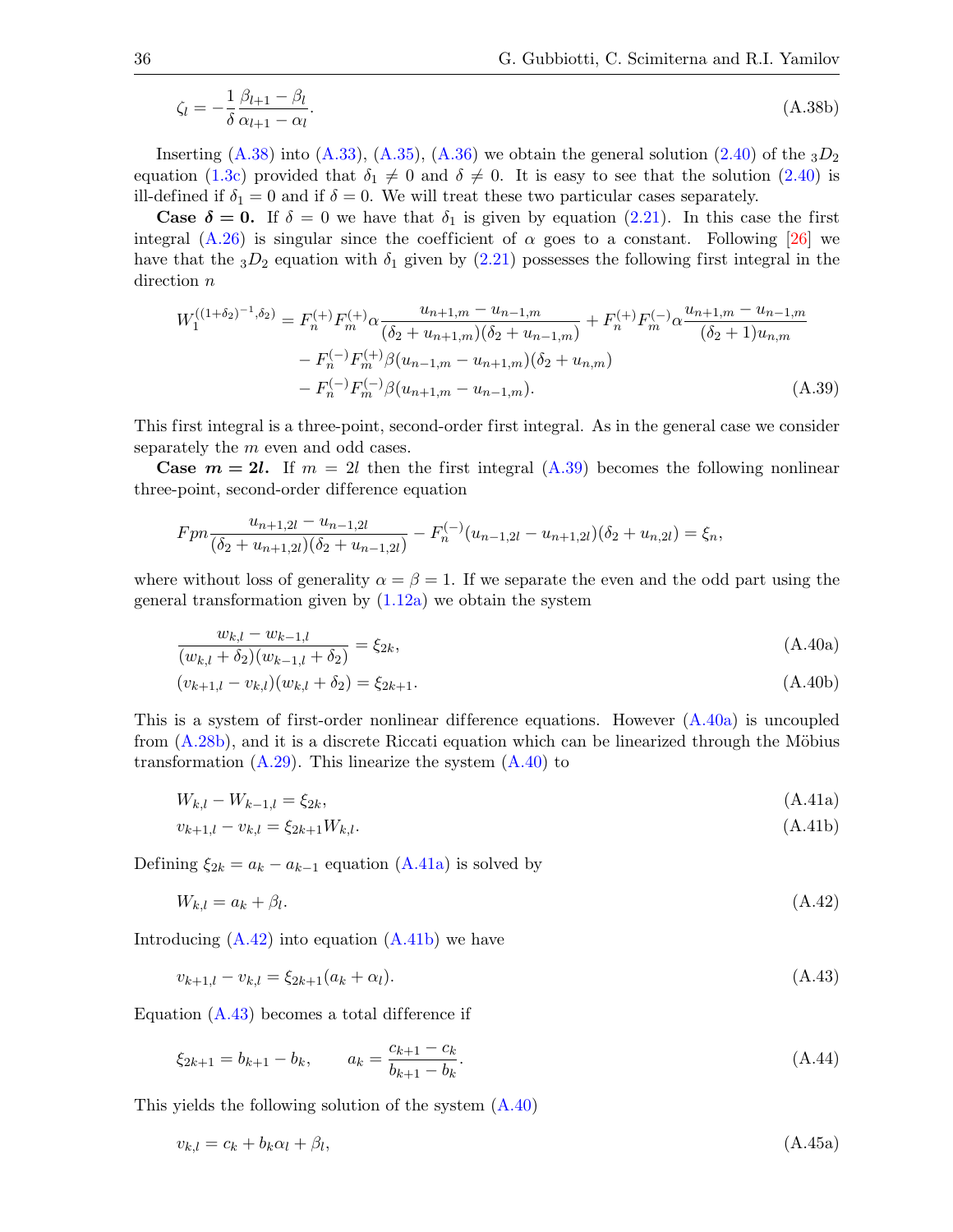Darboux Integrability of Trapezoidal  $H^4$  and  $H^6$  Families of Lattice Equations II 37

$$
w_{k,l} = -\delta_2 + \frac{b_{k+1} - b_k}{c_{k+1} - c_k + \alpha_l(b_{k+1} - b_k)}.\tag{A.45b}
$$

**Case**  $m = 2l + 1$ **.** If  $m = 2l + 1$  the first integral [\(A.39\)](#page-35-0) becomes the following nonlinear, three-point, second-order difference equation

<span id="page-36-0"></span>
$$
F_n^{(+)} \frac{u_{n+1,2l+1} - u_{n-1,2l+1}}{(\delta_2 + 1)u_{n,2l+1}} - F_n^{(-)}(u_{n+1,2l+1} - u_{n-1,2l+1}) = \xi_n,
$$
\n(A.46)

where without loss of generality  $\alpha = \beta = 1$ . As usual we can separate the even and odd part in n using the transformation  $(1.12b)$ . This transformation brings equation  $(A.46)$  into the following linear system

<span id="page-36-5"></span><span id="page-36-3"></span>
$$
z_{k,l} - z_{k-1,l} = (\delta_2 + 1) y_{k,l} \left( \frac{c_k - c_{k-1}}{b_k - b_{k-1}} - \frac{c_{k+1} - c_k}{b_{k+1} - b_k} \right),
$$
\n(A.47a)

<span id="page-36-1"></span>
$$
y_{k+1,l} - y_{k,l} = -b_{k+1} + b_k, \tag{A.47b}
$$

where we used [\(A.44\)](#page-35-7) and the definition  $\xi_{2k+1} = a_{k+1} - a_k$ . Equation [\(A.47b\)](#page-36-1) is readily solved and gives

<span id="page-36-2"></span>
$$
y_{k,l} = \gamma_l - b_k. \tag{A.48}
$$

Inserting  $(A.48)$  into  $(A.47a)$  we obtain

$$
z_{k,l} - z_{k-1,l} = (\delta_2 + 1)(\gamma_l - b_k) \left( \frac{c_k - c_{k-1}}{b_k - b_{k-1}} - \frac{c_{k+1} - c_k}{b_{k+1} - b_k} \right).
$$

We can then write for  $z_{k,l}$  the following expression

$$
z_{k,l} = -(\delta_2 + 1) \left( \gamma_l \frac{c_{k+1} - c_k}{b_{k+1} - b_k} + d_k \right) + \zeta_l,
$$

where  $d_k$  solves the equation

<span id="page-36-4"></span>
$$
d_k - d_{k-1} = -b_k \left( \frac{c_k - c_{k-1}}{b_k - b_{k-1}} - \frac{c_{k+1} - c_k}{b_{k+1} - b_k} \right). \tag{A.49}
$$

Equation [\(A.49\)](#page-36-4) is a total difference with  $d_k$  given by

<span id="page-36-6"></span>
$$
d_k = b_{k+1} \frac{c_{k+1} - c_k}{b_{k+1} - b_k} - c_{k+1}.
$$

Therefore we have the following solution to the system [\(A.47\)](#page-36-5)

$$
y_{k,l} = \gamma_l - b_k, \tag{A.50a}
$$

$$
z_{k,l} = -(\delta_2 + 1) \left[ (\gamma_l + b_{k+1}) \frac{c_{k+1} - c_k}{b_{k+1} - b_k} - c_{k+1} \right] + \zeta_l.
$$
 (A.50b)

Equations  $(A.45)$ ,  $(A.50)$  provide the value of the four fields, but we have too many arbitrary functions in the l direction, namely  $\alpha_l$ ,  $\beta_l$ ,  $\gamma_l$  and  $\zeta_l$ . Inserting [\(A.45\)](#page-35-8), [\(A.50\)](#page-36-6) into [\(1.3c\)](#page-3-2) with  $\delta_1$ given by  $(2.21)$  and separating the terms even and odd in n and m we obtain we obtain two equations

$$
\gamma_l(\delta_2 + 1)\alpha_l - \lambda + \zeta_l + \beta_l(\delta_2 + 1) = 0,\n\gamma_l(\delta_2 + 1)\alpha_{l+1} - \lambda + \zeta_l + \beta_{l+1}(\delta_2 + 1) = 0.
$$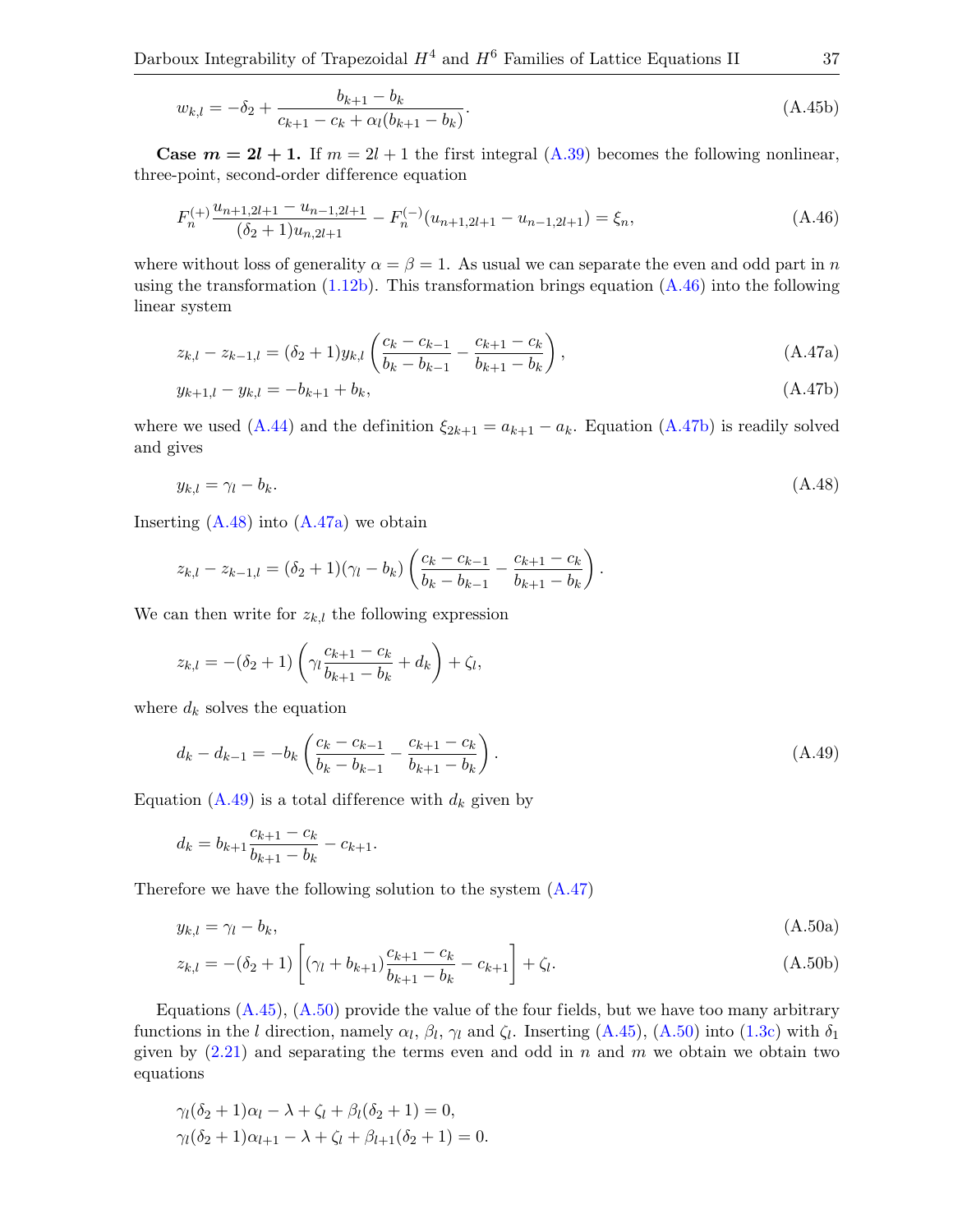Solving this compatibility condition with respect to  $\gamma_l$  and  $\zeta_l$  we obtain

<span id="page-37-0"></span>
$$
\gamma_l = -\frac{\beta_{l+1} - \beta_l}{\alpha_{l+1} - \alpha_l},\tag{A.51a}
$$

$$
\zeta_l = (\delta_2 + 1) \frac{\beta_{l+1} \alpha_l - \alpha_{l+1} \beta_l}{\alpha_{l+1} - \alpha_l} + \lambda.
$$
\n(A.51b)

Inserting then  $(A.51)$  into  $(A.45)$ ,  $(A.50)$  we obtain general solution  $(2.41)$  of the  $3D_2$  equa-tion [\(1.3c\)](#page-3-2) provided that  $\delta = 0$ .

**Case**  $\delta_1 = 0$ **.** The first integral [\(A.26\)](#page-33-9) is non-singular when  $\delta_1 = 0$ . Therefore the procedure of solution becomes different only when we arrive to the systems of ordinary difference equations  $(A.28)$  and  $(A.34)$ . So we present the solution of the systems in this case.

**Case**  $m = 2l$ **.** If  $\delta_1 = 0$  the system  $(A.28)$  becomes

<span id="page-37-2"></span><span id="page-37-1"></span>
$$
w_{k,l} + \delta_2 = \frac{w_{k-1,l} + \delta_2}{\xi_{2k}},
$$
\n(A.52a)

<span id="page-37-4"></span>
$$
v_{k+1,l} - v_{k,l} = \frac{\xi_{2k+1}}{(\delta_2 + w_{k,l})}.
$$
\n(A.52b)

The system  $(A.52)$  is nonlinear, but equation  $(A.52a)$  is uncoupled from equation  $(A.52a)$ . Defining  $\xi_{2k} = a_{k-1}/a_k$  equation  $(A.52a)$  is solved by

<span id="page-37-3"></span>
$$
w_{k,l} = -\delta_2 + a_k \alpha_l. \tag{A.53}
$$

Substituting  $w_{k,l}$  given by  $(A.53)$  into equation  $(A.52b)$  we obtain

<span id="page-37-5"></span>
$$
v_{k+1,l} - v_{k,l} = \frac{\xi_{2k+1}}{a_k \alpha_l}.
$$
\n(A.54)

Defining

<span id="page-37-11"></span><span id="page-37-6"></span>
$$
\xi_{2k+1} = -a_k(b_{k+1} - b_k),\tag{A.55}
$$

we have that equation  $(A.54)$  is a total difference. Therefore we have the following solution of the system [\(A.52\)](#page-37-1)

$$
v_{k,l} = \beta_l + \frac{b_k}{\alpha_l},\tag{A.56a}
$$

<span id="page-37-10"></span>
$$
w_{k,l} = -\delta_2 + a_k \alpha_l. \tag{A.56b}
$$

**Case**  $m = 2l + 1$ **.** If  $\delta_1 = 0$  the system  $(2.13)$  becomes

<span id="page-37-8"></span>
$$
z_{k,l} - \frac{a_k}{a_{k-1}} z_{k-1,l} = \left(\frac{a_k}{a_{k-1}} - 1\right) y_{k,l},\tag{A.57a}
$$

<span id="page-37-7"></span>
$$
y_{k+1,l} - y_{k,l} = -a_k(b_{k+1} - b_k),
$$
\n(A.57b)

where we used [\(A.55\)](#page-37-6) and  $\xi_{2k} = a_{k-1}/a_k$ . The system is linear and equation [\(A.57b\)](#page-37-7) is uncoupled from  $(A.57a)$ . If we put

$$
a_k = -\frac{c_{k+1} - c_k}{b_{k+1} - b_k},
$$

then equation  $(A.57a)$  becomes a total difference whose solution is

<span id="page-37-9"></span>
$$
y_{k,l} = c_k + \gamma_l. \tag{A.58}
$$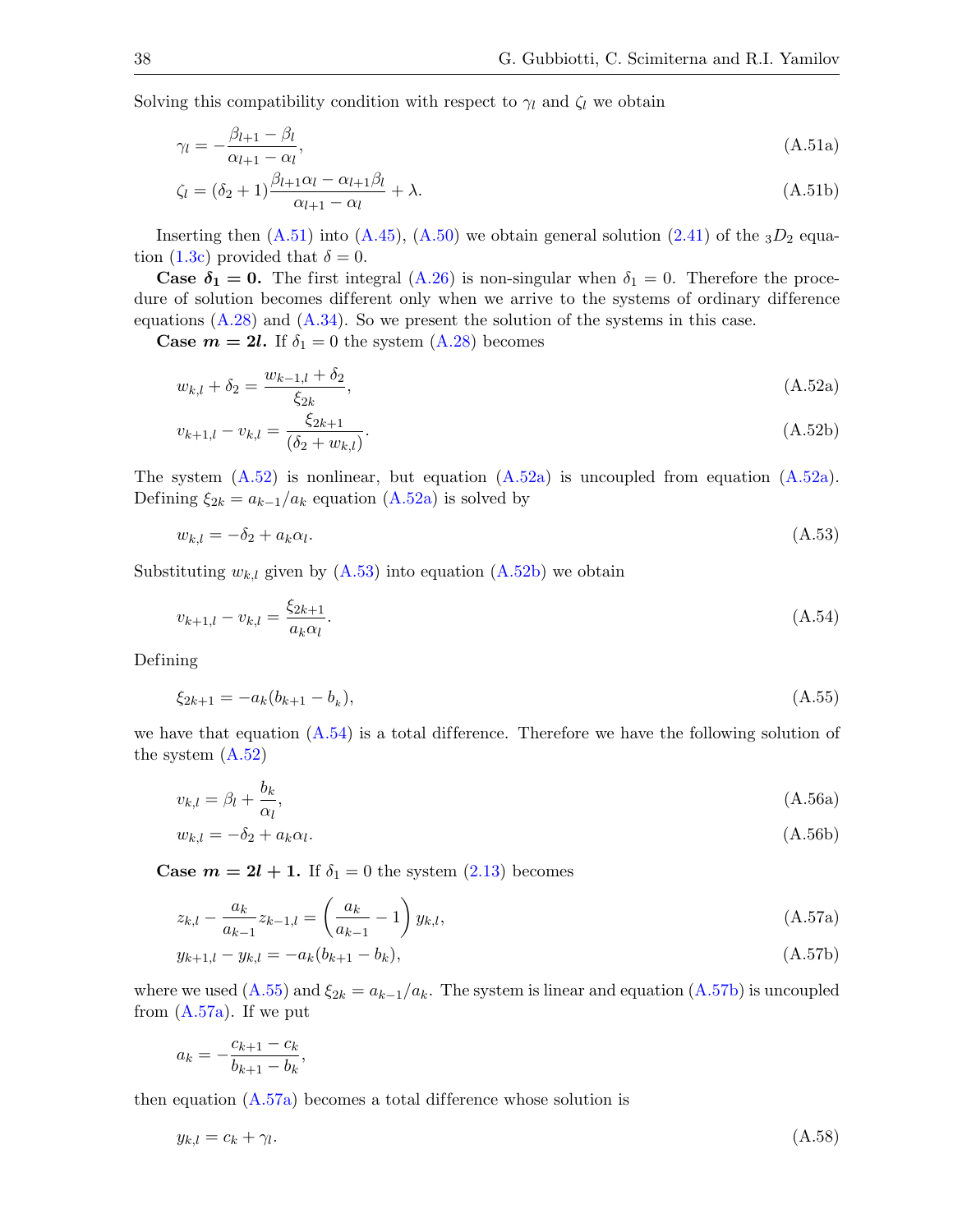Substituting  $y_{k,l}$  given by  $(A.58)$  into equation  $(A.57a)$  we obtain

$$
\frac{b_{k+1}-b_k}{c_{k+1}-c_k}z_{k,l}-\frac{b_k-b_{k-1}}{c_k-c_{k-1}}z_{k-1,l}=\left(\frac{b_k-b_{k-1}}{c_k-c_{k-1}}-\frac{b_{k+1}-b_k}{c_{k+1}-c_k}\right)(c_k+\gamma_l).
$$

We can therefore represent the solution as

$$
z_{k,l} = \frac{c_{k+1} - c_k}{b_{k+1} - b_k} (d_k + \zeta_l) - \gamma_l,
$$

where  $d_k$  solves the equation

<span id="page-38-0"></span>
$$
d_k - d_{k-1} = b_{k+1} - \frac{b_{k+1} - b_k}{c_{k+1} - c_k}c_{k+1} - b_{k-1} + \frac{b_k - b_{k-1}}{c_k - c_{k-1}}c_{k-1}.
$$
\n(A.59)

Equation [\(A.59\)](#page-38-0) is a total difference and  $d_k$  is given by

<span id="page-38-1"></span>
$$
d_k = b_k - \frac{b_{k+1} - b_k}{c_{k+1} - c_k}c_k.
$$

Therefore we have that the solution of the system  $(A.57)$  is given by

$$
y_{k,l} = c_k + \gamma_l, \tag{A.60a}
$$

$$
z_{k,l} = \frac{c_{k+1} - c_k}{b_{k+1} - b_k} \zeta_l - \gamma_l + \frac{b_k c_{k+1} - c_k b_{k+1}}{b_{k+1} - b_k}.
$$
\n(A.60b)

From equations  $(A.56)$ ,  $(A.60)$  we have the value of the four fields, but we have too many arbitrary functions in the l direction, namely  $\alpha_l$ ,  $\beta_l$ ,  $\gamma_l$  and  $\zeta_l$ . Inserting [\(A.56\)](#page-37-11), [\(A.60\)](#page-38-1) into [\(1.3c\)](#page-3-2) with  $\delta_1 = 0$  and separating the terms even and odd in n and m we obtain we obtain two equations

$$
\beta_l \alpha_l - \zeta_l = 0, \qquad \beta_{l+1} \alpha_{l+1} - \zeta_l = 0.
$$

We can solve this compatibility conditions with respect to  $\beta_l$  and  $\zeta_l$  we obtain

<span id="page-38-2"></span>
$$
\beta_l = \frac{\zeta_0}{\alpha_l}, \qquad \zeta_l = \zeta_0,\tag{A.61}
$$

where  $\zeta_0$  is a constant.

Inserting then  $(A.61)$  into  $(A.56)$ ,  $(A.60)$  we obtain general solution  $(2.42)$  of the  $3D_2$  equa-tion [\(1.3c\)](#page-3-2) provided that  $\delta_1 = 0$ .

This discussion exhausts the possible cases. So for any value of the parameters we have the general solution of the  $_3D_2$  equation [\(1.3c\)](#page-3-2).

### A.3  $1D_4$  equation  $(1.3e)$

To find the general solution we start from the  $_1D_4$  equation [\(1.3e\)](#page-3-6) itself. Applying the general transformation [\(1.12\)](#page-5-3) we transform the  $_1D_4$  into the following system

<span id="page-38-6"></span><span id="page-38-4"></span><span id="page-38-3"></span>
$$
v_{k,l}z_{k,l} + w_{k,l}y_{k,l} + \delta_1 w_{k,l}z_{k,l} + \delta_2 y_{k,l}z_{k,l} + \delta_3 = 0,
$$
\n(A.62a)

<span id="page-38-5"></span>
$$
y_{k,l}w_{k,l+1} + z_{k,l}v_{k,l+1} + \delta_1 z_{k,l}w_{k,l+1} + \delta_2 y_{k,l}z_{k,l} + \delta_3 = 0,
$$
\n(A.62b)

<span id="page-38-7"></span>
$$
w_{k,l}y_{k+1,l} + v_{k+1,l}z_{k,l} + \delta_1 w_{k,l}z_{k,l} + \delta_2 z_{k,l}y_{k+1,l} + \delta_3 = 0,
$$
\n(A.62c)

$$
z_{k,l}v_{k+1,l+1} + y_{k+1,l}w_{k,l+1} + \delta_1 z_{k,l}w_{k,l+1} + \delta_2 z_{k,l}y_{k+1,l} + \delta_3 = 0.
$$
\n(A.62d)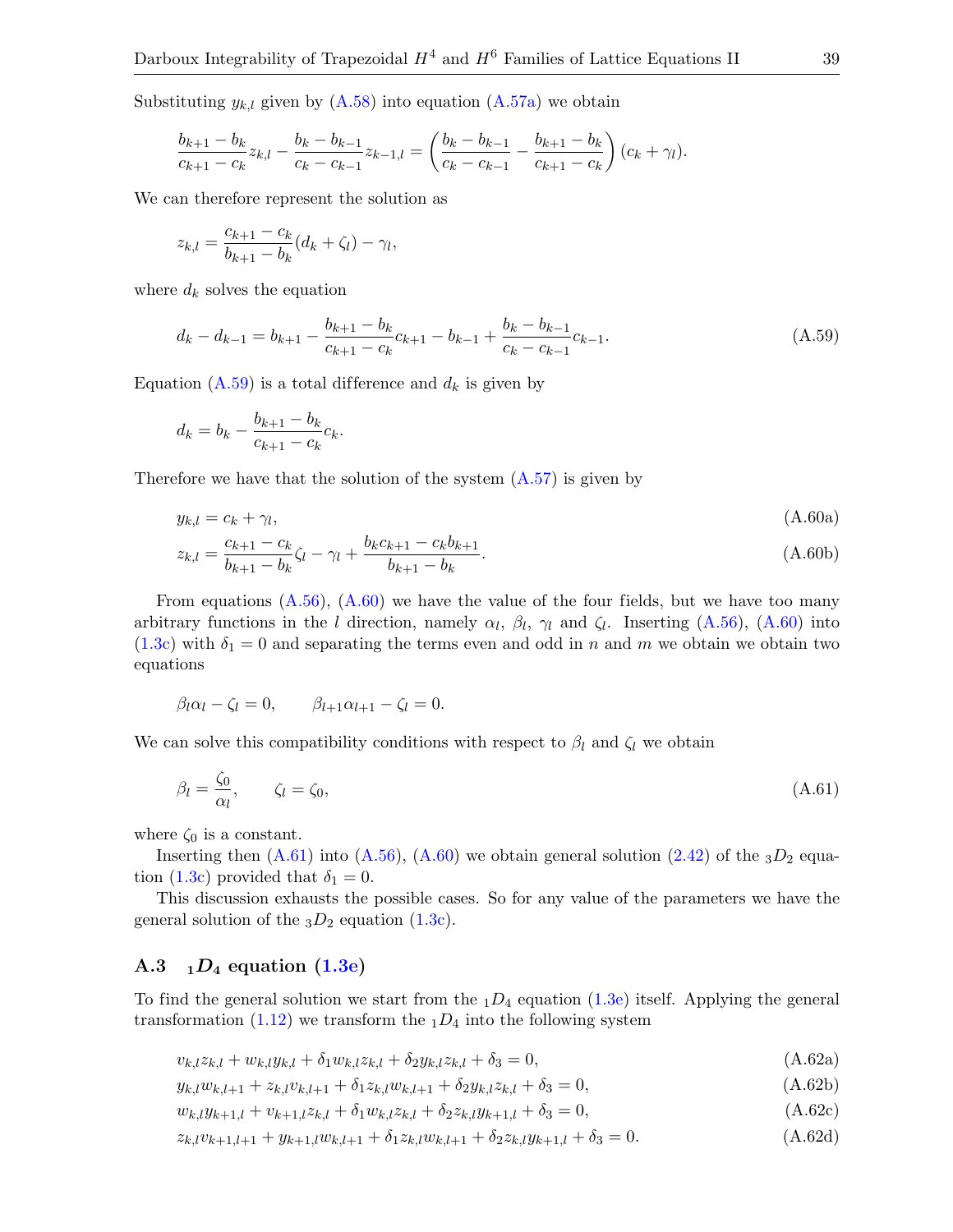From the system [\(A.62\)](#page-38-3) we have four different way for calculating  $z_{k,l}$ . This means that we have some compatibility conditions. Indeed from  $(A.62a)$  and  $(A.62c)$  we obtain the following equation for  $v_{k+1,l}$ 

<span id="page-39-0"></span>
$$
v_{k+1,l} = \frac{\delta_3 + w_{k,l} y_{k+1,l}}{\delta_3 + w_{k,l} y_{k,l}} v_{k,l} + \frac{(y_{k+1,l} - y_{k,l})(\delta_1 w_{k,l}^2 - \delta_2 \delta_3)}{\delta_3 + w_{k,l} y_{k,l}},
$$
(A.63)

while from  $(A.62b)$  and  $(A.62d)$  we obtain the following equation for  $v_{k+1,l+1}$ 

<span id="page-39-1"></span>
$$
v_{k+1,l+1} = \frac{\delta_3 + y_{k+1,l} w_{k,l+1}}{\delta_3 + y_{k,l} w_{k,l+1}} v_{k,l+1} + \frac{(y_{k+1,l} - y_{k,l})(\delta_1 w_{k,l+1}^2 - \delta_2 \delta_3)}{y_{k,l} w_{k,l+1} + \delta_3}.
$$
(A.64)

Equations [\(A.63\)](#page-39-0) and [\(A.64\)](#page-39-1) give rise to a compatibility condition between  $v_{k+1,l}$  and its shift in the *l* direction  $v_{k+1,l+1}$  which is given by

$$
\begin{bmatrix}\n(y_{k+1,l+1}y_{k,l} - y_{k+1,l}y_{k,l+1})w_{k,l+1} \\
+\delta_3(y_{k+1,l+1} + y_{k,l} - y_{k,l+1} - y_{k+1,l})\n\end{bmatrix}\n\begin{bmatrix}\nv_{k,l+1}w_{k,l+1} - \delta_2\delta_3 + \delta_1 w_{k,l+1}^2\n\end{bmatrix} = 0.
$$

Discarding the trivial solution

$$
v_{k,l} = -\delta_1 w_{k,l} + \frac{\delta_2 \delta_3}{w_{k,l}}
$$

we obtain the following value for the field  $w_{k,l}$ 

<span id="page-39-4"></span>
$$
w_{k,l} = \delta_3 \frac{y_{k+1,l-1} - y_{k+1,l} - y_{k,l-1} + y_{k,l}}{y_{k+1,l} y_{k,l-1} - y_{k+1,l-1} y_{k,l}},
$$
\n(A.65)

which makes  $(A.63)$  and  $(A.64)$  compatible. This gives us the first piece of the solution in  $(2.64b)$ . Then we have to solve the following equation for  $v_{k,l}$ 

$$
v_{k+1,l} = \frac{y_{k+1,l} - y_{k+1,l-1}}{y_{k,l} - y_{k,l-1}} v_{k,l} + \frac{\delta_1 \delta_3 (y_{k+1,l-1} - y_{k,l-1} - y_{k+1,l} + y_{k,l})^2}{(y_{k+1,l-1} y_{k,l} - y_{k+1,l} y_{k,l-1})(y_{k,l} - y_{k,l-1})}
$$

$$
- \frac{\delta_2 (y_{k+1,l-1} y_{k,l} - y_{k+1,l} y_{k,l-1})}{y_{k,l} - y_{k,l-1}}.
$$

Making the transformation

<span id="page-39-3"></span>
$$
v_{k,l} = (y_{k,l} - y_{k,l-1})V_{k,l} + \frac{\delta_1 \delta_3}{y_{k,l-1}} - \delta_2 y_{k,l-1}
$$
\n(A.66)

we obtain that  $V_{k,l}$  satisfies the difference equation

<span id="page-39-2"></span>
$$
V_{k+1,l} = V_{k,l} + \frac{\delta_1 \delta_3 (y_{k,l-1} - y_{k+1,l-1})^2}{y_{k,l-1} y_{k+1,l-1} (y_{k+1,l-1} y_{k,l} - y_{k+1,l} y_{k,l-1})}.
$$
\n(A.67)

To go further we need to specify the form of the field  $y_{k,l}$ . This can be obtained from the Darboux integrability of the  $_1D_4$  equation [\(1.3e\)](#page-3-6). From [\[26\]](#page-50-19) we know that the  $_1D_4$  equation (1.3e) we have the following four-point, third-order  $W_1$  integral

$$
W_1 = F_n^{(+)} F_m^{(+)} \alpha \frac{u_{n+1,m}^2 \delta_1 + u_{n+1,m} u_{n+2,m} + u_{n-1,m} (u_{n,m} - u_{n+2,m}) - \delta_2 \delta_3}{u_{n+1,m} (\delta_1 + u_{n,m}) - \delta_2 \delta_3}
$$
  
+  $F_n^{(+)} F_m^{(-)} \alpha \frac{(u_{n,m} - u_{n+2,m} + \delta_1 u_{n+1,m}) u_{n-1,m} + u_{n+1,m} u_{n+2,m}}{(u_{n,m} + \delta_1 u_{n-1,m}) u_{n+1,m}}$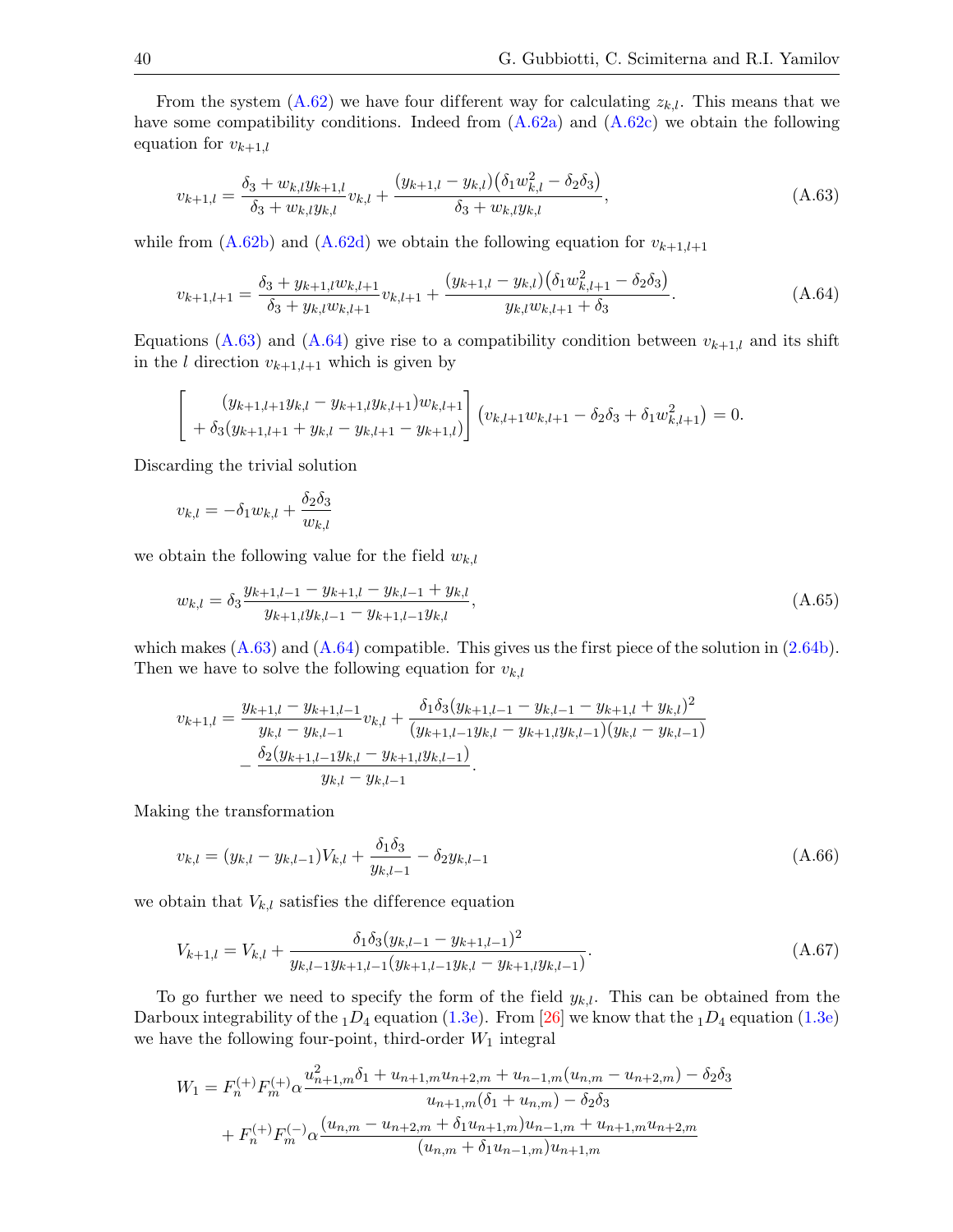+ 
$$
F_n^{(-)} F_m^{(+)} \beta \frac{(u_{n+1,m} - u_{n-1,m})(u_{n+2,m} - u_{n,m})}{u_{n,m}^2 \delta_1 + u_{n+1,m} u_{n,m} - \delta_2 \delta_3}
$$
  
+  $F_n^{(-)} F_m^{(-)} \beta \frac{(u_{n+1,m} - u_{n-1,m})(u_{n+2,m} - u_{n,m})}{u_{n,m}(u_{n+2,m} \delta_1 + u_{n+1,m})}$ ,

This first integral defines as always the relation  $W_1 = \xi_n$  which is a third-order, four-point ordinary difference equation in the n direction depending parametrically on  $m$ . In particular when  $m = 2l + 1$  we have the equation

<span id="page-40-0"></span>
$$
F_{n}^{(+)}\frac{(u_{n,2l+1}-u_{n+2,2l+1}+\delta_{1}u_{n+1,2l+1})u_{n-1,2l+1}+u_{n+1,2l+1}u_{n+2,2l+1}}{(u_{n,2l+1}+\delta_{1}u_{n-1,2l+1})u_{n+1,2l+1}} + F_{n}^{(-)}\frac{(u_{n+1,2l+1}-u_{n-1,2l+1})(u_{n+2,2l+1}-u_{n,2l+1})}{u_{n,2l+1}(u_{n+2,2l+1}\delta_{1}+u_{n+1,2l+1})} = \xi_{n}.
$$
\n(A.68)

where we have chosen without loss of generality  $\alpha = \beta = 1$ . Using the transformation [\(1.12b\)](#page-5-5) then [\(A.68\)](#page-40-0) is converted into the system

<span id="page-40-2"></span><span id="page-40-1"></span>
$$
(y_{k,l} - y_{k+1,l} + \delta_1 z_{k,l})z_{k-1,l} + y_{k+1,l}z_{k,l} = \xi_{2k}(y_{k,l} + \delta_1 z_{k-1,l})z_{k,l},
$$
\n(A.69a)

$$
(y_{k,l} - y_{k+1,l})(z_{k,l} - z_{k+1,l}) = \xi_{2k+1} z_{k,l} (z_{k+1,l} \delta_1 + y_{k+1,l}). \tag{A.69b}
$$

If we solve  $(A.69b)$  with respect to  $z_{k+1,l}$  and then substitute into  $(A.69a)$  we obtain a *linear*, second-order ordinary difference equation for  $y_{k,l}$ 

<span id="page-40-3"></span>
$$
\xi_{2k-1}y_{k+1,l} + (1 - \xi_{2k} - \xi_{2k}\xi_{2k-1})y_{k,l} - (1 - \xi_{2k})y_{k-1,l} = 0.
$$
\n(A.70)

We can find the solution to this equation in a similar manner than in the case of the  $D_3$  equation. First of all let us consider  $Y_{k,l} = a_k y_{k,l} + b_k y_{k-1,l}$  such that  $Y_{k+1,l} - Y_{k,l}$  is equal to the left-hand side of  $(A.70)$ . To this end we define

$$
\xi_{2k} = -\frac{b_{k+1} - b_k - a_k}{a_{k+1}}, \qquad \xi_{2k-1} = \frac{a_{k+1} - a_k + b_{k+1} - b_k}{b_k}.
$$

Therefore  $y_{k,l}$  must solve the following equation

<span id="page-40-4"></span>
$$
a_k y_{k,l} + b_k y_{k-1,l} = \alpha_l. \tag{A.71}
$$

Equation  $(A.71)$  is reduced to a total difference if we impose

$$
a_k = \frac{1}{c_k} \frac{1}{d_k - d_{k-1}}, \qquad b_k = -\frac{1}{c_{k-1}} \frac{1}{d_k - d_{k-1}}.
$$

Then the solution of  $(A.71)$  is then given by

<span id="page-40-5"></span>
$$
y_{k,l} = c_k(\alpha_l d_k + \beta_l). \tag{A.72}
$$

This is just equation [\(2.62a\)](#page-18-3).

Inserting  $(A.72)$  into  $(A.67)$  we obtain

$$
V_{k+1,l} = V_{k,l} + \frac{\delta_1 \delta_3 \alpha_{l-1}}{\beta_{l-1} \alpha_l - \beta_l \alpha_{l-1}} \left[ \frac{1}{(\alpha_{l-1} d_{k+1} + \beta_{l-1}) c_{k+1}^2} - \frac{1}{(\alpha_{l-1} d_k + \beta_{l-1}) c_k^2} \right] - \frac{\delta_1 \delta_3}{\beta_{l-1} \alpha_l - \beta_l \alpha_{l-1}} \frac{(c_k - c_{k+1})^2}{c_k^2 c_{k+1}^2 (d_{k+1} - d_k)}.
$$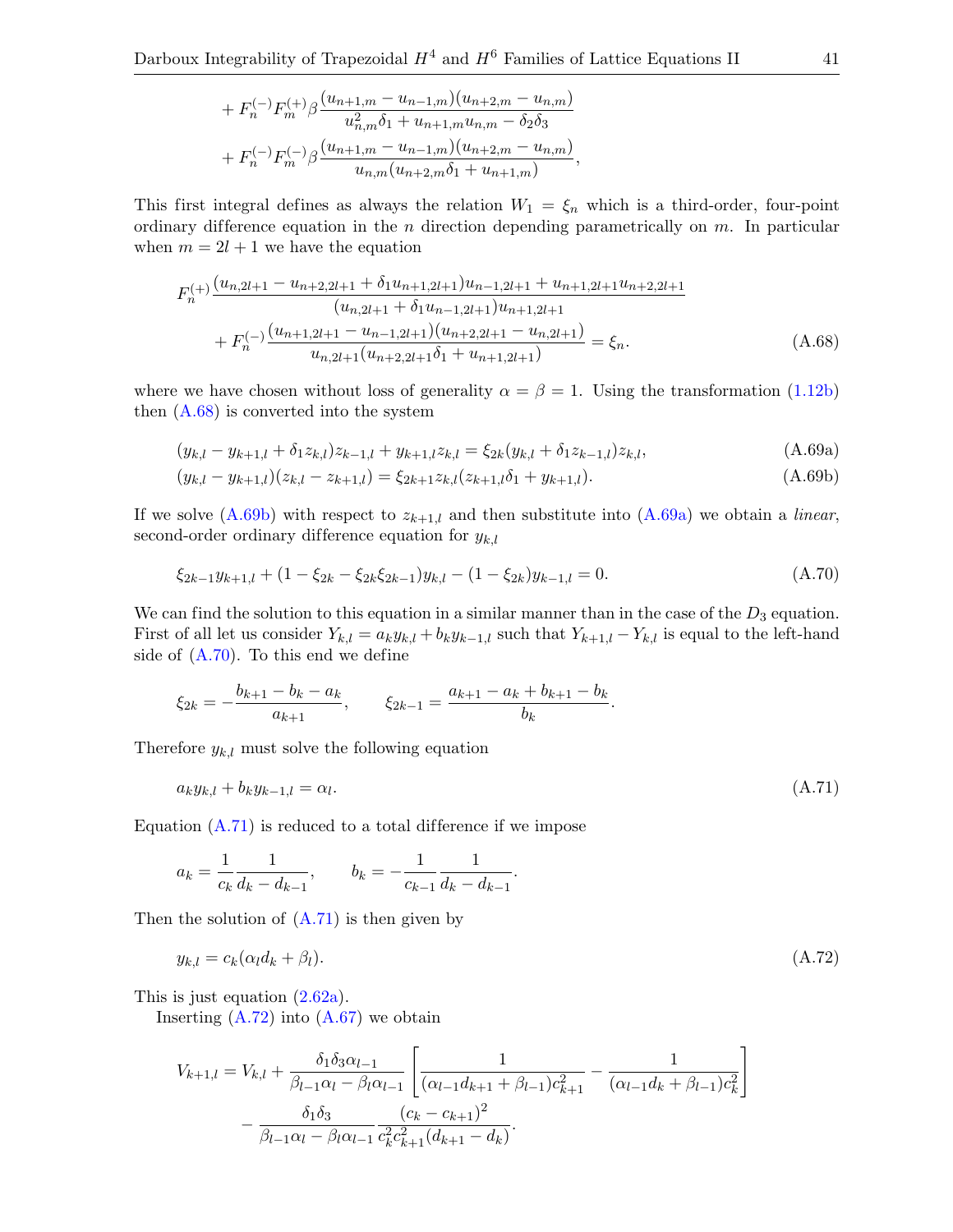This means that the solution of  $V_{k,l}$  can be represented as

<span id="page-41-0"></span>
$$
V_{k,l} = \gamma_l + \frac{\delta_1 \delta_3}{\beta_{l-1} \alpha_l - \beta_l \alpha_{l-1}} \left[ \frac{\alpha_{l-1}}{c_k^2 (\alpha_{l-1} d_k + \beta_{l-1})} + e_k \right],
$$
\n(A.73)

where  $e_k$  is defined by the discrete integration

$$
e_{k+1} - e_k = -\frac{(c_k - c_{k+1})^2}{c_k^2 c_{k+1}^2 (d_{k+1} - d_k)},
$$

which is just equation [\(2.63a\)](#page-18-4). Inserting the value of  $V_{k,l}$  from [\(A.73\)](#page-41-0) and the value of  $y_{k,l}$  [\(A.72\)](#page-40-5) into equation [\(A.66\)](#page-39-3) we obtain equation [\(2.62b\)](#page-18-5). From the obtained value of  $v_{k,l}$  we can compute  $w_{k,l}$  using [\(A.65\)](#page-39-4). So finally we can compute  $z_{k,l}$  from the original system [\(A.62\)](#page-38-3), and we obtain a single compatibility condition given by

$$
(\beta_l \alpha_{l+1} - \beta_{l+1} \alpha_l) \gamma_{l+1} - (\beta_{l-1} \alpha_l - \beta_l \alpha_{l-1}) \gamma_l = (\beta_{l-1} \alpha_l - \beta_l \alpha_{l-1}) \delta_2,
$$

which is just equation  $(2.63b)$ . Since now the system  $(A.62)$  is compatible we can use any of its equations to compute  $z_{k,l}$ . E.g., using equation [\(A.62a\)](#page-38-4) and the value of  $w_{k,l}$  from equation  $(A.65)$  we obtain equation  $(2.64b)$ . This concludes the procedure of solution of the  $_1D_4$ equation [\(1.3e\)](#page-3-6).

## A.4  $_2D_4$  equation  $(1.3f)$

To find the general solution of the  $_2D_4$  equation [\(1.3f\)](#page-3-4) we start from the equation itself. Applying the general transformation [\(1.12\)](#page-5-3) the  $_2D_4$  equation we obtain the following system

<span id="page-41-1"></span>
$$
v_{k,l}w_{k,l} + \delta_2 w_{k,l}y_{k,l} + \delta_1 w_{k,l}z_{k,l} + y_{k,l}z_{k,l} + \delta_3 = 0,
$$
\n(A.74a)

<span id="page-41-4"></span><span id="page-41-2"></span>
$$
v_{k,l+1}w_{k,l+1} + \delta_2 y_{k,l}w_{k,l+1} + \delta_1 z_{k,l}w_{k,l+1} + y_{k,l}z_{k,l} + \delta_3 = 0,
$$
\n(A.74b)

<span id="page-41-5"></span><span id="page-41-3"></span>
$$
w_{k,l}v_{k+1,l} + \delta_2 w_{k,l}y_{k+1,l} + \delta_1 w_{k,l}z_{k,l} + z_{k,l}y_{k+1,l} + \delta_3 = 0,
$$
\n(A.74c)

$$
w_{k,l+1}v_{k+1,l+1} + \delta_2 y_{k+1,l}w_{k,l+1} + \delta_1 z_{k,l}w_{k,l+1} + z_{k,l}y_{k+1,l} + \delta_3 = 0.
$$
\n(A.74d)

From the system [\(A.74\)](#page-41-1) we have four different ways to compute  $z_{k,l}$ . This means that we have some compatibility conditions. Indeed from  $(A.74a)$  and  $(A.74c)$  we obtain the following equation for  $v_{k+1,l}$ 

<span id="page-41-6"></span>
$$
v_{k+1,l} = \frac{\delta_1 w_{k,l} + y_{k+1,l}}{\delta_1 w_{k,l} + y_{k,l}} v_{k,l} - \frac{(y_{k+1,l} - y_{k,l})(\delta_2 w_{k,l}^2 \delta_1 - \delta_3)}{(\delta_1 w_{k,l} + y_{k,l}) w_{k,l}},
$$
(A.75)

while from  $(A.74b)$  and  $(A.74d)$  we obtain the following equation for  $v_{k+1,l+1}$ 

<span id="page-41-7"></span>
$$
v_{k+1,l+1} = \frac{\delta_1 w_{k,l+1} + y_{k+1,l}}{\delta_1 w_{k,l+1} + y_{k,l}} v_{k,l+1} - \frac{(y_{k+1,l} - y_{k,l})(\delta_2 w_{k,l+1}^2 \delta_1 - \delta_3)}{(\delta_1 w_{k,l+1} + y_{k,l}) w_{k,l+1}}.
$$
(A.76)

Equations [\(A.75\)](#page-41-6) and [\(A.76\)](#page-41-7) give rise to a compatibility condition between  $v_{k+1,l}$  and its shift in the *l* direction  $v_{k+1,l+1}$  which is given by

$$
\begin{bmatrix}\ny_{k+1,l+1}y_{k,l} + \delta_1(y_{k,l}w_{k,l+1} + y_{k+1,l+1}w_{k,l+1}) \\
-y_{k+1,l}y_{k,l+1} - \delta_1(y_{k+1,l}w_{k,l+1} - y_{k,l+1}w_{k,l+1})\n\end{bmatrix}\n\begin{bmatrix}\nv_{k,l+1}w_{k,l+1} + \delta_3 - \delta_1\delta_2w_{k,l+1}^2\n\end{bmatrix} = 0.
$$

Discarding the trivial solution

$$
v_{k,l} = \delta_1 \delta_2 w_{k,l} - \frac{\delta_3}{w_{k,l}}
$$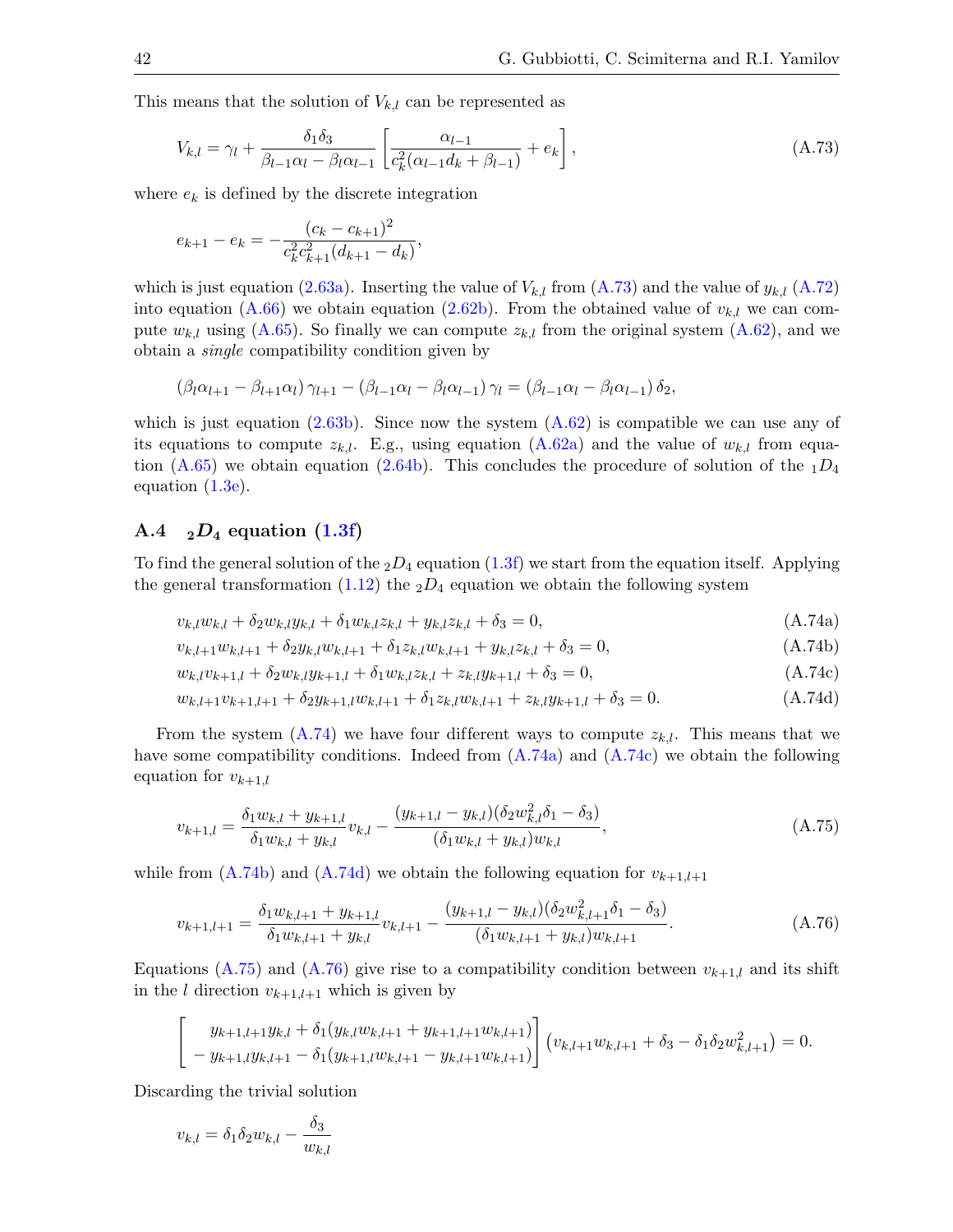we obtain the following value for the field  $w_{k,l}$ 

<span id="page-42-0"></span>
$$
w_{k,l} = \frac{1}{\delta_1} \frac{y_{k+1,l-1} y_{k,l} - y_{k+1,l} y_{k,l-1}}{y_{k,l-1} + y_{k+1,l} - y_{k,l} - y_{k+1,l-1}},
$$
\n(A.77)

which makes  $(A.75)$  and  $(A.76)$  compatible. This gives us the first part of our solution, as displayed in equation  $(2.68b)$ . Inserting  $(A.77)$  into  $(A.75)$  we are left to solve the following equation for  $v_{k,l}$ 

$$
v_{k+1,l} = \frac{y_{k+1,l} - y_{k+1,l-1}}{y_{k,l} - y_{k,l-1}} v_{k,l} - \frac{\delta_1 \delta_3 (y_{k,l-1} - y_{k+1,l-1})^2 (y_{k,l} - y_{k,l-1})}{(y_{k+1,l} y_{k,l-1} - y_{k+1,l-1} y_{k,l}) y_{k,l-1}^2} + \frac{y_{k,l-1}^2 y_{k+1,l} \delta_2 - \delta_1 \delta_3 y_{k+1,l} + \delta_1 \delta_3 y_{k+1,l-1} - \delta_2 y_{k+1,l-1} y_{k,l-1}^2}{(y_{k,l} - y_{k,l-1}) y_{k,l-1}} - \frac{\delta_2 y_{k+1,l-1} y_{k,l-1}^2 + \delta_1 \delta_3 y_{k+1,l-1} - 2\delta_3 \delta_1 y_{k,l-1}}{y_{k,l-1}^2}.
$$

Making the transformation

<span id="page-42-4"></span>
$$
v_{k,l} = (y_{k,l} - y_{k,l-1})V_{k,l} + \frac{\delta_1 \delta_3}{y_{k,l}} - \delta_2 y_{k,l}
$$
\n(A.78)

we obtain that  $V_{k,l}$  satisfies the difference equation

<span id="page-42-3"></span>
$$
V_{k+1,l} = V_{k,l} - \frac{\delta_1 \delta_3 (y_{k,l} - y_{k+1,l})^2}{y_{k,l} y_{k+1,l} (y_{k+1,l-1} y_{k,l} - y_{k+1,l} y_{k,l-1})}.
$$
\n(A.79)

To go further we need to specify the form of the field  $y_{k,l}$ . This can be obtained from the Darboux integrability of the  $_2D_4$  equation [\(1.3f\)](#page-3-4). From [\[26\]](#page-50-19) we know that in the case of the  $_2D_4$ equation [\(1.3f\)](#page-3-4) we have the following four-point, third-order  $W_1$  first integral

$$
W_{1} = F_{n}^{(+)}F_{m}^{(+)}\alpha \frac{\begin{bmatrix} (u_{n,m} - u_{n+2,m} - \delta_{1}\delta_{2}u_{n-1,m})u_{n+1,m}^{2} \\ + u_{n+1,m}u_{n+2,m}u_{n-1,m} + \delta_{3}u_{n-1,m} \end{bmatrix}}{(\delta_{2}u_{n+1,m}^{2}\delta_{1} - \delta_{3} - u_{n,m}u_{n+1,m})u_{n-1,m}}
$$
  

$$
- F_{n}^{(+)}F_{m}^{(-)}\alpha \frac{u_{n+2,m}u_{n-1,m} + (-u_{n+2,m} + u_{n,m})u_{n+1,m} + \delta_{3}}{u_{n-1,m}u_{n,m} + \delta_{3}}
$$
  

$$
- F_{n}^{(-)}F_{m}^{(+)}\beta \frac{(u_{n+1,m} - u_{n-1,m})(u_{n+2,m} - u_{n,m})u_{n,m}}{u_{n+2,m}(\delta_{2}\delta_{1}u_{n,m}^{2} - u_{n,m}u_{n+1,m} - \delta_{3})}
$$
  

$$
+ F_{n}^{(-)}F_{m}^{(-)}\beta \frac{(u_{n+1,m} - u_{n-1,m})(u_{n+2,m} - u_{n,m})}{u_{n+1,m}u_{n+2,m} + \delta_{3}}.
$$

This first integral implies the relation  $W_1 = \xi_n$  which is a third-order, four-point ordinary difference equation in the  $n$  direction depending parametrically on  $m$ . In particular if we choose the case when  $m = 2l + 1$  we have the equation

<span id="page-42-1"></span>
$$
-F_n^{(+)} \frac{u_{n+2,2l+1}u_{n-1,2l+1} - (u_{n+2,2l+1} - u_{n,2l+1})u_{n+1,2l+1} + \delta_3}{u_{n-1,2l+1}u_{n,2l+1} + \delta_3} + F_n^{(-)} \frac{(u_{n+1,2l+1} - u_{n-1,2l+1})(u_{n+2,2l+1} - u_{n,2l+1})}{u_{n+1,2l+1}u_{n+2,2l+1} + \delta_3} = \xi_n.
$$
(A.80)

where we have chosen without loss of generality  $\alpha = \beta = 1$ . Using the transformation [\(1.12b\)](#page-5-5) then equation  $(A.80)$  is converted into the system

<span id="page-42-2"></span>
$$
(y_{k+1,l} - y_{k,l})z_{k,l} - y_{k+1,l}z_{k+1,l} - \delta_3 = \xi_{2k}(z_{k+1,l}y_{k,l} + \delta_3),
$$
\n(A.81a)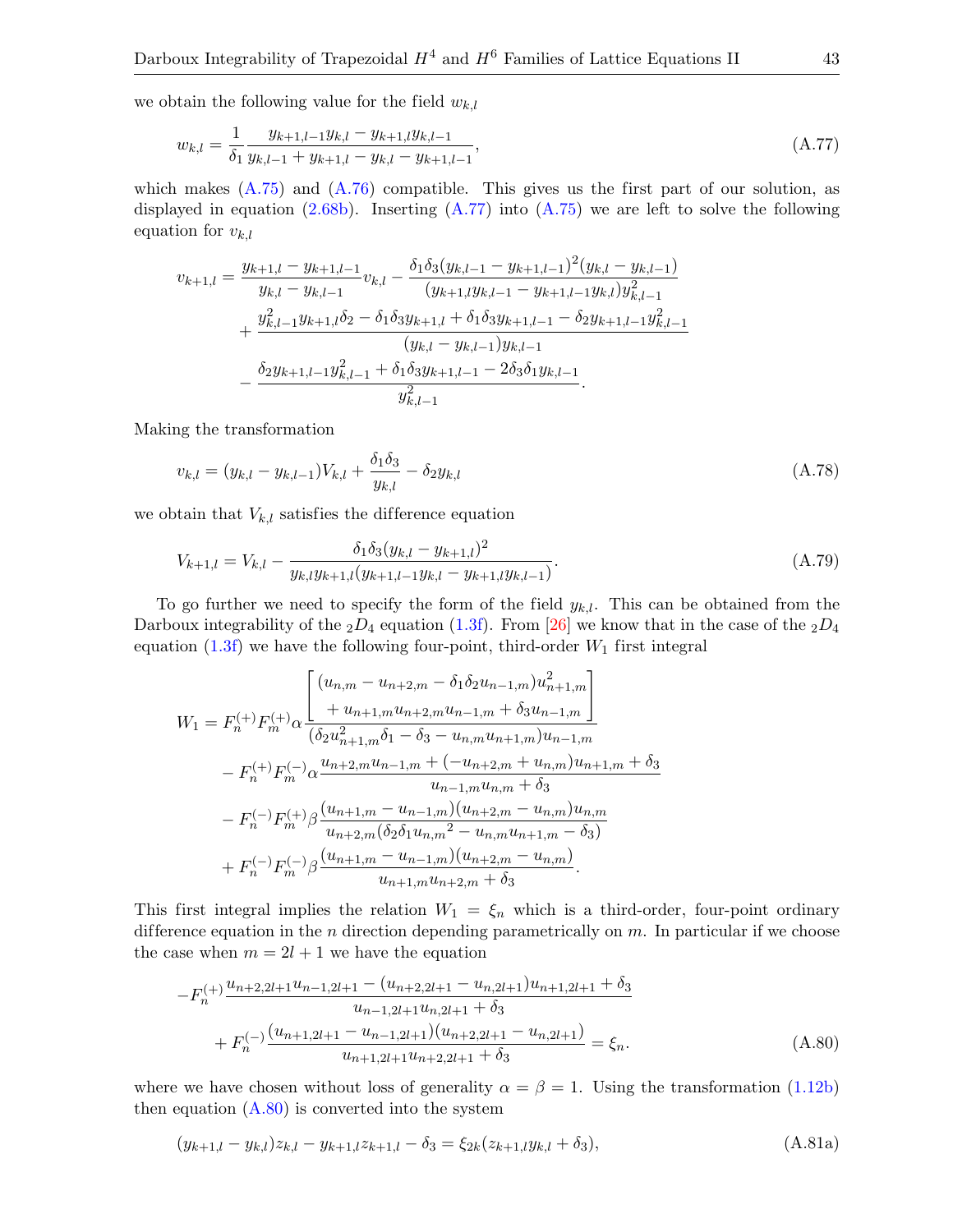$$
(y_{k+1,l} - y_{k,l})(z_{k+1,l} - z_{k,l}) = \xi_{2k+1}(y_{k+1,l}z_{k+1,l} + \delta_3). \tag{A.81b}
$$

If we solve  $(A.81b)$  with respect to  $z_{k+1,l}$  and substitute into  $(A.81a)$  we obtain a *linear*, secondorder ordinary difference equation for  $y_{k,l}$ 

$$
\xi_{2k-1}y_{k+1,l} - (1 + \xi_{2k} - \xi_{2k}\xi_{2k-1})y_{k,l} + (1 + \xi_{2k})y_{k-1,l} = 0.
$$
\n(A.82)

We can find the solution of equation  $(A.82)$  exploiting the arbitrariness of the functions  $\xi_{2k}$  and  $\xi_{2k+1}$  as in the case of the <sub>1</sub>D<sub>4</sub> equation [\(1.3e\)](#page-3-6). Let us introduce the field  $Y_{k,l} = a_k y_{k,l} + b_k y_{k-1,l}$ and assume that  $Y_{k+1,l} - Y_{k,l}$  equals the left-hand side of  $(A.82)$ . Then we must have

$$
\xi_{2k} = \frac{b_{k+1} - b_k + -a_k}{a_{k+1}}, \qquad \xi_{2k-1} = -\frac{b_{k+1} - b_k + a_{k+1} - a_k}{b_k}.
$$

This implies that  $y_{k,l}$  will solve the equation

$$
a_k y_{k,l} + b_k y_{k-1,l} = \alpha_l. \tag{A.83}
$$

<span id="page-43-4"></span><span id="page-43-3"></span><span id="page-43-2"></span><span id="page-43-1"></span><span id="page-43-0"></span>,

If we define

$$
a_k = \frac{1}{c_k} \frac{1}{d_k - d_{k-1}}, \qquad b_k = -\frac{1}{c_{k-1}} \frac{1}{d_k - d_{k-1}}
$$

equation  $(A.83)$  is solved by

$$
y_{k,l} = c_k(\alpha_l d_k + \beta_l). \tag{A.84}
$$

This gives the second part of our solution displayed in equation [\(2.66a\)](#page-19-3).

Inserting the value of  $y_{k,l}$  from  $(A.84)$  into equation  $(A.79)$  we obtain

$$
V_{k+1,l} = V_{k,l} + \frac{\delta_3 \delta_1 (c_{k+1} - c_k)^2}{(d_{k+1} - d_k)(\beta_l \alpha_{l-1} - \beta_{l-1} \alpha_l) c_k^2 c_{k+1}^2} - \frac{\alpha_l \delta_1 \delta_3}{\beta_l \alpha_{l-1} - \beta_{l-1} \alpha_l} \left[ \frac{1}{(\alpha_l d_{k+1} + \beta_l) c_{k+1}^2} - \frac{1}{(\alpha_l d_k + \beta_l) c_k^2} \right].
$$
\n(A.85)

Therefore we can represent the solution to this equation as

$$
V_{k,l} = \gamma_l - \frac{\alpha_l \delta_1 \delta_3}{(\alpha_l d_k + \beta_l) c_k^2 (\beta_l \alpha_{l-1} - \beta_{l-1} \alpha_l)} + \frac{\delta_3 \delta_1 e_k}{\beta_l \alpha_{l-1} - \beta_{l-1} \alpha_l},
$$
(A.86)

where  $e_k$  is given by the discrete integration

$$
e_{k+1} - e_k = \frac{(c_{k+1} - c_k)^2}{(d_{k+1} - d_k)c_k^2 c_{k+1}^2},
$$

which is just equation [\(2.67a\)](#page-19-4). Inserting the value of  $V_{k,l}$  from equation [\(A.86\)](#page-43-4) and the value of  $y_{k,l}$  from equation [\(A.84\)](#page-43-3) into equation [\(A.78\)](#page-42-4) we obtain equation [\(2.66b\)](#page-19-5) which is the third part of our solution. Using this value alongside with the value of  $w_{k,l}$  from equation [\(A.65\)](#page-39-4) we can compute  $z_{k,l}$  from the original system  $(A.74)$ . We obtain a *single* compatibility condition given by

$$
(\beta_l \alpha_{l+1} - \beta_{l+1} \alpha_l) \gamma_{l+1} - (\beta_{l-1} \alpha_l - \beta_l \alpha_{l-1}) \gamma_l = (\beta_l \alpha_{l+1} - \beta_{l+1} \alpha_l) \delta_2,
$$

which is just equation [\(2.67b\)](#page-19-6). This concludes the procedure of solution of the  $_2D_4$  equation [\(1.3f\)](#page-3-4).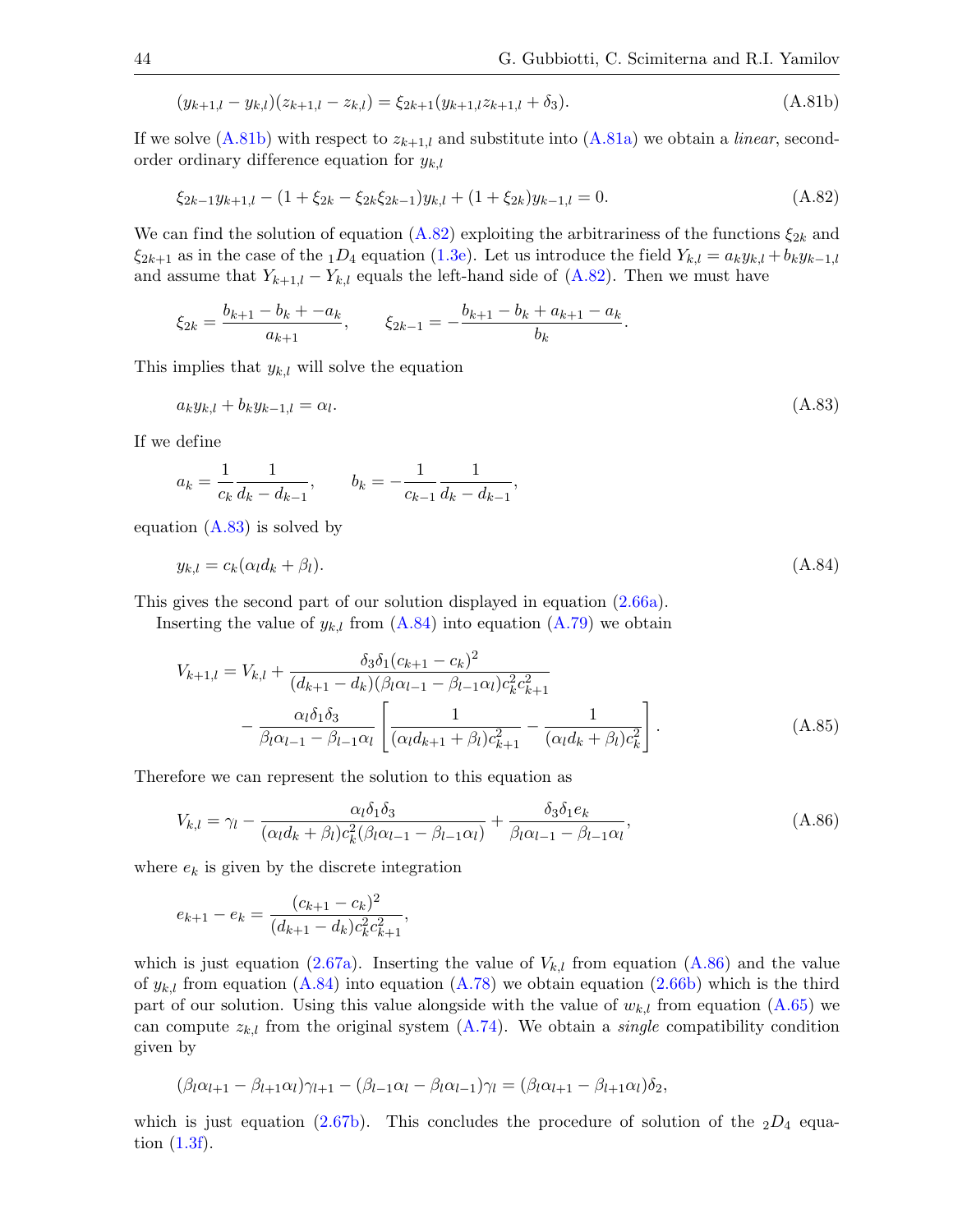# A.5  $_tH_3^{\varepsilon}$  equation  $(1.2c)$

<span id="page-44-3"></span>To solve the  $_t H_3^{\varepsilon}$  equation [\(1.2c\)](#page-2-4) we start from the equation itself. We apply the transforma-tion [\(2.69\)](#page-20-3) to write down the  $_t H_3^{\varepsilon}$  equation [\(1.2c\)](#page-2-4) as the following system of two coupled equations

$$
\alpha_2(p_{n,l}q_{n+1,l} + p_{n+1,l}q_{n,l}) - p_{n,l}q_{n,l} - p_{n+1,l}q_{n+1,l} \n- \alpha_3(\alpha_2^2 - 1) \left( \delta^2 + \varepsilon^2 \frac{q_{n,l}q_{n+1,l}}{\alpha_3^2 \alpha_2} \right) = 0,
$$
\n(A.87a)

 $\alpha_2(q_{n,l}p_{n+1,l+1} + q_{n+1,l}p_{n,l+1}) - q_{n,l}p_{n,l+1} - q_{n+1,l}p_{n+1,l+1}$ 

<span id="page-44-2"></span><span id="page-44-1"></span><span id="page-44-0"></span>
$$
-\alpha_3(\alpha_2^2 - 1)\left(\delta^2 + \varepsilon^2 \frac{q_{n,l}q_{n+1,l}}{\alpha_3^2 \alpha_2}\right) = 0.
$$
\n(A.87b)

As in the case of the  $_{t}H_{2}^{\varepsilon}$  equation [\(1.2b\)](#page-2-3) we have that equation [\(A.87a\)](#page-44-0) depends on  $p_{n,l}$  and  $p_{n+1,l}$ and that equation [\(A.87b\)](#page-44-1) depends on  $p_{n,l+1}$  and  $p_{n+1,l+1}$ . So we can apply the translation operator  $T_l$  to [\(A.87a\)](#page-44-0) to obtain two equations in terms of  $p_{n,l+1}$  and  $p_{n+1,l+1}$ 

$$
\alpha_2(p_{n,l+1}q_{n+1,l+1} + p_{n+1,l+1}q_{n,l+1}) - p_{n,l+1}q_{n,l+1} - p_{n+1,l+1}q_{n+1,l+1}
$$

$$
- \alpha_3(\alpha_2^2 - 1) \left( \delta^2 + \varepsilon^2 \frac{q_{n,l+1}q_{n+1,l+1}}{\alpha_3^2 \alpha_2} \right) = 0,
$$
  
\n
$$
\alpha_2(q_{n,l}p_{n+1,l+1} + q_{n+1,l}p_{n,l+1}) - q_{n,l}p_{n,l+1} - q_{n+1,l}p_{n+1,l+1}
$$
\n(A.88a)

<span id="page-44-8"></span><span id="page-44-5"></span>
$$
- \alpha_3(\alpha_2^2 - 1) \left( \delta^2 + \varepsilon^2 \frac{q_{n,l} q_{n+1,l}}{\alpha_3^2 \alpha_2} \right) = 0.
$$
 (A.88b)

The system  $(A.88)$  is equivalent to the original system  $(A.87)$ . Then since we can assume  $\alpha_2, \alpha_3 \neq 0^5$  $\alpha_2, \alpha_3 \neq 0^5$  we can solve [\(A.88\)](#page-44-2) with respect to  $p_{n,l+1}$  and  $p_{n+1,l+1}$ :

<span id="page-44-9"></span>
$$
p_{n,l+1} = \frac{\left[ \begin{array}{c} \alpha_2(q_{n+1,l+1} - q_{n+1,l}) (\varepsilon^2 q_{n,l} q_{n,l+1} + \delta^2 \alpha_3^2) \\ + \delta^2 \alpha_2^2 \alpha_3^2 (q_{n,l} - q_{n,l+1}) + \varepsilon^2 q_{n+1,l+1} q_{n+1,l} (q_{n,l} - q_{n,l+1}) \end{array} \right]}{(q_{n+1,l+1} q_{n,l} - q_{n+1,l} q_{n,l+1}) \alpha_3 \alpha_2},
$$
\n(A.89a)  
\n
$$
p_{n+1,l+1} = \frac{\left[ \begin{array}{c} \alpha_2 (\varepsilon^2 q_{n+1,l+1} q_{n+1,l} + \delta^2 \alpha_3^2) (q_{n,l} - q_{n,l+1}) \\ + \delta^2 \alpha_2^2 \alpha_3^2 (q_{n+1,l+1} - q_{n+1,l}) + \varepsilon^2 q_{n,l} q_{n,l+1} (q_{n+1,l+1} - q_{n+1,l}) \end{array} \right]}{(q_{n+1,l+1} q_{n,l} - q_{n+1,l} q_{n,l+1}) \alpha_3 \alpha_2}.
$$
\n(A.89b)

We see that the right-hand sides of  $(A.89)$  are functions only of  $q_{n,l}, q_{n+1,l}, q_{n,l+1}$  and  $q_{n+1,l+1}$ and are well defined as long as  $q_{n,l}$  is not a solution of equation [\(2.108\)](#page-27-4), which is therefore a singular case. Therefore at this point the procedure of solution bifurcates into two cases. We treat them separately.

**Singular case:**  $q_{n,l}$  solve [\(2.108\)](#page-27-4). If  $q_{n,l}$  solves equation (2.108) we first solve this equation with respect to  $q_{n,l}$  and then use the system  $(A.87)$  to specify  $p_{n,l}$ . Indeed equation [\(2.108\)](#page-27-4) is a trivial Darboux integrable equation, since it possesses the following two-point, first-order first integrals

<span id="page-44-6"></span>
$$
W_1 = \frac{q_{n+1,l}}{q_{n,l}},\tag{A.90a}
$$

<span id="page-44-7"></span>
$$
W_2 = \frac{q_{n,l+1}}{q_{n,l}}.\tag{A.90b}
$$

As remarked in the introduction the existence of a two-point, first-order first integral means that the equation is itself a first integral. Therefore the equation  $(2.108)$  can be alternatively

<span id="page-44-4"></span><sup>&</sup>lt;sup>5</sup>If  $\alpha_2 = 0$  or  $\alpha_3 = 0$  in [\(A.87\)](#page-44-3) we have that the system becomes trivially equivalent to  $q_{n,l} = 0$  and  $p_{n,l}$  is left unspecified. Therefore we can discard this trivial case.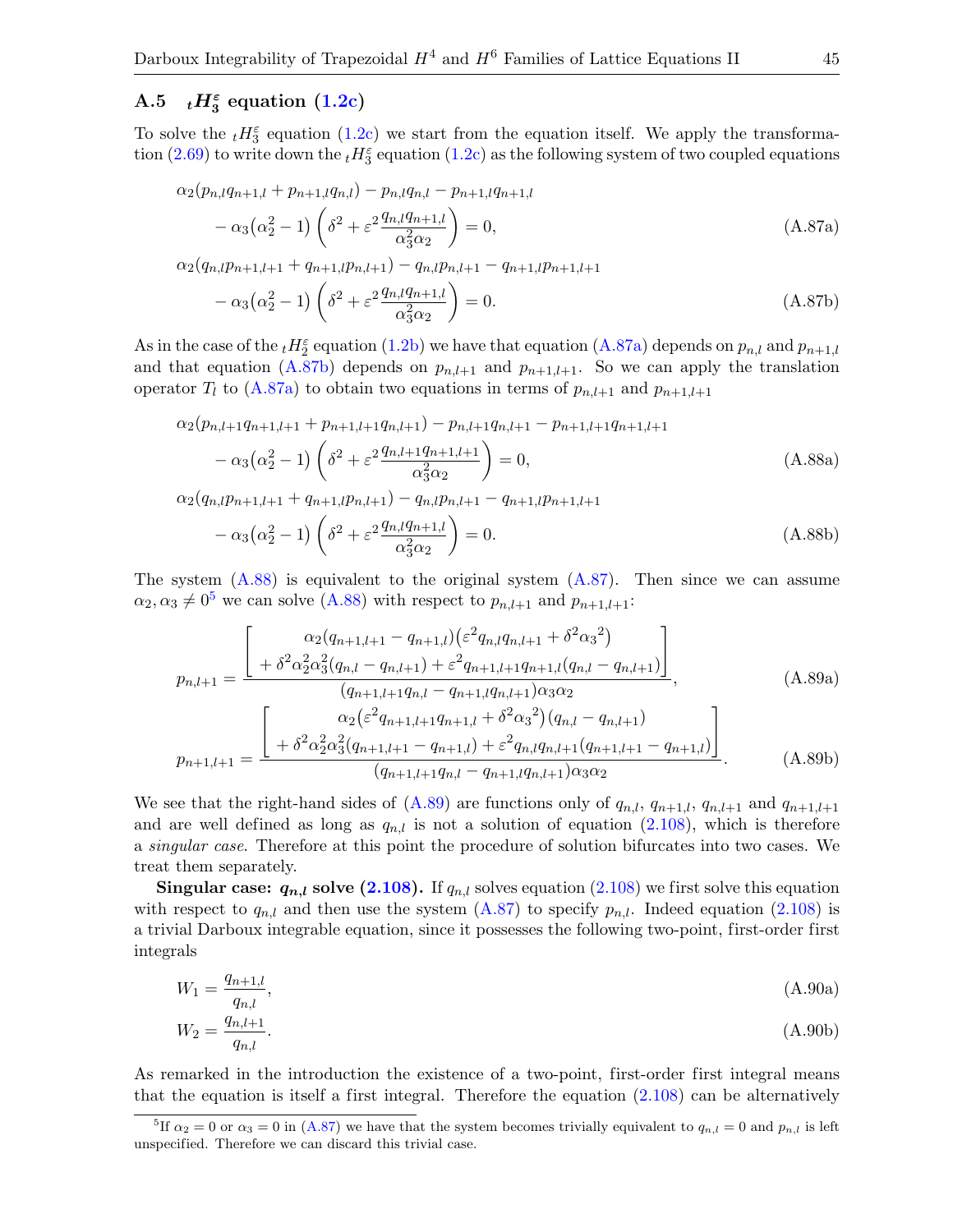written as  $(T_l - \text{Id}) W_1$  or  $(T_n - \text{Id}) W_2$  with  $W_1$  and  $W_2$  given by  $(A.90)$ . From  $(A.90a)$  we obtain

<span id="page-45-1"></span>
$$
q_{n+1,l} = \xi_n q_{n,l} \tag{A.91}
$$

being  $\xi_n$  an arbitrary function of its argument. Equation [\(A.91\)](#page-45-1) is casted into total difference form by defining  $\xi_n = a_{n+1}/a_n$ , with  $\alpha_n$  a new arbitrary function of its argument. Then we obtain that the general solution of equation [\(2.108\)](#page-27-4) is

<span id="page-45-2"></span>
$$
q_{n,l} = a_n \zeta_l,\tag{A.92}
$$

where  $\zeta_l$  is an arbitrary function of its argument.

Let us remark that equation  $(2.108)$  is the *logarithmic discrete wave equation*, since it can be mapped into the discrete wave equation [\(2.70\)](#page-20-2) exponentiating (2.70) and then taking  $q_{n,l} \to e^{q_{n,l}}$ , and it is a discretization of the hyperbolic partial differential equation

$$
uu_{xt} - u_x u_t = 0,
$$

which is obtained from the wave equation  $v_{xt} = 0$  using the transformation  $v = \log u$ . This fact is worth to note since being the transformation connecting [\(2.70\)](#page-20-2) and [\(2.108\)](#page-27-4) not bi-rational, integrability properties, in this case linearization and Darboux integrability, are not a priori preserved [\[19\]](#page-49-20).

Substituting  $(A.92)$  into  $(A.88)$  we obtain the compatibility condition

<span id="page-45-0"></span>
$$
\zeta_{l+1} - \zeta_l = 0,\tag{A.93}
$$

i.e.,  $\zeta_l = \zeta_0 = \text{const}$  and the system [\(A.87\)](#page-44-3) is now consistent. With this we find the first piece of the general solution in this case given by [\(2.113a\)](#page-28-4). Therefore we are left with one equation for  $p_{n,l}$ , e.g., [\(A.87a\)](#page-44-0). Therefore inserting [\(A.92\)](#page-45-2) with  $\zeta_l = \zeta_0$  in (A.87a) and solving with respect to  $p_{n+1,l}$  we obtain

$$
p_{n+1,l} - \frac{\alpha_2 a_{n+1} - a_n}{a_{n+1} - \alpha_2 a_n} p_{n,l} = (\alpha_2^2 - 1) \frac{\delta^2 \alpha_3^2 \alpha_2 + \varepsilon^2 a_n \zeta_0^2 a_{n+1}}{\alpha_3 \alpha_2 \zeta_0 (\alpha_2 a_n - a_{n+1})}.
$$

Defining

<span id="page-45-3"></span>
$$
\frac{\alpha_2 a_{n+1} - a_n}{a_{n+1} - \alpha_2 a_n} = \frac{b_{n+1}}{b_n},\tag{A.94}
$$

we have that  $p_{n,l}$  solves the equation

<span id="page-45-4"></span>
$$
\frac{p_{n+1,l}}{b_{n+1}} - \frac{p_{n,l}}{b_n} = \frac{\delta^2 \alpha_3^2 \alpha_2^2 b_n - b_{n+1} (\delta^2 \alpha_3^2 + \varepsilon^2 a_n^2 \zeta_0^2) \alpha_2 + \varepsilon^2 a_n^2 \zeta_0^2 b_n}{b_n a_n \zeta_0 \alpha_2 \alpha_3 b_{n+1}}.
$$
(A.95)

Note that  $b_n$  in [\(A.94\)](#page-45-3) is given in terms of  $a_n$  and  $a_{n+1}$  through discrete integration and it is the constraint given in equation  $(2.114a)$ . Equation  $(A.95)$  is solved by

$$
p_{n,l} = b_n(\beta_l + c_n),
$$

where  $c_n$  is given by the discrete integration

$$
c_{n+1} = c_n + \frac{\delta^2 \alpha_3^2 \alpha_2^2 b_n - b_{n+1} (\delta^2 \alpha_3^2 + \varepsilon^2 a_n^2 \zeta_0^2) \alpha_2 + \varepsilon^2 a_n^2 \zeta_0^2 b_n}{b_n a_n \zeta_0 \alpha_2 \alpha_3 b_{n+1}},
$$

i.e., as in equation [\(2.114b\)](#page-28-6). This yields the solution of the  $_t H_3^{\varepsilon}$  equation [\(1.2c\)](#page-2-4) when  $q_{n,l}$  satisfy equation  $(2.108)$ .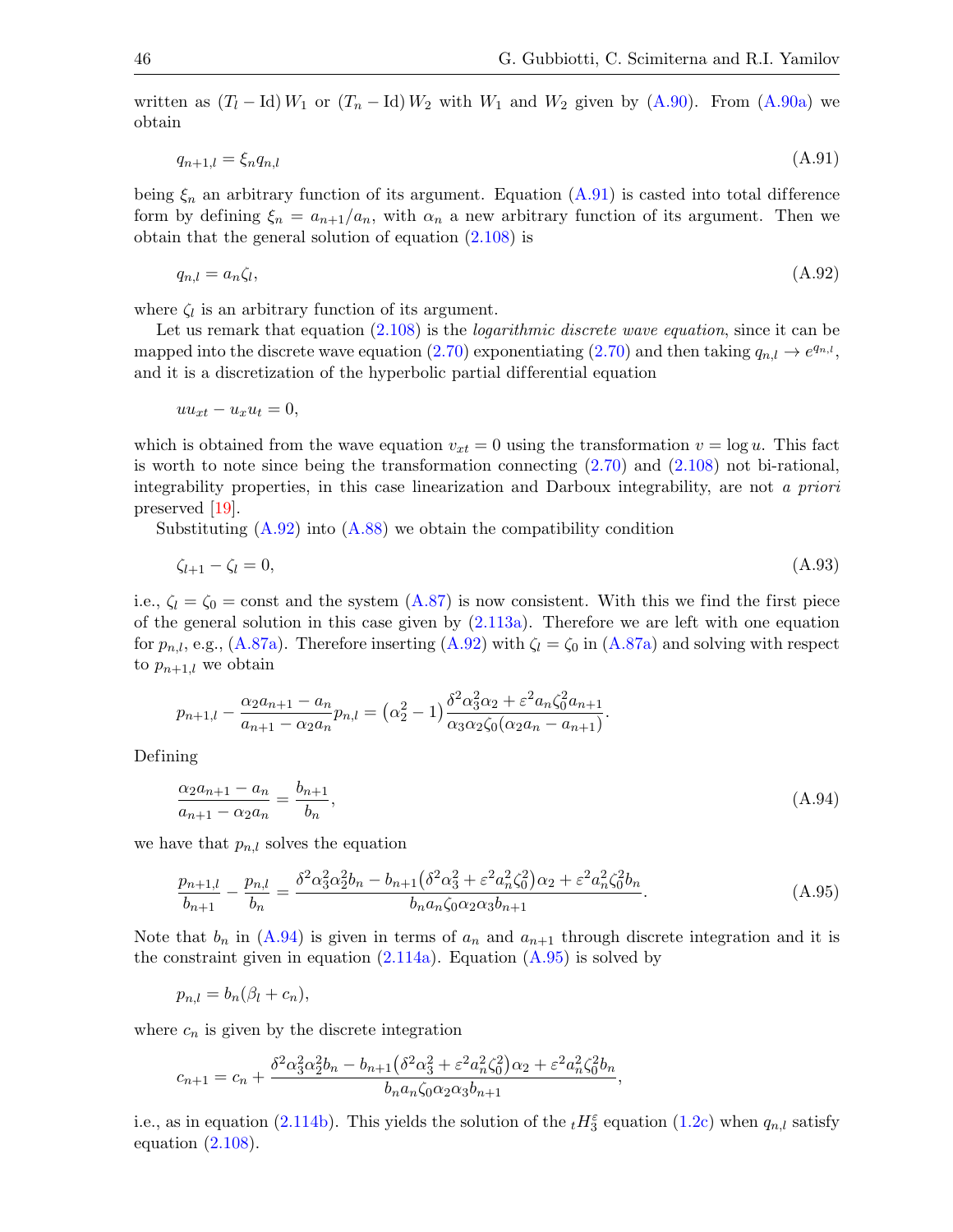**General case:**  $q_{n,l}$  do not solve [\(2.108\)](#page-27-4). If the field  $q_{n,l}$  do not solve (2.108) we have that we can define  $p_{n,l+1}$  and  $p_{n+1,l+1}$  as in  $(A.89a)$  and  $(A.89b)$  respectively. Furthermore these two equations must be compatible. The compatibility condition is obtained applying  $T_I^{-1}$  $l_l^{-1}$  to  $(A.89b)$ and imposing to the obtained expression to be equal to  $(A.89a)$ . We then find that  $q_{n,l}$  must solve the following equation

<span id="page-46-0"></span>
$$
\delta^2 \alpha_2^2 \alpha_3^2 \left[ q_{n+1,l+1} q_{n,l} - q_{n,l} q_{n-1,l+1} + q_{n,l+1} (q_{n-1,l} - q_{n+1,l}) \right] \n- \alpha_2 \left( \varepsilon^2 q_{n,l} q_{n,l+1} + \delta^2 \alpha_3^2 \right) \left( q_{n+1,l+1} q_{n-1,l} - q_{n-1,l+1} q_{n+1,l} \right) \n+ \varepsilon^2 \left[ q_{n,l} q_{n+1,l+1} (q_{n-1,l} - q_{n+1,l}) - q_{n,l+1} q_{n-1,l} q_{n+1,l} \right] q_{n-1,l+1} \n+ \varepsilon^2 q_{n+1,l+1} q_{n+1,l} q_{n,l+1} q_{n-1,l} = 0.
$$
\n(A.96)

As in the case of the  $_t H_2^{\varepsilon}$  equation [\(1.2b\)](#page-2-3) the partial difference equation for  $q_{n,l}$  is not defined on the square quad graph of Fig. [1,](#page-1-0) but it is defined on the six-point lattice shown in Fig. [3.](#page-24-0) Moreover once equation  $(A.96)$  is solved we can use indifferently  $(A.89a)$  or  $(A.89b)$  to obtain the value of the field  $p_{n,l}$  since these two merely defines  $p_{n,l+1}$  in terms of  $q_{n,l}$  and its shifts. Therefore if we find the general solution of  $(A.96)$  the value of  $p_{n,l}$  will follow. E.g., if we solve [\(A.96\)](#page-46-0) applying  $T_l^{-1}$  $l_l^{-1}$  to [\(A.89a\)](#page-44-8) we will obtain [\(2.109b\)](#page-27-5) which is then the first part of the general solution. To find the solution of equation  $(A.96)$  we turn to the first integrals. Like in the case of the  $_t H_2^{\varepsilon}$  equation [\(1.2b\)](#page-2-3) we will find an expression for  $q_{n,l}$  using the first integrals, and then we will insert it into  $(A.96)$  to reduce the number of arbitrary functions to the right one. From [\[26\]](#page-50-19) we know that the  $_t H_3^{\varepsilon}$  equation [\(1.2c\)](#page-2-4) possesses a four-point, third-order integral in the n direction

<span id="page-46-2"></span>
$$
W_{1} = F_{m}^{(+)} \frac{(u_{n+1,m} - u_{n-1,m})(u_{n+2,m} - u_{n,m})}{\alpha_{2}^{4} \varepsilon^{2} \delta^{2} - \alpha_{2}^{3} u_{n+1,m} u_{n,m} + \alpha_{2}^{2} (u_{n,m}^{2} + u_{n+1,m}^{2} - 2\varepsilon^{2} \delta^{2}) - \alpha_{2} u_{n,m} u_{n+1,m} + \varepsilon^{2} \delta^{2}}
$$

$$
- F_{m}^{(-)} \frac{(u_{n+1,m} - u_{n-1,m})(u_{n+2,m} - u_{n,m})}{\alpha_{2}(-u_{n-1,m} + \alpha_{2} u_{n,m})(-u_{n+2,m} + u_{n+1,m} \alpha_{2})}.
$$
(A.97)

We consider the equation  $W_1 = \xi_n/\alpha_2^6$  $W_1 = \xi_n/\alpha_2^6$ , where  $W_1$  is given by [\(A.97\)](#page-46-2), with  $m = 2l + 1$ 

$$
\frac{(u_{n+1,2l+1} - u_{n-1,2l+1})(u_{n+2,2l+1} - u_{n,2l+1})}{(\alpha_2 u_{n,2l+1} - u_{n-1,2l+1})(u_{n+2,2l+1} - \alpha_2 u_{n+1,2l+1})} = \xi_n.
$$

Using the substitutions [\(2.69\)](#page-20-3) we have

<span id="page-46-3"></span>
$$
\frac{(q_{n+1,l} - q_{n-1,l})(q_{n+2,l} - q_{n,l})}{(\alpha_2 q_{n,l} - q_{n-1,l})(q_{n+2,l} - \alpha_2 q_{n+1,l})} = \xi_n.
$$
\n(A.98)

This equation contains only  $q_{n,l}$  and its shifts. By the transformation

<span id="page-46-5"></span>
$$
Q_{n,l} = \frac{\alpha_2 q_{n,l} - q_{n-1,l}}{q_{n+1,l} - q_{n-1,l}}\tag{A.99}
$$

equation [\(A.98\)](#page-46-3) becomes

<span id="page-46-4"></span>
$$
Q_{n+1,l} + \frac{1}{\xi_n Q_{n,l}} = 1,\tag{A.100}
$$

which is the same discrete Riccati equation as in  $(2.89)$ . This means that the solution of  $(A.100)$ is given by  $(2.95)$  with the appropriate definitions  $(2.90)$ ,  $(2.92)$ ,  $(2.94)$ . We can substitute into  $(A.99)$  the solution  $(2.95)$ 

$$
\frac{q_{n+1,l} - q_{n-1,l}}{\alpha_2 q_{n,l} - q_{n-1,l}} = \frac{(c_n + \zeta_l)(c_{n+1} - c_{n-1})}{(c_{n+1} + \zeta_l)(c_n - c_{n-1})}
$$

<span id="page-46-1"></span><sup>&</sup>lt;sup>6</sup>The extra  $\alpha_2$  is due to the arbitrariness of  $\xi_n$  and is inserted in order to simplify the formulas.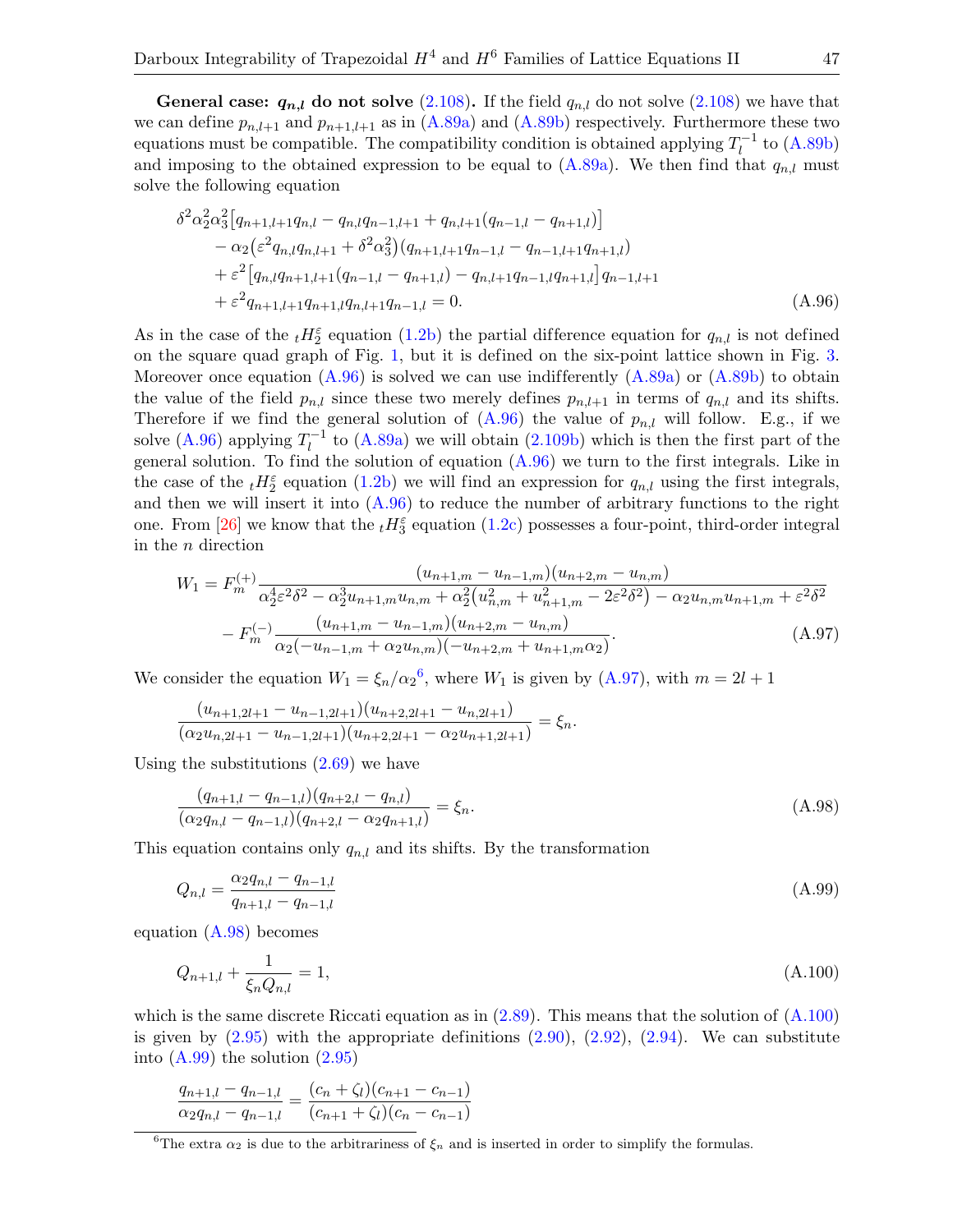and we obtain an equation for  $q_{n,l}$ . Introducing

<span id="page-47-9"></span>
$$
P_{n,l} = (c_n + \zeta_l)q_{n,l} \tag{A.101}
$$

we obtain that  $P_{n,l}$  solves the equation

<span id="page-47-0"></span>
$$
P_{n+1,l} - \alpha_2 \frac{c_{n+1} - c_{n-1}}{c_n - c_{n-1}} P_{n,l} + \frac{c_{n+1} - c_n}{c_n - c_{n-1}} P_{n-1,l} = 0.
$$
\n(A.102)

Using the transformation

<span id="page-47-8"></span>
$$
P_{n,l} = \frac{R_{n,l}}{R_{n-1,l}},\tag{A.103}
$$

we can cast equation [\(A.102\)](#page-47-0) in discrete Riccati equation form

<span id="page-47-1"></span>
$$
R_{n+1,l} + \frac{c_{n+1} - c_n}{c_n - c_{n-1}} \frac{1}{R_{n,l}} = \alpha_2 \frac{c_{n+1} - c_{n-1}}{c_n - c_{n-1}}.
$$
\n(A.104)

Let  $d_n$  be a particular solution of equation  $(A.104)$ 

<span id="page-47-2"></span>
$$
d_{n+1} + \frac{c_{n+1} - c_n}{c_n - c_{n-1}} \frac{1}{d_n} = \alpha_2 \frac{c_{n+1} - c_{n-1}}{c_n - c_{n-1}}.
$$
\n(A.105)

Assuming  $d_n$  as the new arbitrary function we can express  $c_n$  as the result of two discrete integrations. Indeed introducing  $z_n = c_n - c_{n-1}$  in [\(A.105\)](#page-47-2) we have

<span id="page-47-3"></span>
$$
\frac{z_{n+1}}{z_n} = \frac{(d_{n+1} - \alpha_2)d_n}{\alpha_2 d_n - 1}.
$$
\n(A.106)

Equation [\(A.106\)](#page-47-3) represents the first discrete integration, whereas the second one is given by the definition

<span id="page-47-11"></span>
$$
c_n - c_{n-1} = z_n. \tag{A.107}
$$

Now we can linearize the discrete Riccati equation [\(A.104\)](#page-47-1) by the transformation

<span id="page-47-7"></span>
$$
R_{n,l} = d_n + \frac{1}{S_{n,l}} \tag{A.108}
$$

and we get the following *linear* equation for  $S_{n,l}$ 

<span id="page-47-4"></span>
$$
S_{n+1,l} - \frac{d_n^2(c_n - c_{n-1})}{c_{n+1} - c_n} S_{n,l} = \frac{d_n(c_n - c_{n-1})}{c_{n+1} - c_n}.
$$
\n(A.109)

Defining

<span id="page-47-6"></span>
$$
d_n = \frac{e_n}{e_{n-1}},\tag{A.110a}
$$

<span id="page-47-10"></span>
$$
f_n - f_{n-1} = \frac{c_n - c_{n-1}}{e_n e_{n-1}},
$$
\n(A.110b)

the solution of  $(A.109)$  is

<span id="page-47-5"></span>
$$
S_{n,l} = \frac{(f_{n-1} + \beta_l)e_{n-1}^2}{c_n - c_{n-1}}.
$$
\n(A.111)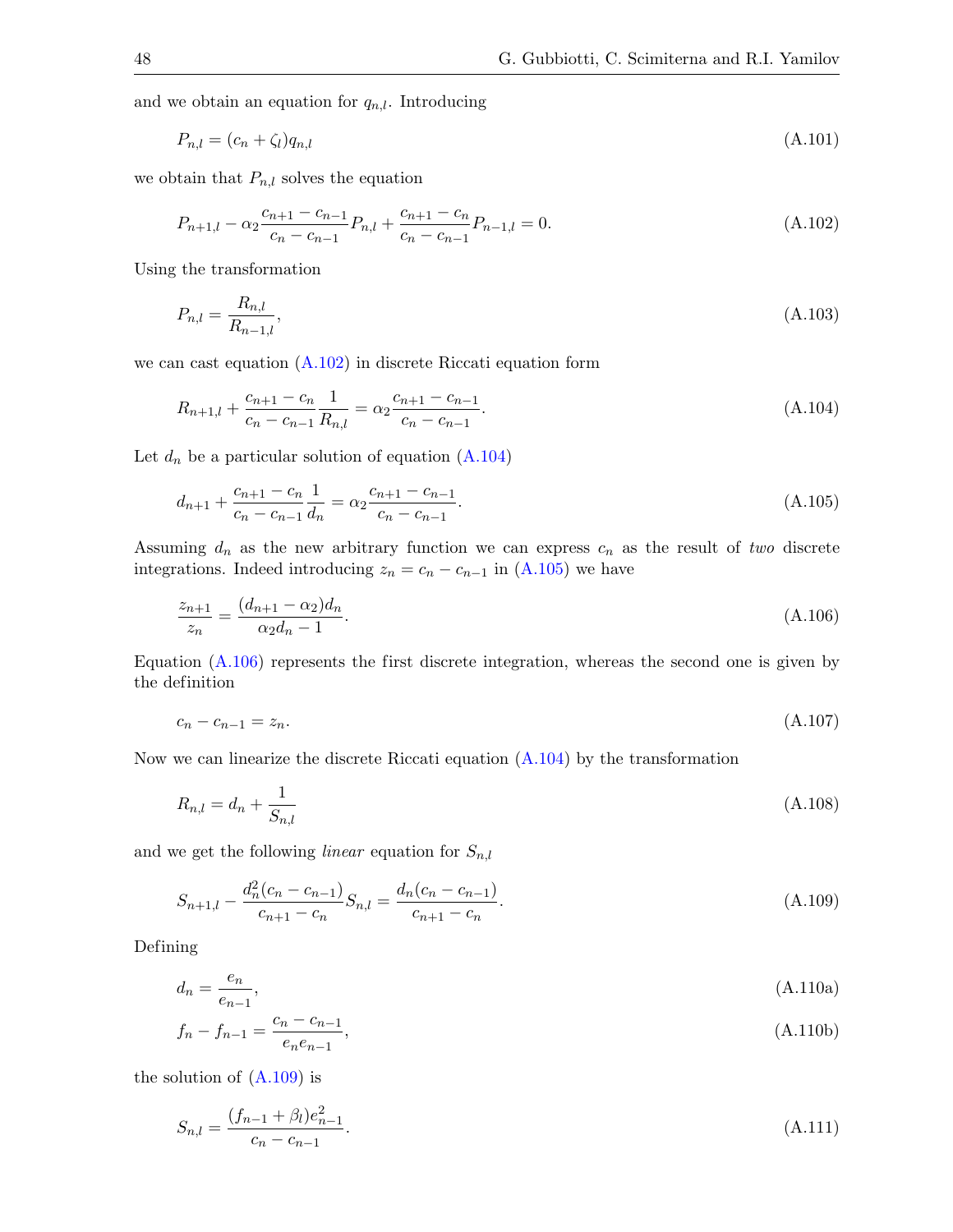Here we have the final form of the constraint  $f_n$ , which is the same as the one given in [\(2.111a\)](#page-28-1). Inserting  $(A.111)$  and  $(A.110)$  into  $(A.108)$  we obtain

<span id="page-48-0"></span>
$$
R_{n,l} = \frac{e_n(f_n + \beta_l)}{e_{n-1}(f_{n-1} + \beta_l)}.\tag{A.112}
$$

Inserting the definition of  $R_{n,l}$  [\(A.103\)](#page-47-8) into [\(A.112\)](#page-48-0) we obtain

$$
\frac{P_{n,l}}{e_n(f_n+\beta_l)}=\frac{P_{n-1,l}}{e_{n-1}(f_{n-1}+\beta_l)},
$$

i.e.,

<span id="page-48-1"></span>
$$
P_{n,l} = \gamma_l e_n (f_n + \beta_l). \tag{A.113}
$$

Introducing  $(A.113)$  into  $(A.101)$  we obtain

<span id="page-48-2"></span>
$$
q_{n,l} = \frac{\gamma_l e_n (f_n + \beta_l)}{c_n + \zeta_l},\tag{A.114}
$$

where  $f_n$  is defined by  $(A.110b)$ , and  $c_n$  is given by  $(A.106)$  and  $(A.107)$ , i.e.,  $c_n$  is the solution of the equation

<span id="page-48-3"></span>
$$
\frac{c_{n+1} - c_n}{c_n - c_{n-1}} = \frac{e_{n+1} - \alpha_2 e_n}{\alpha_2 e_n - e_{n-1}},\tag{A.115}
$$

and  $e_n$  is an arbitrary function, i.e., we have that  $c_n$  must solve equation [\(2.110\)](#page-28-0).

Formally equation [\(A.114\)](#page-48-2) has the form of the solution presented in formula [\(2.109a\)](#page-27-6), but it depends on three arbitrary functions in the l direction, namely  $\zeta_l$ ,  $\beta_l$  and  $\gamma_l$ . Therefore there must be a constraint between these functions. This constraint can be obtained by plugging [\(A.114\)](#page-48-2) into  $(A.96)$ , but here we have another bifurcation depending on the value of parameter  $\delta$ . Indeed it is easy to see that we must distinguish the cases when  $\delta \neq 0$  and when  $\delta = 0$ .

**Case**  $\delta \neq 0$ **.** Inserting [\(A.114\)](#page-48-2) into [\(A.96\)](#page-46-0) if  $\delta \neq 0$  factorizing the n dependent part away we are left with

$$
\zeta_{l+1} - \zeta_l = \frac{\varepsilon^2}{\alpha_2 \delta^2 \alpha_3^2} \gamma_{l+1} \gamma_l (\beta_{l+1} - \beta_l).
$$

This equation tells us that the function  $\zeta_l$  can be expressed after a discrete integration in terms of the two arbitrary functions  $\beta_l$  and  $\gamma_l$ . This condition is just [\(2.111b\)](#page-28-7). This yields the general solution of the  $_t H_3^{\varepsilon}$  equation [\(1.2c\)](#page-2-4) when  $\delta \neq 0$  and the field  $q_{n,l}$  do not satisfy equation [\(2.108\)](#page-27-4).

**Case**  $\delta = 0$ **.** Inserting [\(A.114\)](#page-48-2) into [\(A.96\)](#page-46-0) if  $\delta \neq 0$  factorizing the *n* dependent part the compatibility condition is just  $\beta_{l+1} - \beta_l = 0$ , i.e.,  $\beta_l = \beta_0 = \text{const.}$  It is easy to check that the obtained value of  $q_{n,l}$  through formula [\(A.114\)](#page-48-2) is consistent with the substitution of  $\delta = 0$ in [\(A.87\)](#page-44-3) and therefore that in the case  $\delta = 0$  the value of  $q_{n,l}$  is given by

$$
q_{n,l} = \frac{\gamma_l e_n (f_n + \beta_0)}{c_n + \zeta_l},
$$

where the functions  $c_n$  and  $f_n$  are defined implicitly and can be found by discrete integration from  $(A.110b)$  and  $(A.115)$  respectively. This is just equation  $(2.112a)$ . Since equation  $(2.109b)$ is not singular if  $\delta = 0$  we obtain that in this case the general solution for the field  $p_{n,l}$  is given by substituting  $\delta = 0$  into [\(2.109b\)](#page-27-5), i.e., just by equation [\(2.112b\)](#page-28-9) where  $q_{n,l}$  is simply given by [\(2.112a\)](#page-28-8). This yields the general solution of the  $_tH_3^{\epsilon}$  equation [\(1.2c\)](#page-2-4) in the case when  $\delta = 0$ .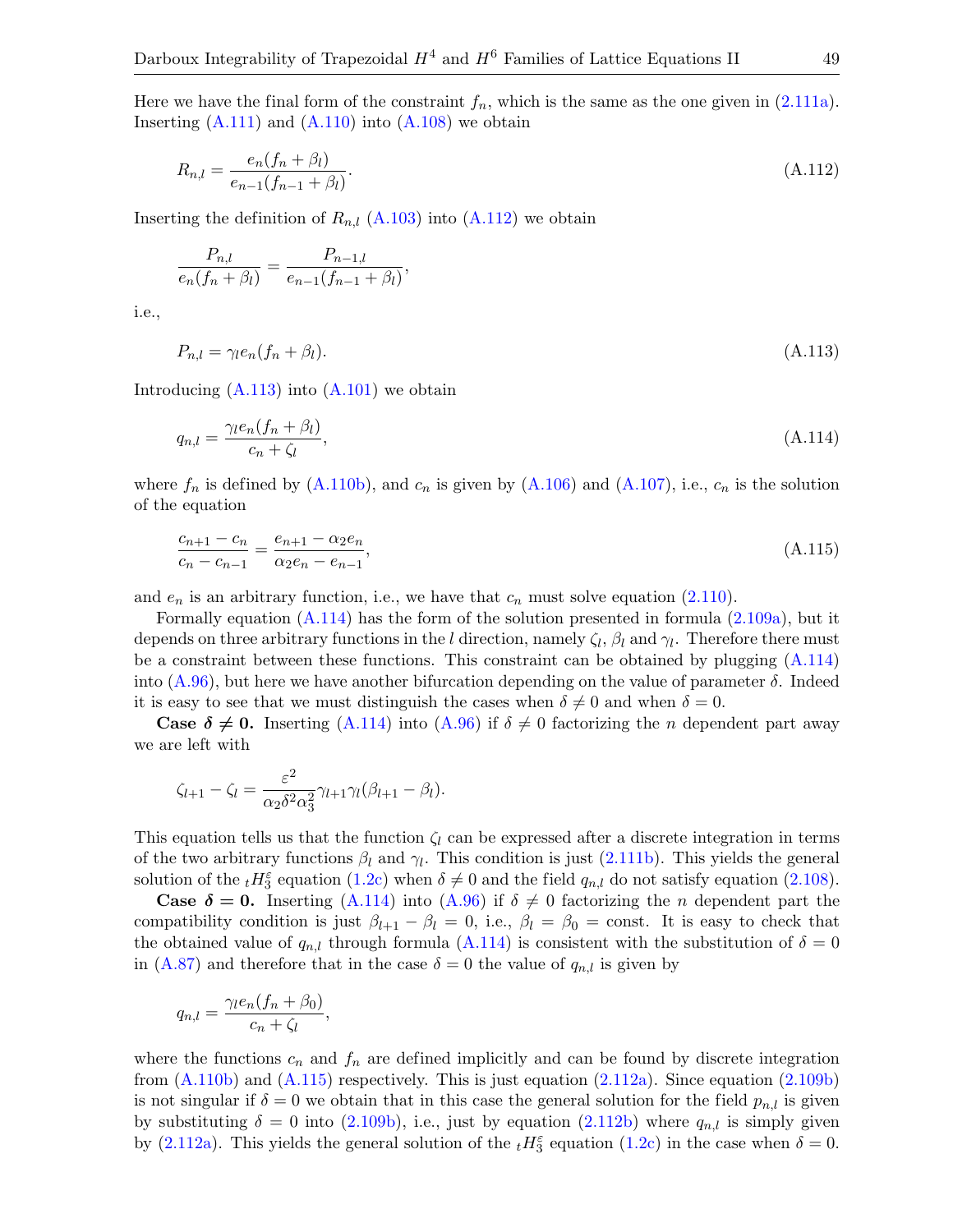#### Acknowledgements

We would like to thank Professor Decio Levi for the many interesting and fruitful discussion during the preparation of this paper. We are also grateful to the anonymous referees whose comments greatly helped us in improving the paper.

GG has been supported by INFN IS-CSN4 Mathematical Methods of Nonlinear Physics and by the Australian Research Council through an Australian Laureate Fellowship grant FL120100094.

## References

- <span id="page-49-8"></span>[1] Adler V.E., Bobenko A.I., Suris Yu.B., Classification of integrable equations on quad-graphs. The consistency approach, [Comm. Math. Phys.](https://doi.org/10.1007/s00220-002-0762-8) 233 (2003), 513–543, [nlin.SI/0202024.](https://arxiv.org/abs/nlin.SI/0202024)
- <span id="page-49-9"></span>[2] Adler V.E., Bobenko A.I., Suris Yu.B., Discrete nonlinear hyperbolic equations: classification of integrable cases, [Funct. Anal. Appl.](https://doi.org/10.1007/s10688-009-0002-5) 43 (2009), 3–17, [arXiv:0705.1663.](https://arxiv.org/abs/0705.1663)
- <span id="page-49-17"></span>[3] Adler V.E., Startsev S.Ya., On discrete analogues of the Liouville equation, *[Theoret. and Math. Phys.](https://doi.org/10.1007/BF02557219)* 121 (1999), 1484–1495, [solv-int/9902016.](https://arxiv.org/abs/solv-int/9902016)
- <span id="page-49-14"></span>[4] Bellon M.P., Viallet C.M., Algebraic entropy, *[Comm. Math. Phys.](https://doi.org/10.1007/s002200050652)* 204 (1999), 425–437, [chao-dyn/9805006.](https://arxiv.org/abs/chao-dyn/9805006)
- <span id="page-49-0"></span>[5] Bobenko A.I., Suris Yu.B., Integrable systems on quad-graphs, [Int. Math. Res. Not.](https://doi.org/10.1155/S1073792802110075) 2002 (2002), 573–611, [nlin.SI/0110004.](https://arxiv.org/abs/nlin.SI/0110004)
- <span id="page-49-7"></span>[6] Bobenko A.I., Suris Yu.B., Discrete differential geometry. Integrable structure, *[Graduate Studies in Mathe](https://doi.org/10.1007/978-3-7643-8621-4)*[matics](https://doi.org/10.1007/978-3-7643-8621-4), Vol. 98, Amer. Math. Soc., Providence, RI, 2008.
- <span id="page-49-10"></span>[7] Boll R., Classification of 3D consistent quad-equations, [J. Nonlinear Math. Phys.](https://doi.org/10.1142/S1402925111001647) 18 (2011), 337–365, [arXiv:1009.4007.](https://arxiv.org/abs/1009.4007)
- <span id="page-49-11"></span>[8] Boll R., Corrigendum: Classification of 3D consistent quad-equations, J. Nonlinear Math. Phys. 19 (2012), 1292001, 3 pages.
- <span id="page-49-12"></span>[9] Boll R., Classification and Lagrangian structure of 3D consistent quad-equations, Ph.D. Thesis, Technische Universität Berlin, 2012.
- <span id="page-49-1"></span>[10] Bridgman T., Hereman W., Quispel G.R.W., van der Kamp P.H., Symbolic computation of Lax pairs of partial difference equations using consistency around the cube, [Found. Comput. Math.](https://doi.org/10.1007/s10208-012-9133-9) 13 (2013), 517–544, [arXiv:1308.5473.](https://arxiv.org/abs/1308.5473)
- <span id="page-49-4"></span>[11] Butler S., Hay M., Simple identification of fake Lax pairs, [arXiv:1311.2406.](https://arxiv.org/abs/1311.2406)
- <span id="page-49-5"></span>[12] Butler S., Hay M., Two definitions of fake Lax pairs, *[AIP Conf. Proc.](https://doi.org/10.1063/1.4912469)* **1648** (2015), 180006, 5 pages.
- <span id="page-49-3"></span>[13] Calogero F., Degasperis A., Spectral transform and solitons. Vol. I. Tools to solve and investigate nonlinear evolution equations, *Studies in Mathematics and its Applications*, Vol. 13, North-Holland Publishing Co., Amsterdam – New York, 1982.
- <span id="page-49-6"></span>[14] Calogero F., Nucci M.C., Lax pairs galore, [J. Math. Phys.](https://doi.org/10.1063/1.529096) 32 (1991), 72–74.
- <span id="page-49-2"></span>[15] Doliwa A., Santini P.M., Multidimensional quadrilateral lattices are integrable, [Phys. Lett. A](https://doi.org/10.1016/S0375-9601(97)00456-8) 233 (1997), 365–372, [solv-int/9612007.](https://arxiv.org/abs/solv-int/9612007)
- <span id="page-49-15"></span>[16] Falqui G., Viallet C.M., Singularity, complexity, and quasi-integrability of rational mappings, [Comm. Math.](https://doi.org/10.1007/BF02096835) [Phys.](https://doi.org/10.1007/BF02096835) 154 (1993), 111–125, [hep-th/9212105.](https://arxiv.org/abs/hep-th/9212105)
- <span id="page-49-18"></span>[17] Garifullin R.N., Yamilov R.I., Generalized symmetry classification of discrete equations of a class depending on twelve parameters, [J. Phys. A: Math. Theor.](https://doi.org/10.1088/1751-8113/45/34/345205) 45 (2012), 345205, 23 pages, [arXiv:1203.4369.](https://arxiv.org/abs/1203.4369)
- <span id="page-49-19"></span>[18] Garifullin R.N., Yamilov R.I., Integrable discrete nonautonomous quad-equations as Bäcklund autotransformations for known Volterra and Toda type semidiscrete equations, [J. Phys. Conf. Ser.](https://doi.org/10.1088/1742-6596/621/1/012005) 621 (2015), 012005, 18 pages, [arXiv:1405.1835.](https://arxiv.org/abs/1405.1835)
- <span id="page-49-20"></span>[19] Grammaticos B., Ramani A., Viallet C.M., Solvable chaos, [Phys. Lett. A](https://doi.org/10.1016/j.physleta.2005.01.026) 336 (2005), 152–158, [math](https://arxiv.org/abs/math-ph/0409081)[ph/0409081.](https://arxiv.org/abs/math-ph/0409081)
- <span id="page-49-16"></span>[20] Gubbiotti G., Scimiterna C., Reconstructing a lattice equation: a non-autonomous approach to the Hietarinta equation, [SIGMA](https://doi.org/10.3842/SIGMA.2018.004) 14 (2018), 004, 21 pages, [arXiv:1705.00298.](https://arxiv.org/abs/1705.00298)
- <span id="page-49-13"></span>[21] Gubbiotti G., Scimiterna C., Levi D., Algebraic entropy, symmetries and linearization of quad equations consistent on the cube, [J. Nonlinear Math. Phys.](https://doi.org/10.1080/14029251.2016.1237200) 23 (2016), 507–543, [arXiv:1603.07930.](https://arxiv.org/abs/1603.07930)